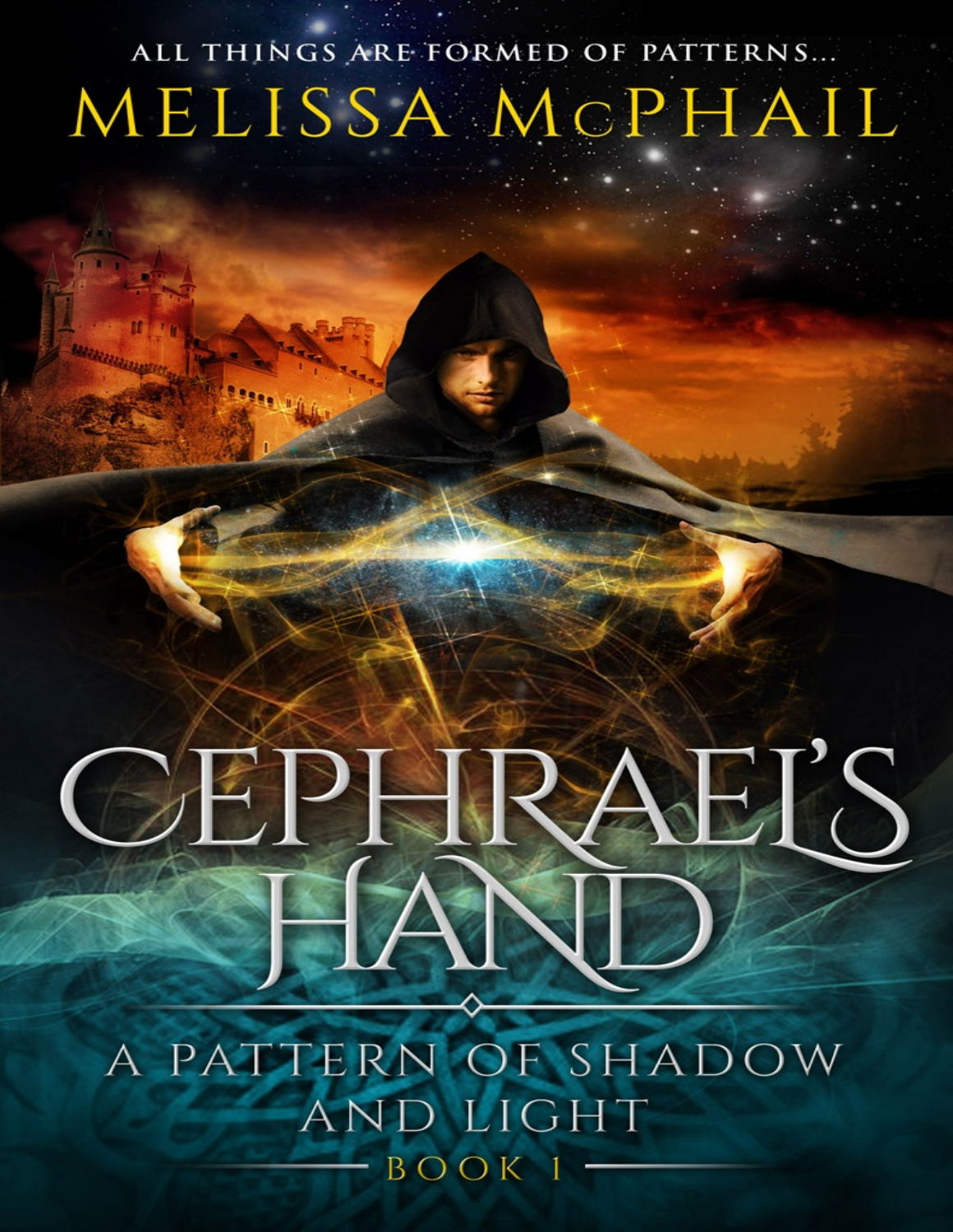### CEPHRAEL'S

# HAND

# **SAMPLE CHAPTERS 1-3**

A Pattern Of Shadow And Light Book One

MELISSA MCPHAIL

Books by Melissa McPhail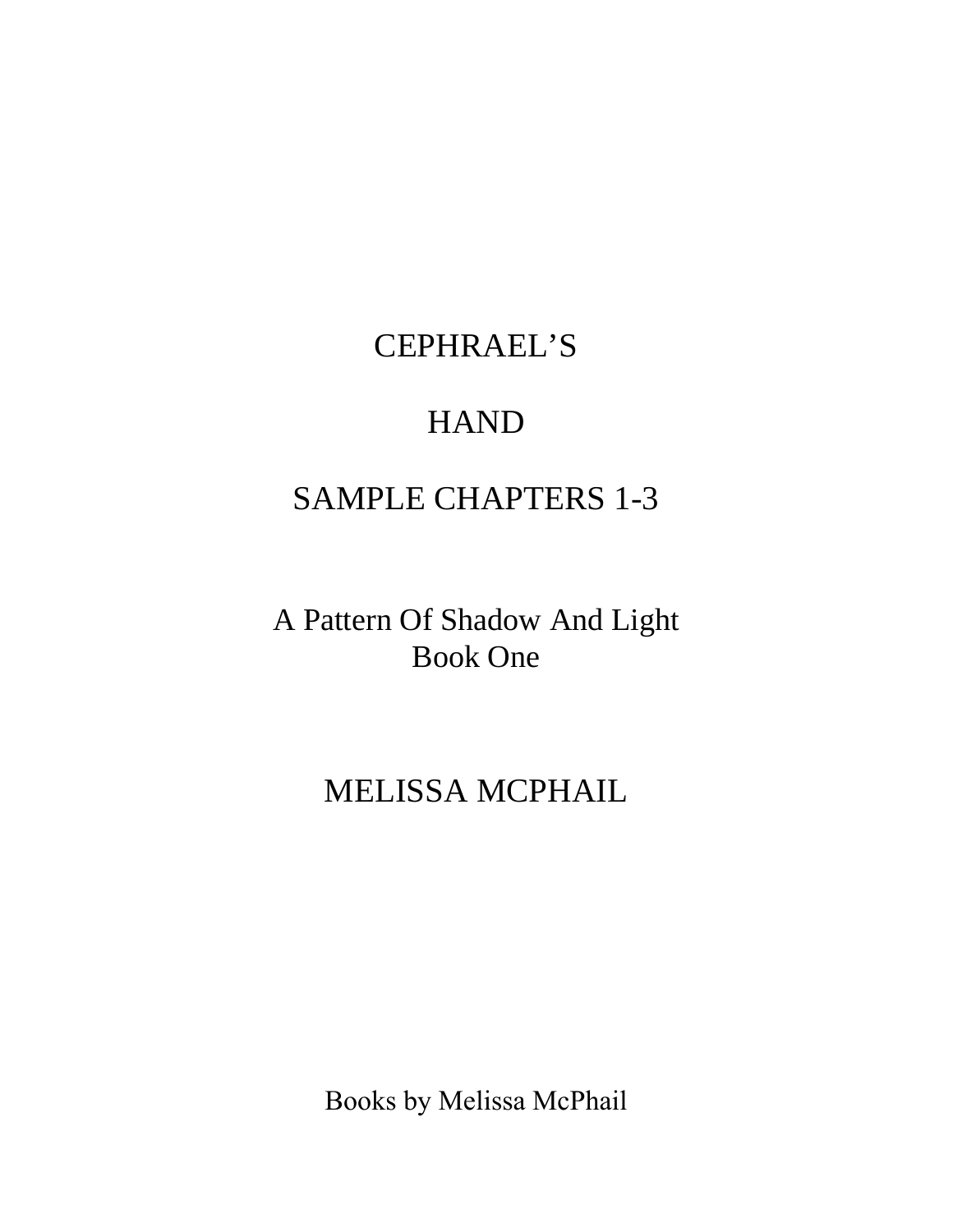Cephrael's Hand

The Dagger of Adendigaeth

Paths of Alir

Kingdom Blades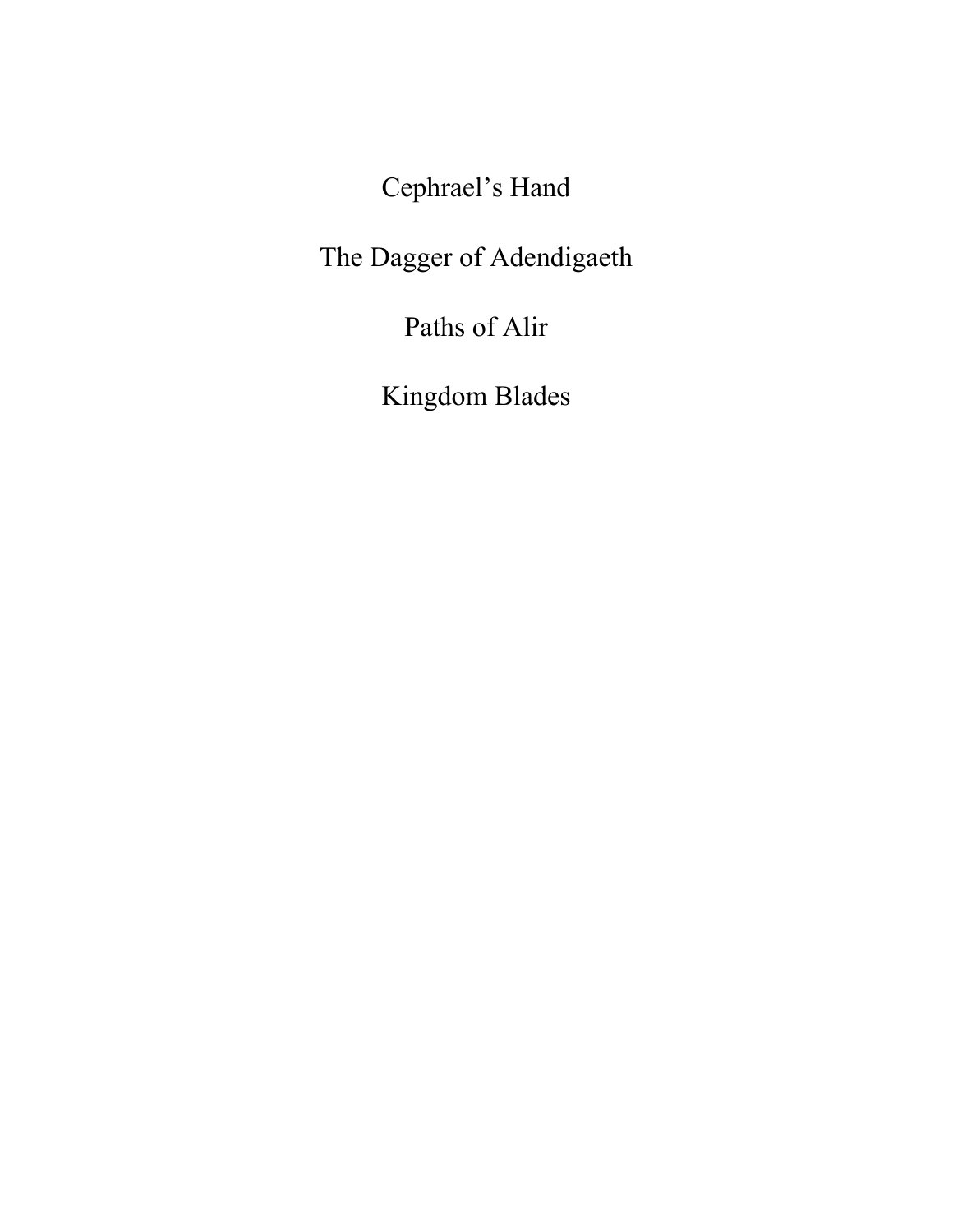This is a work of fiction. The events and characters described herein are imaginary and are not intended to refer to specific places or living persons. The opinions expressed in this manuscript are solely the opinions of the author and do not represent the opinions or thoughts of the publisher. The author has represented and warranted full ownership and/or legal right to publish all the materials in this book.

Cephrael's Hand A Pattern of Shadow & Light Book 1 All Rights Reserved. Copyright  $\odot$  2010 Melissa McPhail v1.0 Reissued and Revised Copyright  $\odot$  2014 by Five Strands Publishing V5.0

This book may not be reproduced, transmitted, or stored in whole or in part by any means, including graphic, electronic, or mechanical without the express written consent of the publisher except in the case of brief quotations embodied in critical articles and reviews.

Paperback ISBN: 978-0-9906291-6-0

Hardback ISBN: 978-0-9906291-5-3

ebook Edition, License Notes

This ebook is licensed for your personal enjoyment only. This ebook may not be re-sold or given away to other people. If you would like to share this book with another person, please purchase an additional copy for each recipient. If you're reading this book and did not purchase it, or it was not purchased for your use only, then please return to amazon.com and purchase your own copy. Thank you for respecting the hard work of this author.

Five Strands Publishing and the FSP logo are trademarks belonging to Five Strands Publishing, Inc.

PRINTED IN THE UNITED STATES OF AMERICA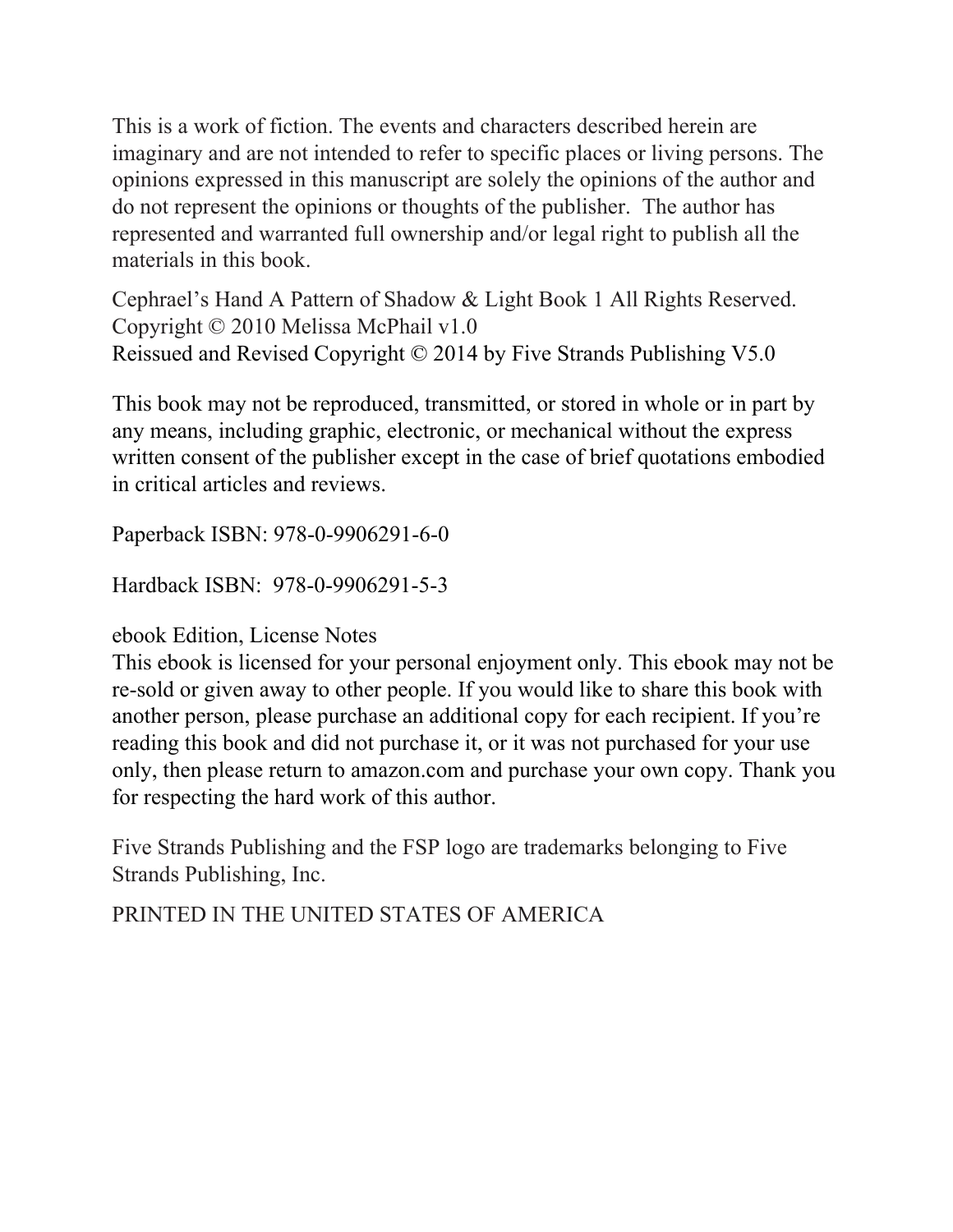**MAP OF ALORIN** 

Conveyor - When No confident the sea the activities of abident has a failed and have not of the real three to and of form and makes and strengthen the complete or complete or all 76 Said the said way had be too above out to a given The state of the context of and the first state of the control of **COL** won the Jakobson Getaming mind of the street per and n. **PERMIT HAD** Halleria Veneisea Sea of Agasan Xanthe Empire Bart of Jose Bearch indi.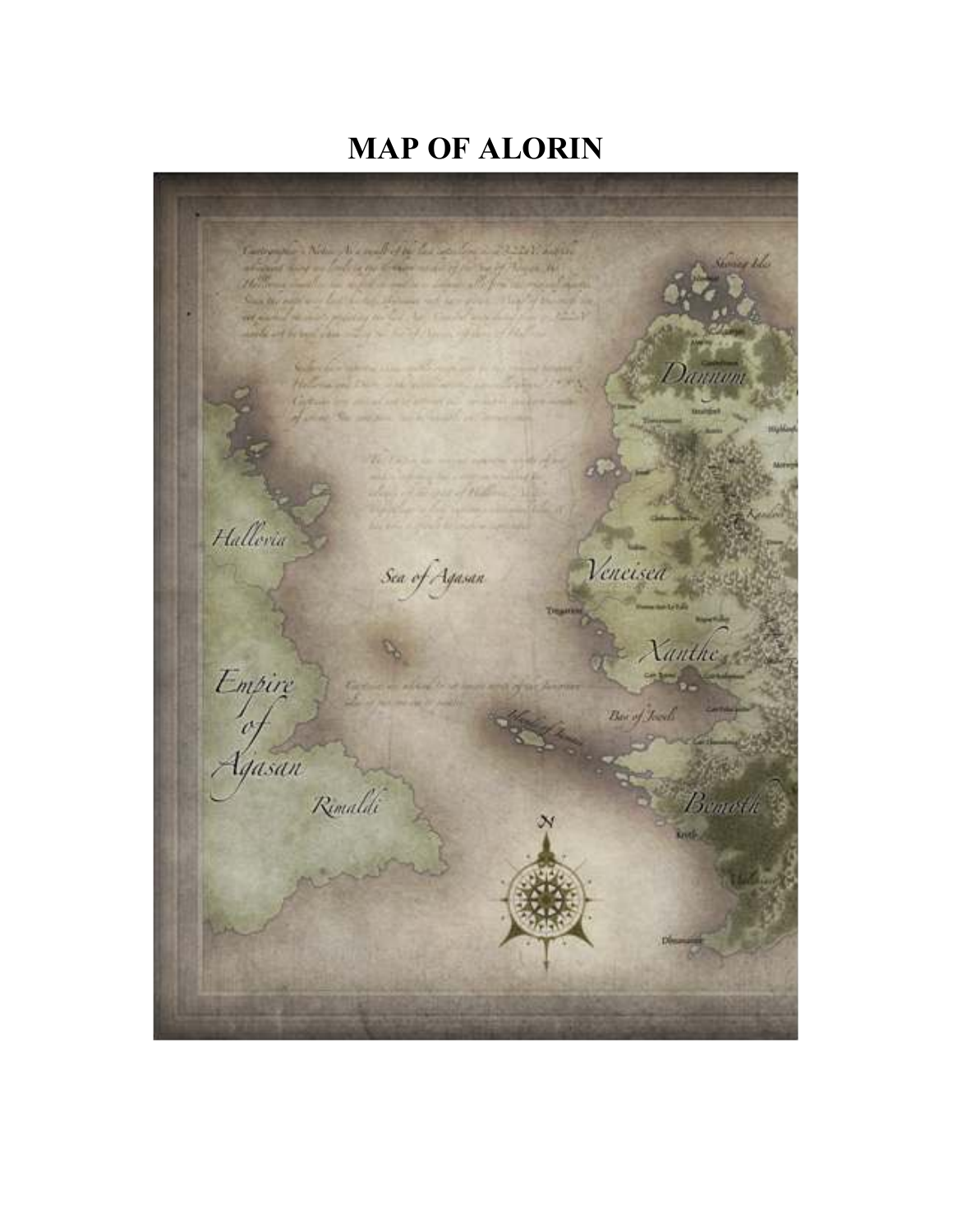October Sections of Above contained The said from the contact of the Neutron and Oil Late: The gains of the line has are associated about the gains of the Theodor Rospins, thoney weiler has to see out and court to see and an activities of 53707 ante Sillings and and all of Denver and El UNIL MONTH OF N  $-0.0011$ of die the liver Myacene Fire Sea Saldaria M'Nador Avatar Akkad<br>Emirates Vest Dani'Bal Wille Love of have the in the them has been many Annagen Commencer in the first the Seattle of the Commence of the Commence Coplan at come to convenient and he was to be the seat the seat of the sea The Middle Kingdoms<br>of Alorin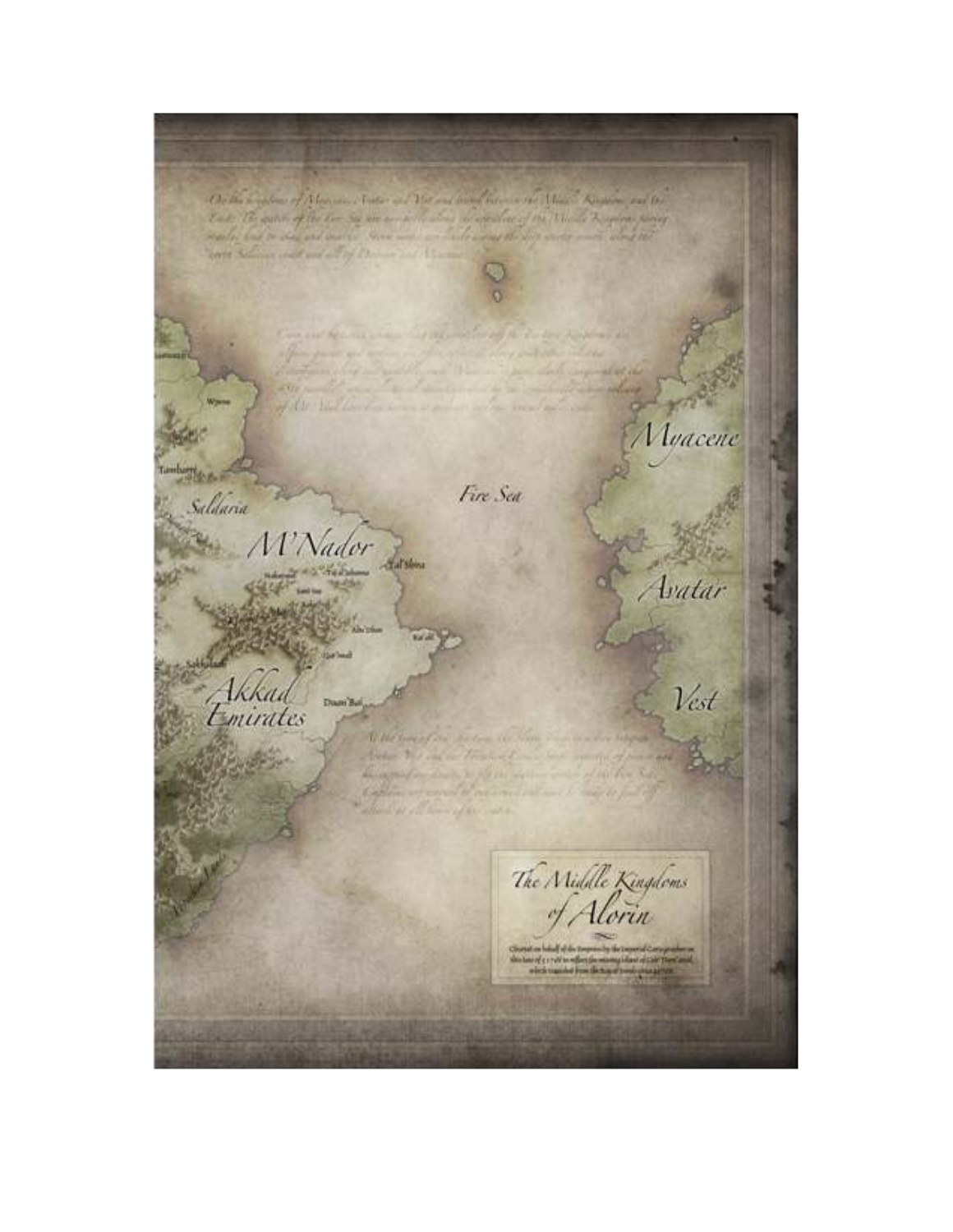#### Foreword

*"In the fifth century of the Fifth Age in the realm of Alorin, the Adept Malachai ap'Kalien wielded the itinerant power widely referred to as elae to create—nay, not a mere dimension as is so widely professed but an entirely new world, whole cloth, out of Alorin's own aether.* 

*News of his accomplishment resounded throughout the thousand realms of Light, for it was a feat both unheard-of and unimaginable. Many* were horrified by the working, naming it the penultimate *blasphemy.*

Seeking understanding, Malachai appealed to the great Adept *leaders* who gathered in the revered Hall of a Thousand Thrones on the *cityworld of Illume Belliel. He beseeched their mercy—if not for him, then for his fledgling world—but he met strong opposition. Aldaeon H*'rathigian, Seat of Markhengar, was most outspoken in his outrage, *and succeeded in a brief campaign to sway other Seats to his views.* Thus was Malachai's infant realm ruled an abomination, and its maker *condemned an outcast. Even the Alorin Seat, Malachai's own representative, turned his head in shame.* 

*Destitute, Malachai appealed to the darker gods.* And they did not refuse him."

*The Adept Race: Its Tragedies & Triumphs, Chapter 19, The Legend of T'khendar* – as compiled by Agasi Imperial Historian, Neralo DiRomini, in the year  $607aV$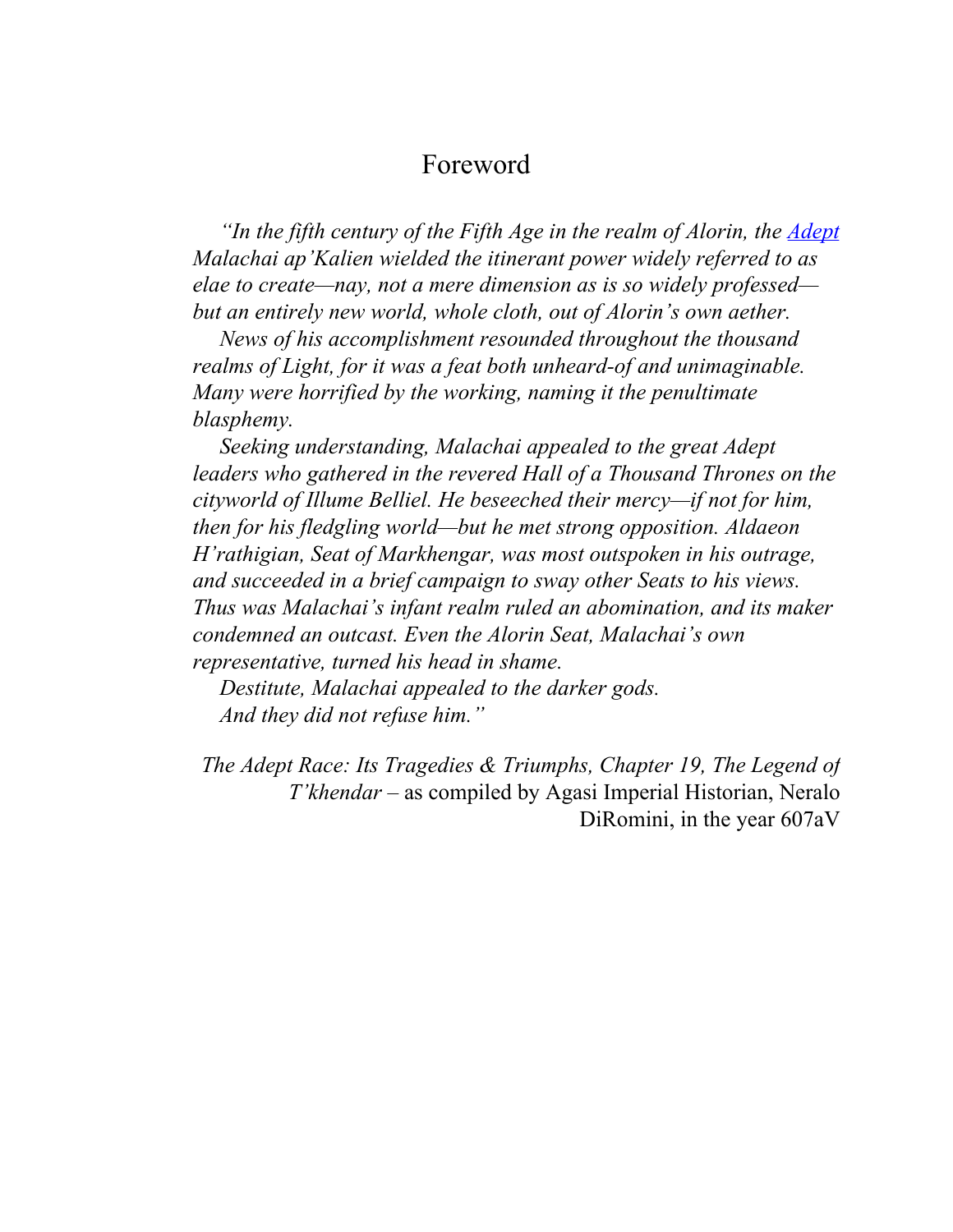#### Prologue

**The dark-haired** man leaned back in his armchair and rubbed one finger along his jaw. His blue eyes narrowed as his mind raced through the possibilities, each branching with a hundredfold new and varied paths. Impossible to try to predict the future when so many paths were in motion.

Much better to mold the future to one's own desires.

Shifting his gaze back to that which troubled him, he reached long fingers to retrieve an invitation from his desk. The missive, scribed in a bold hand and embossed with the royal standard of a mortal king, concerned him not at all; what troubled him so deeply was the personal seal of signature pressed into the wax.

A rising breeze fluttered the heavy draperies of his bronze-hued tent, and he glanced over at a four-poster bed and the exquisite woman lying naked behind its veils of gossamer silk. He knew she wasn't sleeping, though she pretended it so to give him time with his thoughts.

He looked back to the seal on the parchment in his hand. It was a strange sort of signet for a prince. He wondered if the man had any idea of the pattern's significance.

#### *Surely not. None of them ever remember, in the beginning.*

Yet if the seal was true—and how could it be otherwise, when none but the pattern's true owner could fashion it?—then he had very little time to act. Twice before, he'd come upon a man who could fashion this particular pattern, and each time his enemies had reached the man first. This time must be different.

The drapes fluttered across the room, and a shadow entered between the parting. No, not a shadow. *Something*. The air rippled into waves as heat rising from the flames, and a cloaked figure materialized, already in a reverent bow.

"First Lord," the **Shade** murmured.

"Ah, Dämen." The dark-haired man waved the invitation gently. "This is quite a find."

Dämen straightened and pushed back the hood of his pale blue cloak, revealing a face like a mask of polished steel; metal yet living flesh. "I knew you would be pleased."

The First Lord returned his gaze to the pattern. As he studied the twisting, sculpted lines forming a complicated endless knot, he glanced up again. "These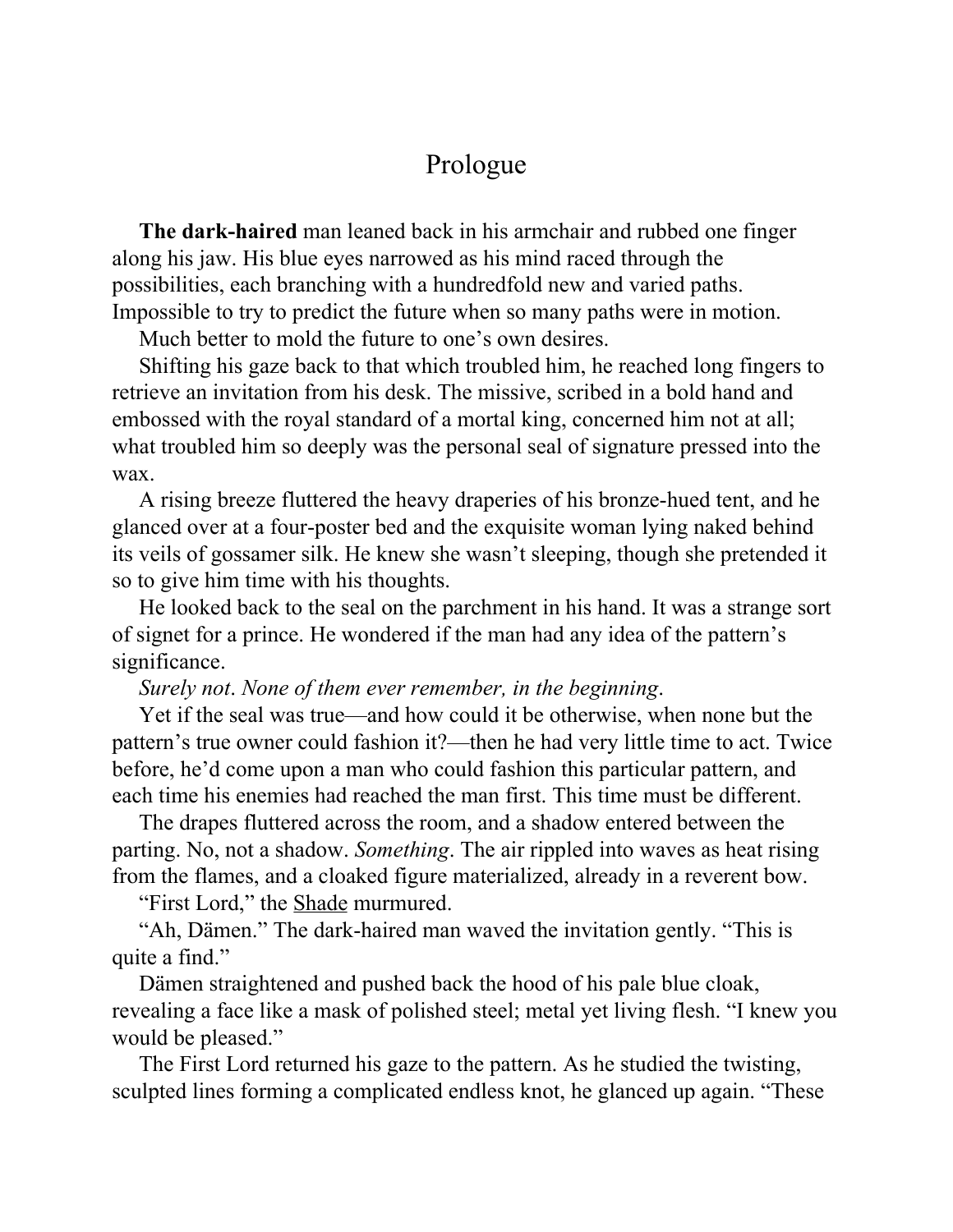invitations were sent broadly?"

"To nigh on four corners of the globe, *ma dieul*, " replied the Shade. "Fourhundred invitations, maybe more."

The First Lord frowned. "Unfortunate, that. This pattern cannot help but garner notice. The others will certainly recognize its substance. It will draw our enemies' eyes to him."

"That could be fortuitous for us if it lures them into the open."

"No, they're too intelligent. They'll send others to do their bidding." He lapsed into thoughtful silence.

After a moment, the Shade prodded gently, "What is your will, *ma dieul*? Shall I retrieve the prince to safety?"

"No—*assuredly* no," and he enforced this order with a steady gaze from eyes so deeply blue as to be ground from the purest cobalt. "Balance plays heavily in the life of any man who claims this pattern, and we cannot take the chance of losing him again."

The Shade shifted with discontent. "The others will not hold to such restrictions, *ma dieul*."

"More to their error." The First Lord sat back in his chair. "If I've learned anything from past losses, Dämen, it's what not to do." He tapped a long finger thoughtfully against his lips. "We must bring him in carefully...slowly, for the revelation will not be an easy one."

The Shade frowned—his chrome-polished features perfectly mimicked living flesh. "Your pardon, First Lord, but if he did not **Awaken** to his **Adept** talents with the onset of adolescence, what chance remains?"

"A slim one." Indeed, the chance was so minute that it would take a great tragedy to draw out his **Awakening—a** tragedy he must somehow fashion, for the man of their interest held too much importance to lose him again into the ever-shifting veils of time.

The First Lord regretted the future in the making. Often of late, he regretted the future more than he did his tragic past.

He pursed his lips and shook his head, his eyes determined…yet still he hesitated. He didn't question the need, but life was a precious, tenuous thing. He regretted every one he'd been forced to end over the countless years. Still, he'd waited too long, planned too carefully…sacrificed too much. Mercy was a virtue he could ill afford.

He looked back to the Shade. "I fear steps will have to be taken."

"Well and so, *ma dieul*." Much went unsaid in the Shade's tone, but his gaze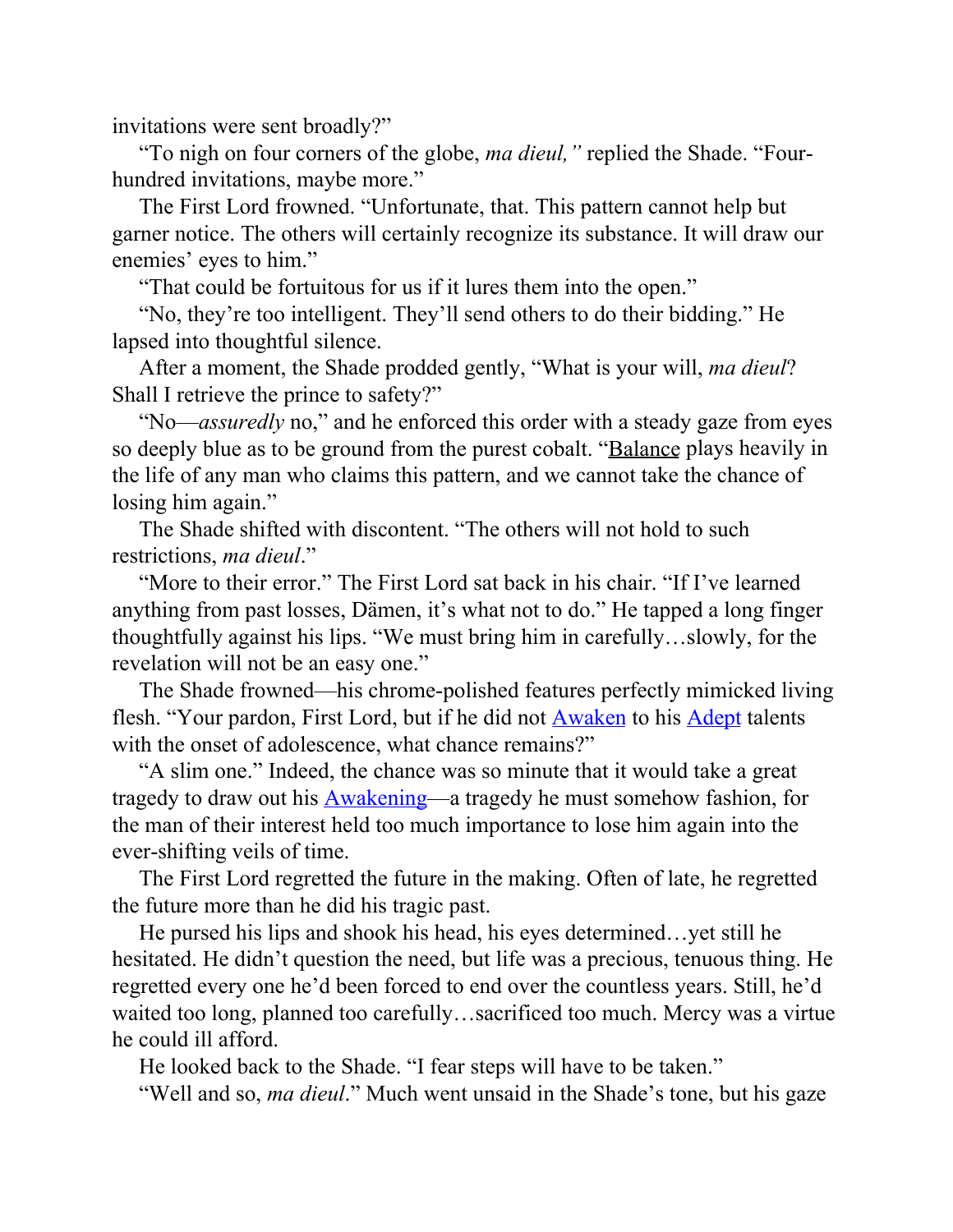conveyed his unease.

The First Lord needed no reminding; he would have to be so precise in this planning—every detail, every possible ramification must be considered—for the moment the man crossed that ephemeral threshold they called the Awakening, he would become a beacon for their enemies' vehemence. And that was something no mortal could survive.

His thoughts spun as he conceived of his plan. Then he settled his cobalt-blue eyes upon his Lord of Shades and gave him his instructions.

The Shade bowed when his master was finished. "Your will be done, ma *dieul*," he murmured. Then, straightening, he faded…his form shifted, dissolving like dawn shadows until nothing remained where something had been only moments before.

His most pressing matter thus decided, the First Lord tossed the invitation aside and returned his gaze to the glorious creature awaiting his pleasure on the bed.

The woman stretched like a cat and settled her vibrant green eyes upon him. "Come back to bed, *ma dieul*," she murmured in a silken voice akin to a purr but echoic of a growl, "for I have need of you."

He returned a lustful look. "And I have need of you," he replied in a rough whisper. Lifting his own naked body from his chair, he went to her.

\*\*\*

**Leilah n'abin Hadorin**, youngest daughter of Radov abin Hadorin, Ruling Prince of M'Nador, stood trembling on the balcony that overlooked the vast gardens of her father's palace in Tal'Shira by the Sea. She lifted a shaking hand and touched her cheek where an angry red handprint flamed. *He's never hit me before*, she thought as tears leaked from her dark brown eyes.

*But he's never caught you eavesdropping while he plotted with the enemy, either.*

Considering the circumstances and her father's ill humor of late, a single slap in the face was a mercy.

*'Fool girl!'* she heard her father's acid hiss, saw his dark eyes flaming with fury. *'You're lucky I caught you spying instead of one of Bethamin's Ascendants or* his *Marquiin!* Get you gone from my sight while I consider how to deal with *you!'*

Leilah wiped her cheeks, wet with tears, and choked back a sob. She hadn't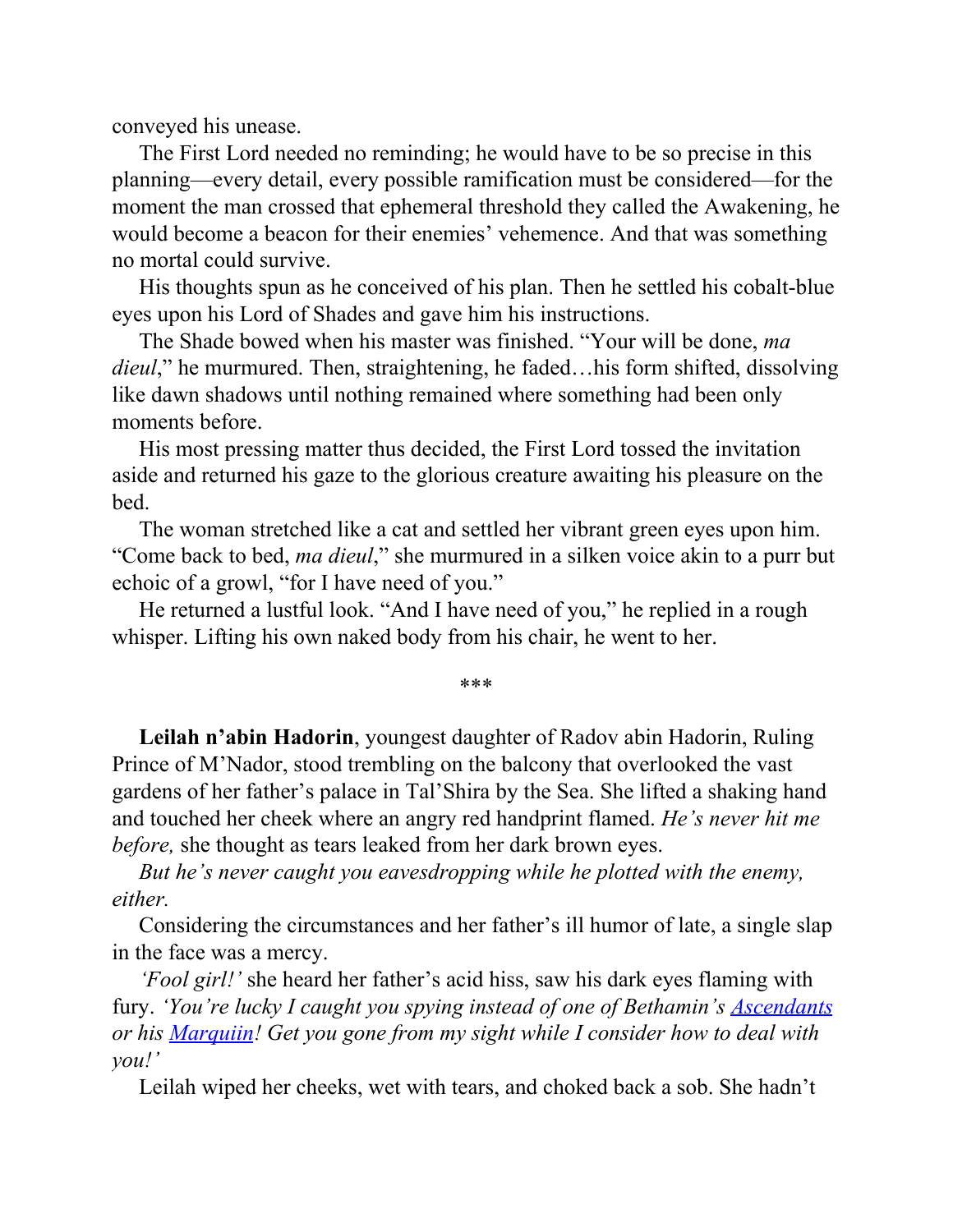been spying—though Raine's truth, she'd overheard far too much of the conversation to deny the accusation with any conviction. Nor could she tell her father why she'd actually been hiding in his study. Radov had never been fond of compassion, but since the Ascendants of the Prophet Bethamin had arrived in Tal'Shira, he seemed to have lost all taste for it.

*What does it mean that he allies with the Prophet Bethamin?* Nothing good, she was certain.

M'Nador's neighboring kingdom of Dannym had banned the Prophet's teachings, and Queen Indora of Veneisea had issued an official censure, which was practically the same thing. Leilah's father, Prince Radov, depended on an alliance with Dannym and Veneisea to continue his military campaign against the Akkad; that her father spoke of a new alliance with the Prophet Bethamin could only mean he intended to betray his other allies.

The thought chilled her. Even now, both Dannym and Veneisea supported M'Nador's war, sending troops and supplies, even precious Adept Healers, who were few enough in number that releasing even one from the service of their own kingdom was a noble sacrifice.

*And now my father allies with Bethamin.* 

Leilah didn't like the Prophet. Every time she listened to his teachings, she came away feeling cold inside. Since Bethamin's Ascendants and their gauzeshrouded Marquiin had come to Tal'Shira, the sun hadn't once appeared from behind the overcast that had arrived as if part of the Prophet's entourage. The palace staff had grown edgy and fretful and talked in whispers now, and her father's Guard had become increasingly sharp-tempered, just like their monarch. Leilah saw how everyone was falling prey to the mantle of gloom that surrounded Bethamin's endlessly proselytizing priests, yet apparently she was the only one who did.

She thought of the Marquiin again and shuddered.

They were Adept truthreaders—or had been, once. They weren't like any of the other truthreaders she'd met. The Marquiin had a darkness about them, a sense of cold malice. Everyone said that truthreaders—*real* truthreaders couldn't lie, but Leilah wouldn't trust a Marquiin for the whole Kandori fortune. She couldn't bear to even approach them, for they all exuded a sour stench that made her wonder what foulness was hidden beneath the grey silk that covered them from head to toe.

Even before she learned of her father's planned alliance, she'd tried to speak to her older sisters about her fears—that is, the two sisters not as yet married off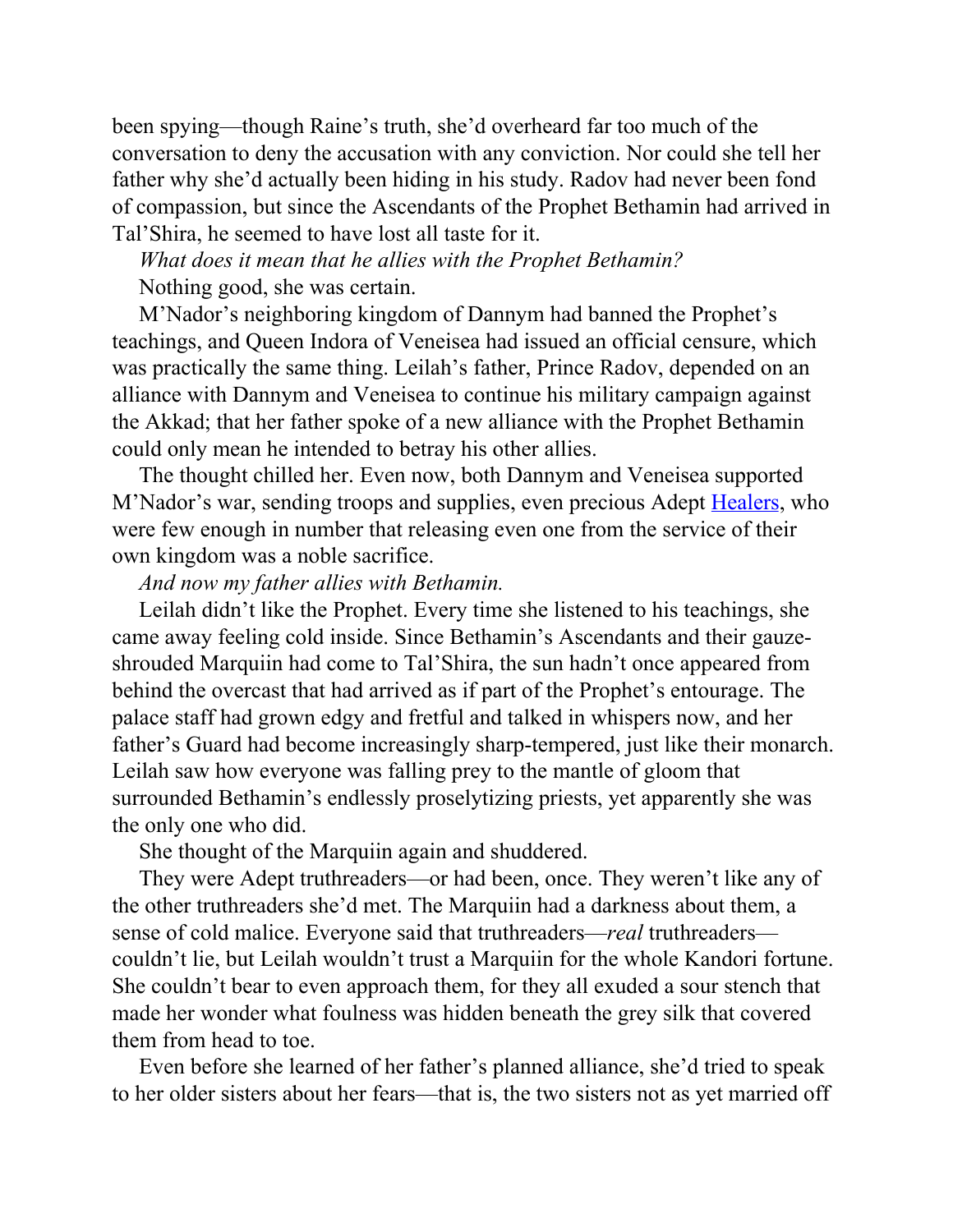to sheiks or Avataren lords—but they'd complained she was hurting their heads with talk of politics and had sent her from their solar.

Her brothers were all long gone, seeking their fortunes in foreign lands or leading her father's armies into battle against the Akkad, but she doubted they'd believe her anyway; they all thought of her as 'little Lily,' as if she was still running around half-naked splashing in the palace fountains and not a girl of sixteen, of birthing age.

That was the other problem—the reason she'd been in her father's study without his knowledge: to use his personal seal. Her father's spies read her own letters with meticulous attention, but no one ever disturbed missives sent beneath Radov's personal seal. It was imperative that her letters left the palace under this guise, else...

Even as a shuddering sigh escaped her, Leilah smiled through her tears at the memory of her true love Korin's handsome face, of his sultry dark eyes and his sensuous lips, of the feel of his hands on her bare skin...

It had been almost a year since she'd seen Korin. As soon as her father learned of her interest in him, he'd banished the 'impudent' boy from the kingdom. The moment still felt as devastating in memory as it had upon its experience.

Then had come Fhionna and her dangerous plan, the secret letters ferried back and forth, the promise of rescue...

*Soon none of this will matter*, she tried to reassure herself. *Soon he will come and whisk me away, and we'll sail as far east as the seas will take us. There,* we'll raise children and goats and live happily in solitude, needing nothing but *each other.*

Smiling, sighing at the thought, Leilah dropped her hand to the little purse at her side where she kept his secret letters and—

*Oh, no!* 

She spun around looking for the handbag. It was gone! She remembered falling as her father had struck her. She'd felt something catch and tug, but the moment had been too shocking to notice much else. The little chain must've caught on the edge of the table.

With a sick feeling of dread, Leilah realized her purse must still be in her father's study. It wasn't only her and Korin who would face her father's wrath if he discovered those letters; Radov would stop at nothing to unearth her accomplices. Fhionna and Aishlinn would eventually be hunted down and given fifty lashings just for ferrying the letters back and forth. That is, if they survived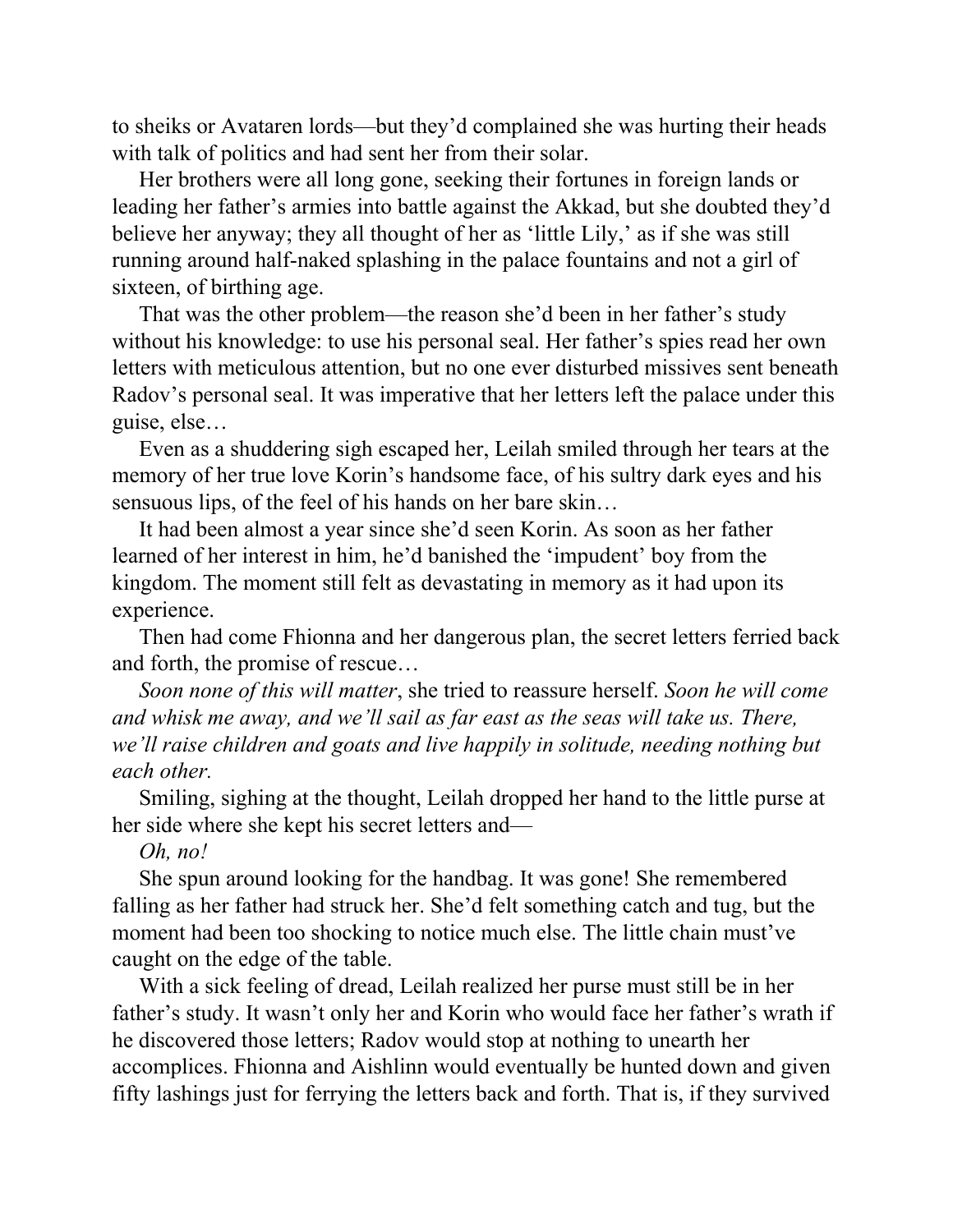their own capture.

Shaking for a different reason now, Leilah pushed a hand to her throat. She would be doomed if her father found those letters. Coupled with her recent act of 'spying,' those letters would brand her a sure traitor in his eves.

She caught her lower lip between her teeth, beset by a horrible moment of indecision. She'd been sent away in no uncertain terms so her father could receive Bethamin's Ascendant and his Marquiin in his chambers, but perhaps if she was very quiet...if they'd moved to speak in the adjacent gallery instead of her father's study, as was Radov's wont...if she didn't so much as make a peep... perhaps they wouldn't even notice her returning for her purse.

Leilah rushed back inside the palace and headed down the long, wide passage towards her father's chambers. In truth, she would rather face the lash for disobedience than feel the force of her father's wrath should he learn of her illicit love affair. If Radov discovered her in that act of defiance, being sold to Avataren slavers would be a mercy.

The two guards on duty outside her father's chambers eyed her dubiously as she entered, but they didn't stop her. *They'd probably enjoy watching the lashing*, she thought resentfully, though what she would've done if they'd prevented her from entering, she didn't know.

She slipped on tiptoes close to the wall of the large anteroom towards one of two doors that opened into her father's study. Pressing an ear to the door, she heard nothing, so she slowly turned the handle. Hope welled in pulse with her anxiety. She might just be able to slip in unnoticed...

Even as she made it inside, she saw her little purse across the way, halfconcealed beneath the armchair, exactly as she'd imagined. The room was empty, but the doors to the gallery were open. She would have to pass them to reach her purse. Heart pounding loudly in her ears, Leilah rushed across the room, but just as she neared the open doors, something made her pause.

She stood transfixed an inch from the portal's edge with her heart beating so loudly it was deafening. Waves of chill air seeped from the gallery, heavy and dense, laden with malevolence. Leilah shrank from its touch.

That was when she heard the moaning. It seemed a wail not of mortal death but of a dying soul; even more frightening was the sure certainty that the horrible moan came from her father.

As if caught in a dream, Leilah felt herself drawn inexorably forward. She felt powerless to stop herself. Slowly, she inched her head around the edge and saw…she saw…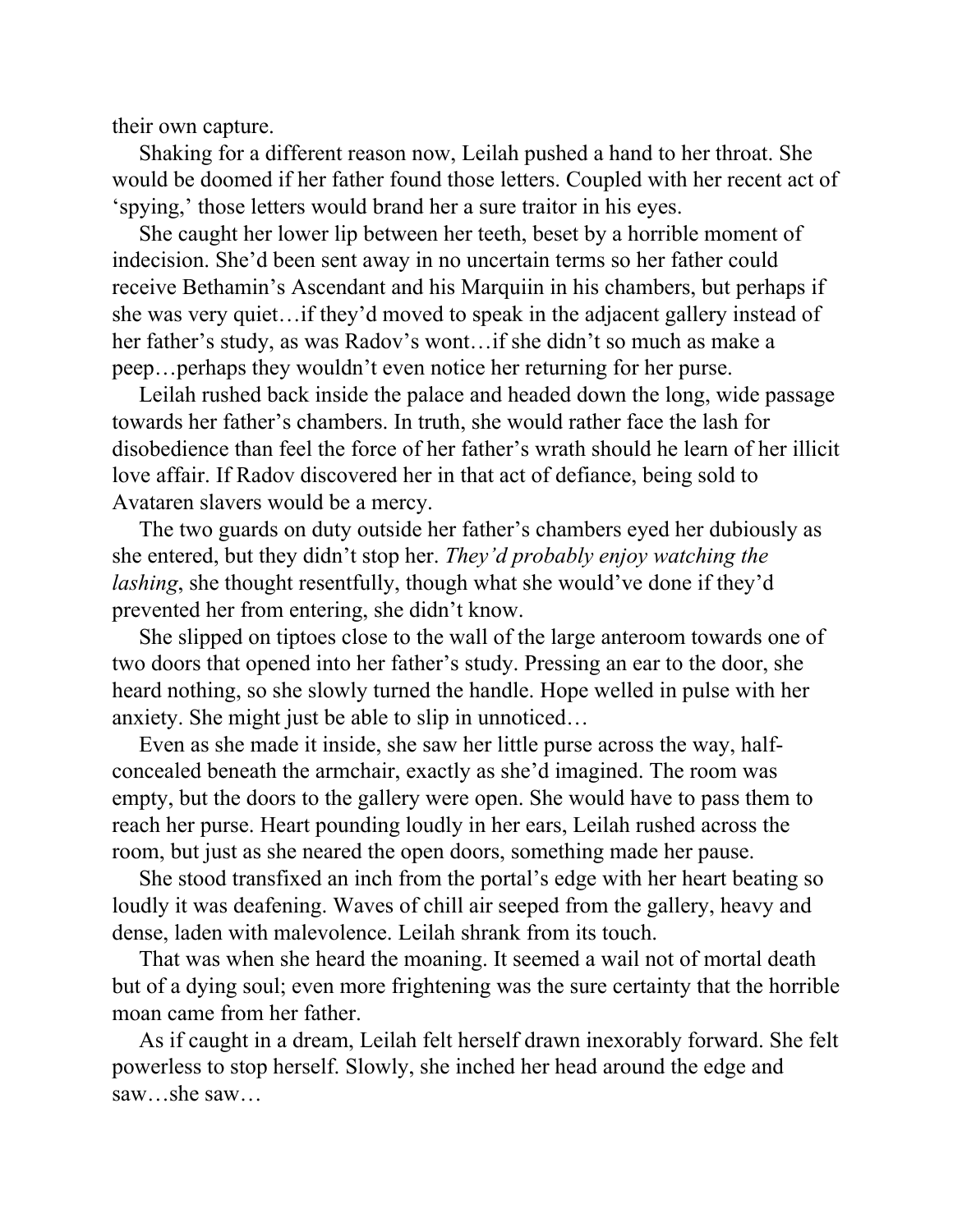She saw. And then she ran.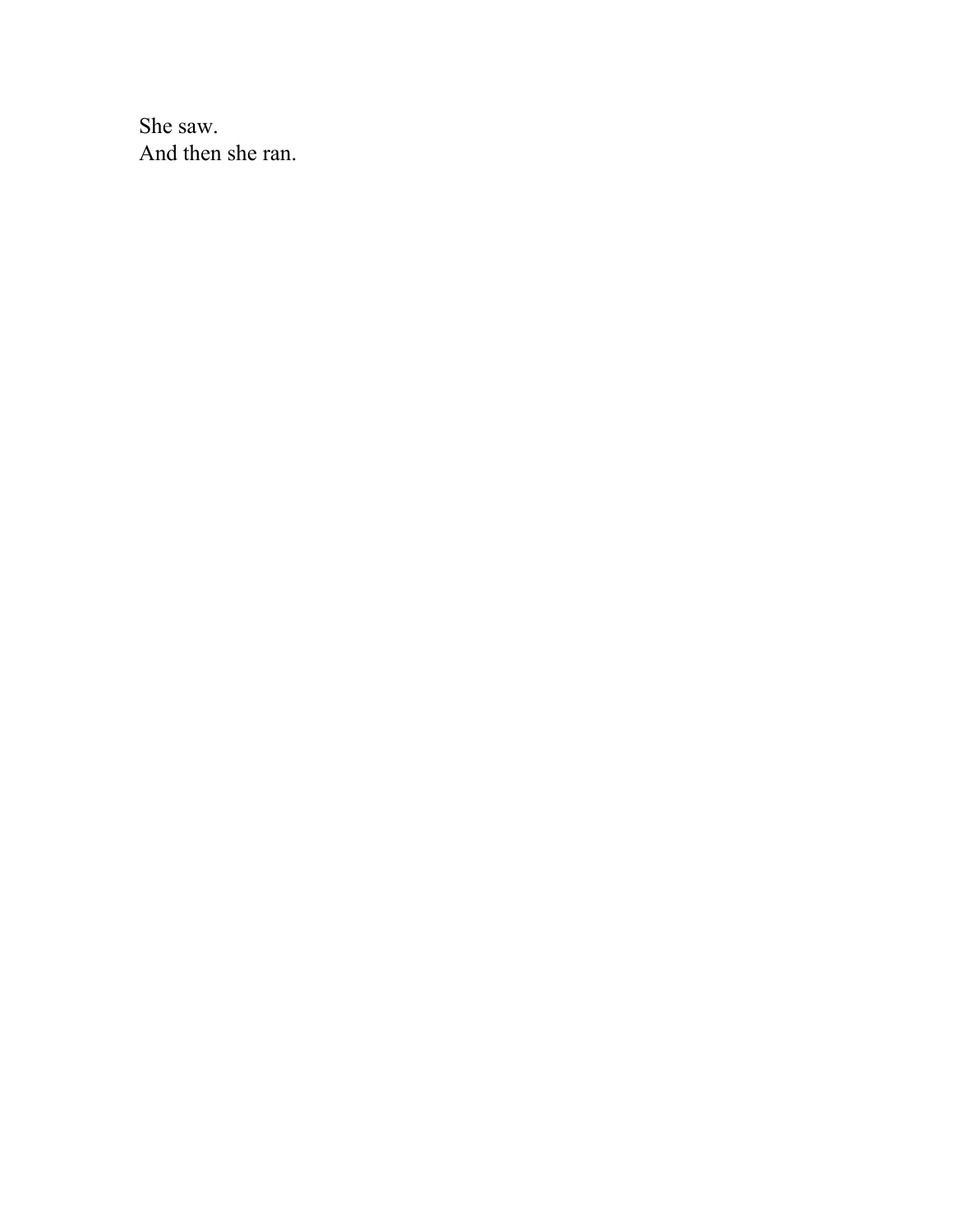#### **One**

#### *'To know love is to know fear.'*

– Attributed to the *angiel* Epiphany

**The skiff** bobbed on icy waves as two sailors rowed in tandem. A crescent moon looked down upon the little boat and limned a silvery trail back to the hulking shadow that was the royal schooner *Sea Eagle*. The damp air was pungent with the scent of brine, but the sky shone uncommonly clear, and the wind carried an exhilarating sense of promise.

Or at least Ean thought so as he stood with boots braced in the prow of the skiff watching the dark expanse of the Calgaryn cliffs growing taller, broader... vaster, until they towered over the little boat. No lights glimmered in the great crags to tell the rowing sailors where beach ended and deadly rocks began; neither lighthouse nor lantern served as a beacon to guide them across the blanket of ebony ocean. They'd only Ean to guide them, his ears keen to the roar of the waves upon a familiar shore.

"There." Ean pointed with arm outstretched. "Two degrees to port." The blustery wind whipped his hair, lifting and tossing it in wild designs while his cloak flapped behind him, so that he seemed a figurehead as he stood in the prow, a sculpture of some undersea godling.

"Aye, Your Highness," said one of the sailors, and he and his partner adjusted their rowing to shift course.

"Tis strange," noted the skiff's fourth occupant, who was seated on a bench behind Ean, wrapped in an ermine cloak. Ean's blood-brother since childhood, Creighton Khelspath had sealed his destiny to Ean's. They'd both passed their eighteenth name day, that age of manhood that brought new titles and new responsibilities; yet neither felt quite ready to face the world beneath the mantle that accompanied their new status.

"What's strange?" Ean shifted his head slightly to maintain his focus on the minute sounds of the surf.

"Strange to be coming back here after so long." Creighton's tone shouted his anxiety. He added under his breath, "Strange to think of ourselves as the King's men again, instead of just the Queen's."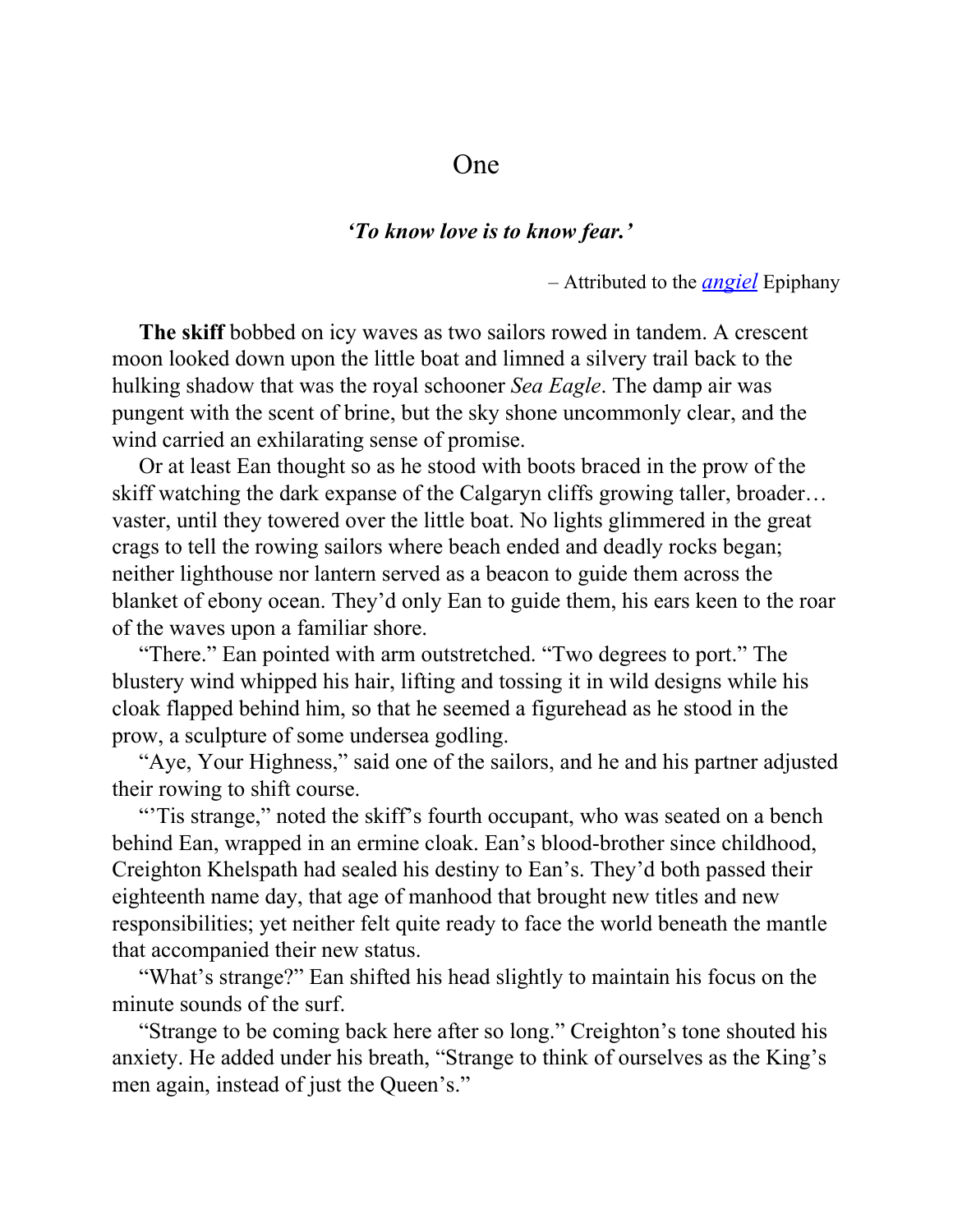"Would there was no need for such distinction," Ean muttered. He'd spent five long years arguing with his queen mother about her estranged relationship with his king father—the entire time he'd been living on his mother's island of Edenmar, in fact—and the enduring disagreement had created a flood of bitterness on the matter. His mother had sequestered him in Edenmar to protect him after both of his older brothers were lost to treachery, but this truth provided ill consolation for being ripped from all that he'd known and loved.

Yet now all that had changed—at least, Ean hoped it had. Two moons ago, Queen Errodan and her entourage had returned to Calgaryn to make peace with King Gydryn in the name of their only surviving son. Ean hoped his name would be enough to bridge the canyon between his estranged parents; a great part of him feared nothing could span so immense a distance.

Abruptly the skiff surged upwards amid a rising roar of crashing waves.

"We're here!" Ean grabbed the side of the boat for balance and shot Creighton a knowing look, while the waves dragged them towards the muted gleam of beach, and excitement churned in his chest like the crashing surf.

Then he could stand the anticipation no longer and leapt from the boat. He sloshed through hip-deep waves to stand, dripping, upon the shore. Jutting cliffs sliced into the bay on either side of the wide swath of sand, which sparkled faintly in the moonlight. Ean opened his arms and turned around to embrace the air of his homeland, breathing deeply of its familiar scent.

The sailors rode the waves all the way in, until the flat-bottomed boat scraped the shore. Creighton swept up his ermine cloak and stepped from bow to beach. He joined Ean and turned to face the crashing surf and the broad blanket of night.

Far above the dark waters spread another sea, this one a starry splay of diamonds surrounding a smiling moon. Just above this gleaming crescent, high within the arch of sky, a seven-pointed constellation flamed.

Creighton blanched. "Ean." He pointed with his free arm. "Look."

Ean lifted his gaze to follow along Cray's line of sight, his ebullient expression fading when he saw the grouping of stars. "Cephrael's Hand."

At this utterance, both sailors lifted their faces to the heavens.

"Tis an inauspicious omen for your return," Creighton said uneasily.

One of the sailors grunted at this, and the other spat into the sand and ground his boot over the spot.

Ean cast him a withering look. "Ward for luck if you wish, helmsman, but *we* make our destiny, not superstition."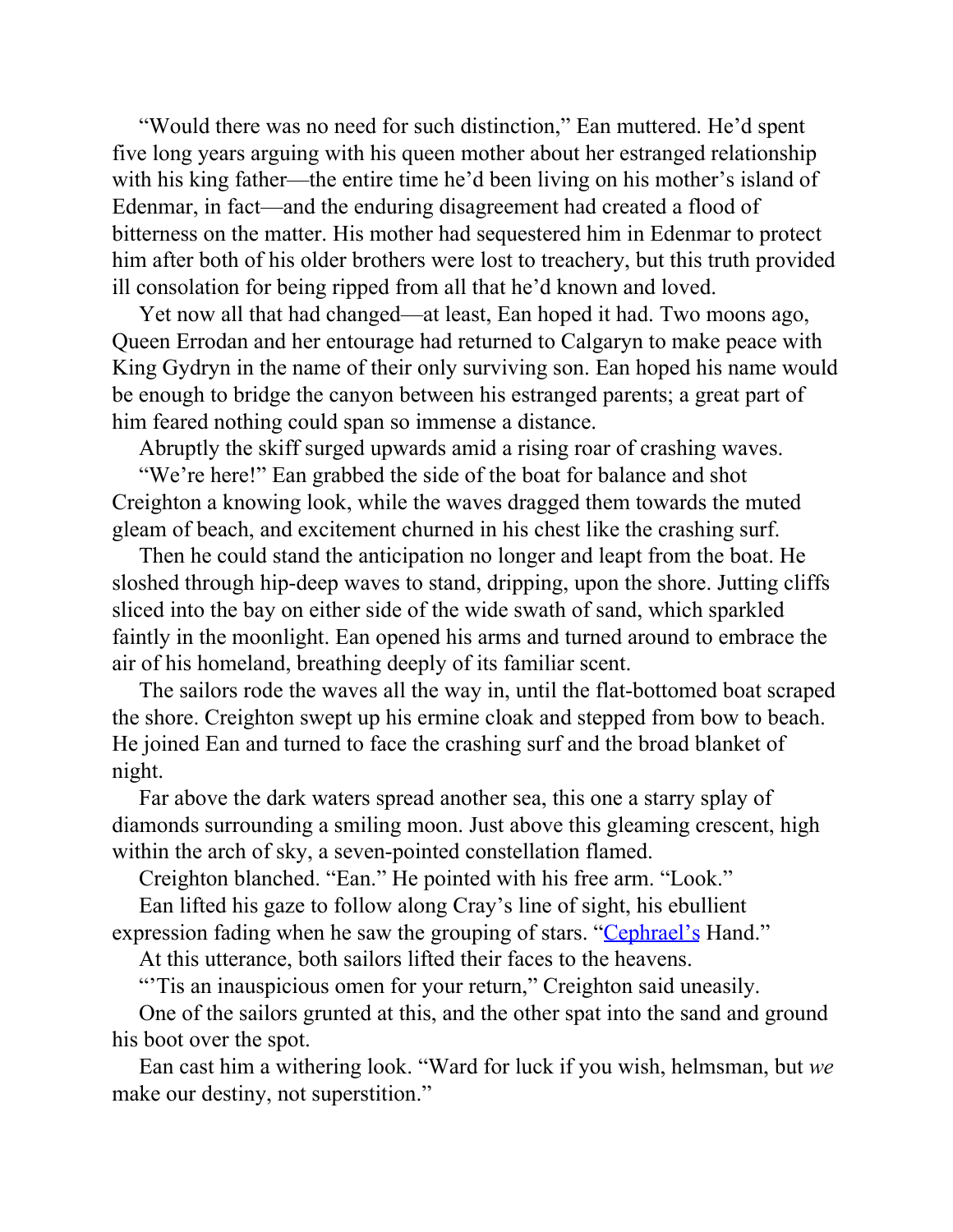"Epiphany's Grace you're right, Highness," replied the sailor, "but you won't begrudge me if I keep my knife close tonight, I hope?"

Ean caught sight of Creighton loosening his own blade and stared at his blood-brother. "You and I both have studied the science of the stars. How can you believe that constellation has any power over our fates—"

Creighton spun him a heated look and hissed under his breath, "How can you not?"

Ean pushed a chin-length strand of cinnamon hair behind one ear and folded arms across his chest. He couldn't discount the terrible events that had happened beneath the taint of Cephrael's Hand—both of his brothers had died while that constellation shone in the heavens—but neither could he believe in the superstition surrounding the fateful stars.

Ean looked away, his jaw suddenly tight. The memory of his lost brothers evoked a sigh that felt painful as it left his chest. "We blame the gods too often for things no one controls."

"That's your father talking."

Ean shot Cray an aggravated look. "Sometimes he's right."

A gusting breeze brought the stench of seaweed and wet rocks, and something else, some proprietary scent seemingly owned by that beach alone. Ean remembered it well—it and all of the memories it carried like autumn leaves spinning in funnels across the sand. "I said goodbye to both of my brothers upon this very spot," the prince observed quietly, recalling a much younger self who'd watched as first one brother and then the next was carried away towards an awaiting royal ship at anchor, much as the *Sea Eagle* was now.

Neither brother had returned from their journey south. One had been lost to treachery, the other claimed by the Fire Sea. Now Ean stood upon this shore not as a boy but as a man, and he'd never felt more aware of how different his life had become, how much the fingers of tragedy had molded and changed him.

"The Maker willing, we shall meet them again in the Returning," Creighton said respectfully, repeating a litany they'd both recited too many times already in their young lives, "and know them by Epiphany's Grace."

"Aye," Ean agreed, feeling unexpectedly hollow.

"Aye," intoned the sailors, who couldn't help overhearing.

Ean grimaced. He turned his gaze towards the *Sea Eagle* and the tiny flame of a lantern topping its mainmast. Once, a royal schooner could always be seen at anchor just off these cliffs, awaiting the King's pleasure, but after the loss of the *Dawn Chaser* and Ean's middle brother five years ago, King Gydryn sailed no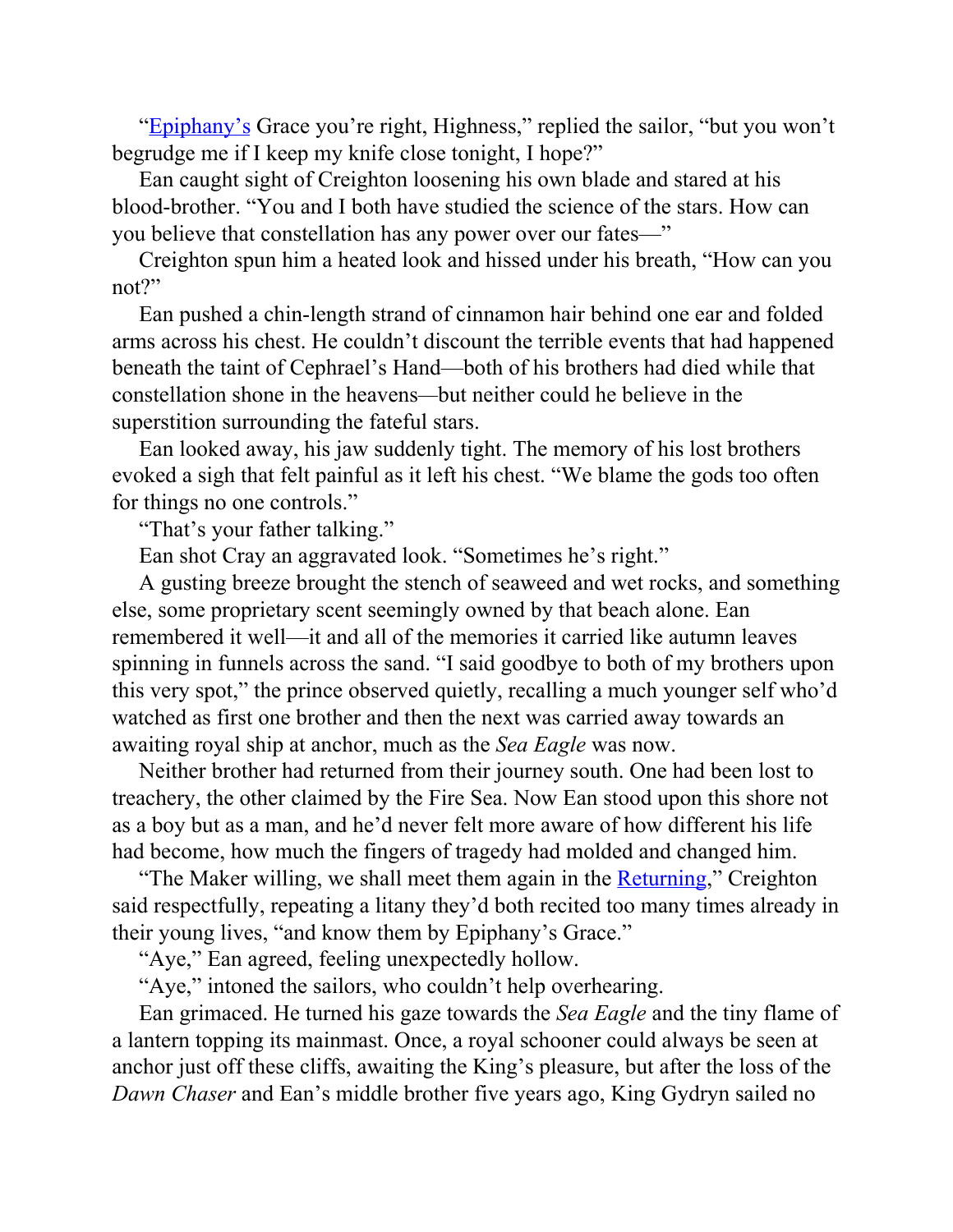more.

Memories of his lost brothers had stolen Ean's joy in his homecoming, leaving an unwelcome emptiness in its place. The prince tried to summon a happier tone to help shake off the clinging cobwebs of loss. "Come on." He clapped Creighton on the shoulder and started off through the sand. "Let's see how far we can get before my mother's men spot us."

Creighton followed Ean across the beach. "I only hope they're not inclined to shoot first and ask questions later. A bolt in the shoulder is no fair homecoming gift."

Ean shot him a sideways grin. "No one could mistake you for a brigand in that outfit."

Creighton adjusted his ermine cloak indignantly. "You never get a second opportunity to make a first impression, Ean." He smoothed his velvet jacket and pressed out the long line of ornate silver buttons that gleamed down the front indeed, Ean had watched him spend many an hour polishing said buttons in preparation for their return. "And Katerine's favor is worth any effort."

The prince chuckled. "A *first* impression? Wasn't it Katerine val Mallonwey who looked raptly on as you tried to escape that sea skunk on this very beach?"

Creighton grunted. "How was I to know it was mating season?" He shook his head and scowled at Ean's back. "I had to burn that cloak. The smell never would come out of it." Ean laughed again at this, whereupon Creighton glared sootily at him. "I do believe you take perverse pleasure in my misfortunes."

"If only your misfortunes were not so entertaining."

As they navigated between two hulking rocks that muffled somewhat the crash of the sea, the prince reached for his blood-brother's arm. "Now then." Ean leveled Creighton an arch look. "You swore you would explain once we were ashore. Why all the pomp? The cloak? The endless polishing of buttons?"

A foolish grin split his friend's face. "Tonight I'm to see Katerine."

Ean's smile vanished. "You told her of our landing?"

"No—of course not, Ean."

The prince frowned. "You know the threat upon our lives, Creighton—never mind the precarious situation of my father's throne. If you told Katerine or *anyone*—"

"Ean, I swear I did not."

Ean gave him an odd look. "Surely you don't expect to wake her in the middle of the night. So how...?"

A faraway look beset his best friend, and a moment passed before Creighton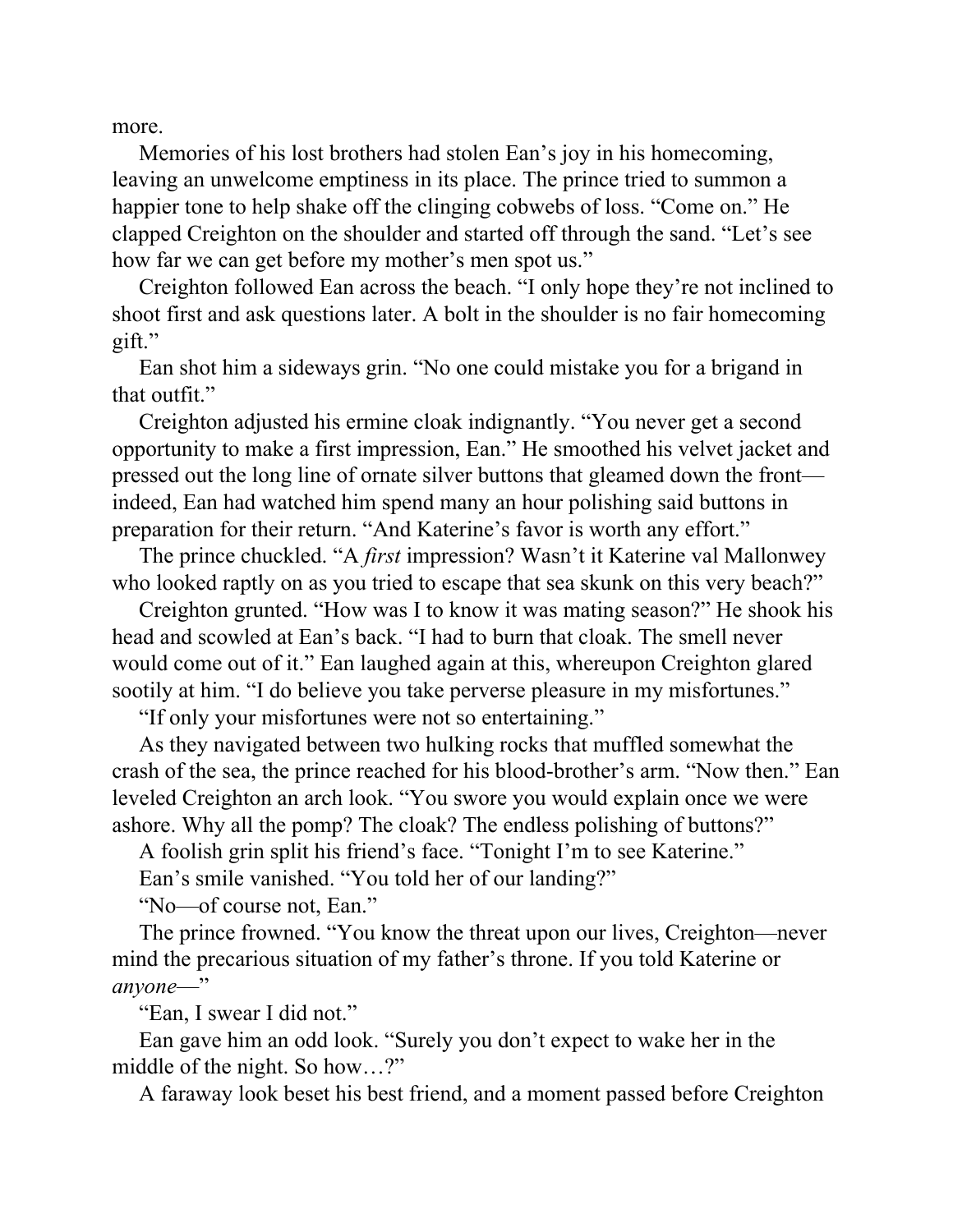confessed, "It's like I can sense her." He dropped his gaze sheepishly. "I know it sounds foolish, but after so many letters back and forth, secrets shared across Mieryn Bay... years of imagining her eyes and smile as she read my words and wrote to me in return..." Creighton looked back to Ean and shrugged. "I can't explain it. I just feel in my heart that when next I set foot within Calgaryn Palace, Katerine will be there to meet me. So..." he glanced down at his finery, "I've come prepared."

"I see," Ean said, even though he didn't. He frowned and then started them walking again. After a moment, he shot Cray a sidelong glance. "I take it that you mean to propose."

As if with grand ceremony, Creighton reached inside his coat and withdrew a velvet pouch. He emptied its contents onto his palm and extended it towards Ean. "I was going to give her this."

Ean paused to take the ring and look it over. A large ruby glinted within petals of delicate silver filigree fashioned in the shape of a rose. "It's beautiful." He handed the ring back to Cray. "It must be very old."

"It belonged to an Avataren Fire Princess," Creighton said significantly as he returned the ring to its pouch and the pouch to his coat.

"Ah." Understanding suffused the prince while a smile overcame his tense expression. "So...my mother and her Companion Ysolde are complicit in this farce. I'm hurt I wasn't entrusted with the secret, too."

"Only for your own protection, Ean. We wouldn't want any rumors going around that *you* were planning to propose."

Ean snorted caustically. "Everyone knows better than to whisper unsanctioned rumors about me." Ironically, there were so many rumors circulating about himself, Ean couldn't keep them all straight, but he felt certain not a one existed that hadn't been invented by his father's spymaster, Morin d'Hain.

The trail steepened as they reached the cliffs, and the boys turned their attention to the climb. In the night's deepening quiet, Ean's thoughts wandered back to Creighton's earlier observation.

It was strange to be returning as men to these places where they'd played as children, to the very beach where he and Cray had so often sought refuge from Ean's eldest brother Sebastian, who'd had ingenious methods of torturing them when he was in a temper; where all the boys had come to devise new ways to torment their tutors, secretly and momentarily united against a common foe. Strange to find comfort on a chill and treacherous shore, yet it was there he'd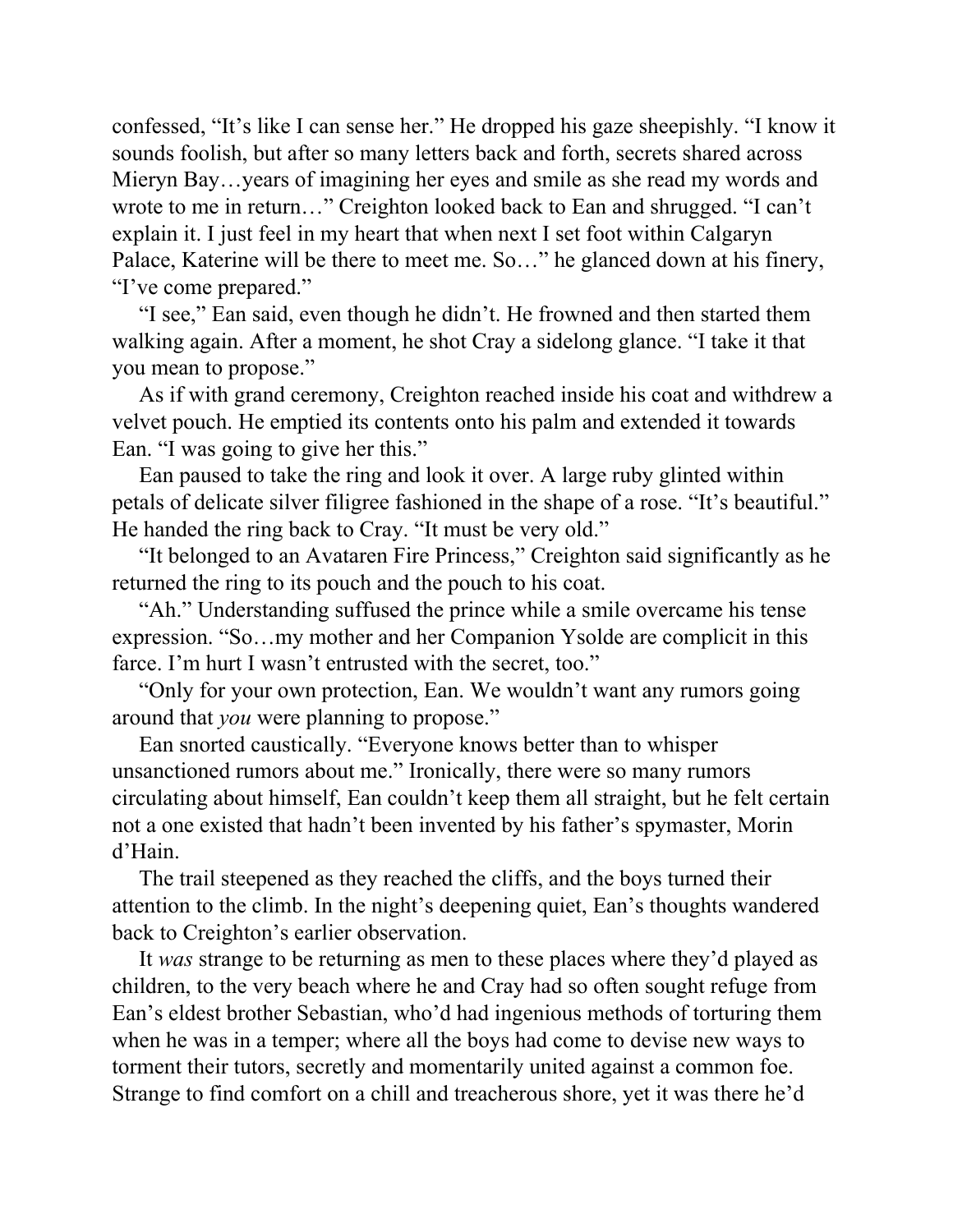fled when first one brother and then the next had been taken, snatched away by the pitiless snares of fate.

And stranger still to find comfort lingering there, like an old friend waiting by the wayside.

He had mixed feelings about his return. Seeing his father, coming *home* again, these things filled him with a warm excitement; but the reason he'd returned…

Ean didn't want a formal acknowledgement as the crown prince—*Raine's truth*, how could he desire a crown when it only fell to him though treachery and tragedy? Never had he felt the loss of his brothers more than in the sure understanding that he'd taken their place in line for the throne. Yet the cold fact remained: Ean represented the family's last hope of retaining the Eagle Throne. He shouldered that responsibility as any good son should, though he wept in the knowledge of what had passed to lay the promise at his feet.

"My prince, is that you?"

The boys drew up short at the voice from above.

Footsteps approached, and a soldier's mailed form soon materialized higher along the path. Queen Errodan's silver coat of arms glimmered on the man's breast, a barely discernible trident on his dark green surcoat. "Why, it *is* you, Your Highness. And you also, Lord Khelspath. Fortune bless you're both safe. Her Majesty is most aggrieved about requiring you to come ashore under these circumstances, but Your Highness's safety necessitated it."

Ean sighed. *Never* was understatement uttered so blithely. "It's good to see you, Eammon."

The soldier nodded. "Aye, and you also, Your Highness. This way then, if you will."

They made the rest of the steep climb in silence, which was fine with Ean. His frame felt twice as heavy carrying the weight of his thoughts. As they neared the crest, noises disturbed the night, and suddenly the unexpected yet unmistakable sounds of battle came floating down.

Eammon held up his fist to halt them and hissed, "Stay here!" He sprinted up the trail.

Ean and Creighton exchanged a wide-eyed look. "Ean...we can't just *wait*—" "I know."

They darted after Eammon.

At the crest, the moonlight revealed a writhing frenzy of soldiers. Greencoated Queen's Guard fought red-coated palace soldiers—could the queen's men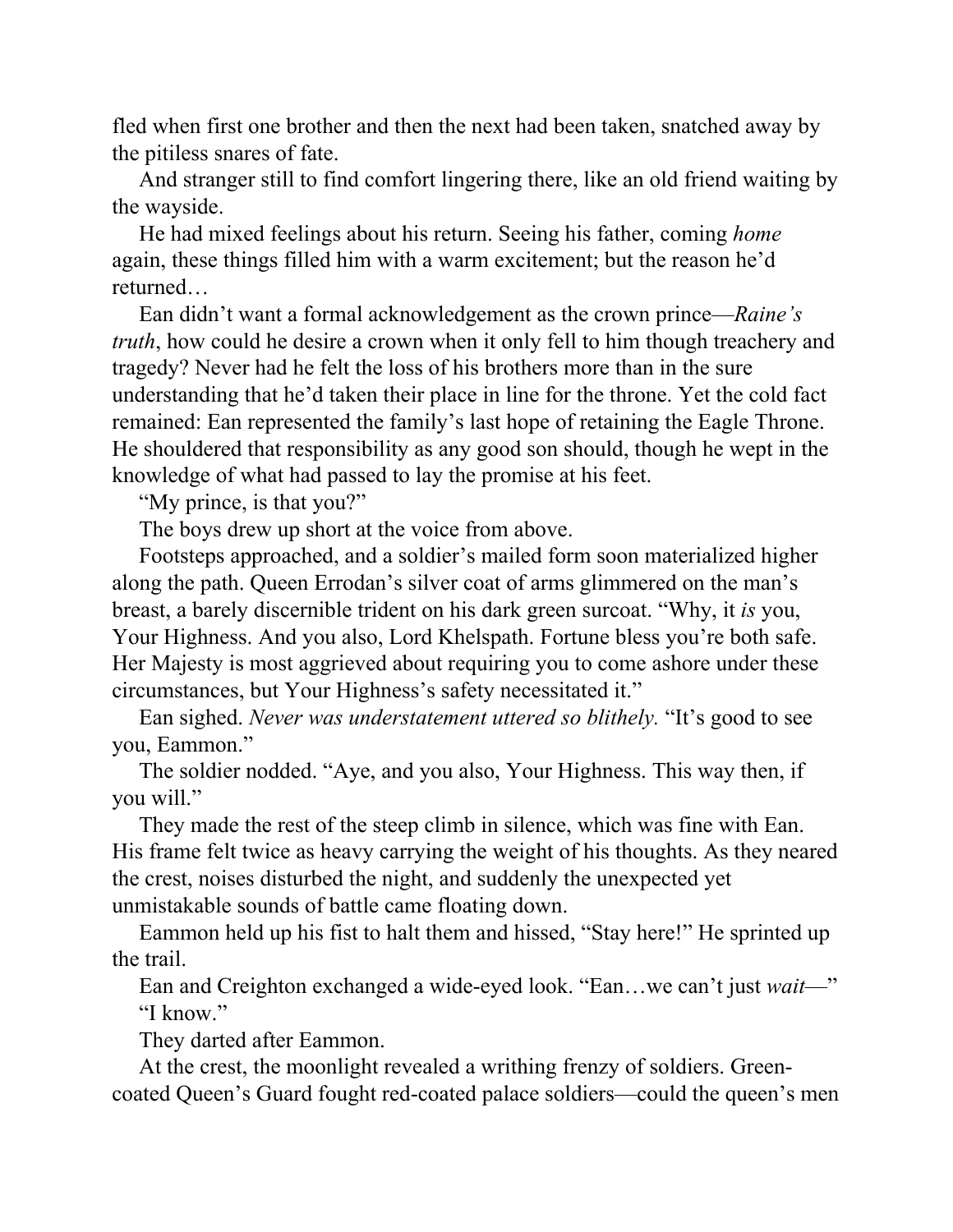really be fighting the king's? Ean stared open-mouthed as he tried to make sense of the scene. Not even his parents' enmity explained why their respective men would've come to blows.

Creighton grabbed his arm. "Is…is it your parents fighting again?"

Ean worked the muscles of his jaw, feeling dismayed. "I think something else is going on." He motioned for Creighton to follow, and they ducked through the tall sea grass skirting the edge of the fray. The prince's eyes sought an opening, an opportunity to intervene—

Suddenly cold steel pressed sharply against his neck. Ean caught his breath and stilled beneath the blade.

"I have him!" shouted a voice, close and painful in his ear.

In the clearing, the fighting slowed. Among the men Ean recognized, Eammon looked down the wrong side of a blade.

A burly man dressed in the king's livery pushed forward to where Ean stood pinned between an armored man and the razor edge of a dagger. "Good work." Dark eyes in a bearded face looked Ean over. "Let's see his weapon." He reached for Ean's sword, sheathed at the prince's hip, and examined the hilt and its sapphire pommel stone.

Ean's captor pressed his face close to the prince's ear. He could almost feel the man's leering grin as he remarked, "That's a kingdom blade all right."

The man's breath smelled as foul as the rest of him. Ean couldn't believe the king's men would've sunken to such low standards—he didn't believe these were the king's men at all.

"Aye," said another man standing nearby, "but the other lad has a kingdom blade also."

The burly leader straightened to frown over at Creighton, who stood at swordpoint just behind Ean. The prince could barely see him out of the corner of his eye. Looking back to Ean then, the leader grabbed the prince's chin and roughly turned his face from side to side. "Can't tell. He *could* be the right one."

"You'd think the other'd be him," grumbled another of the men, also in the uniform of the king's men. "Look how he's all gussied up."

"Just so." The leader narrowed his gaze at Ean. "Well then, which are you? The prince or his dog?"

"I am Prince Ean!" Creighton declared immediately.

"*I* am Ean val Lorian." The prince held the man's gaze with furious eyes. "And you're a corpse when my father learns of this."

The leader laughed and extended an arm towards the others. "Aren't we all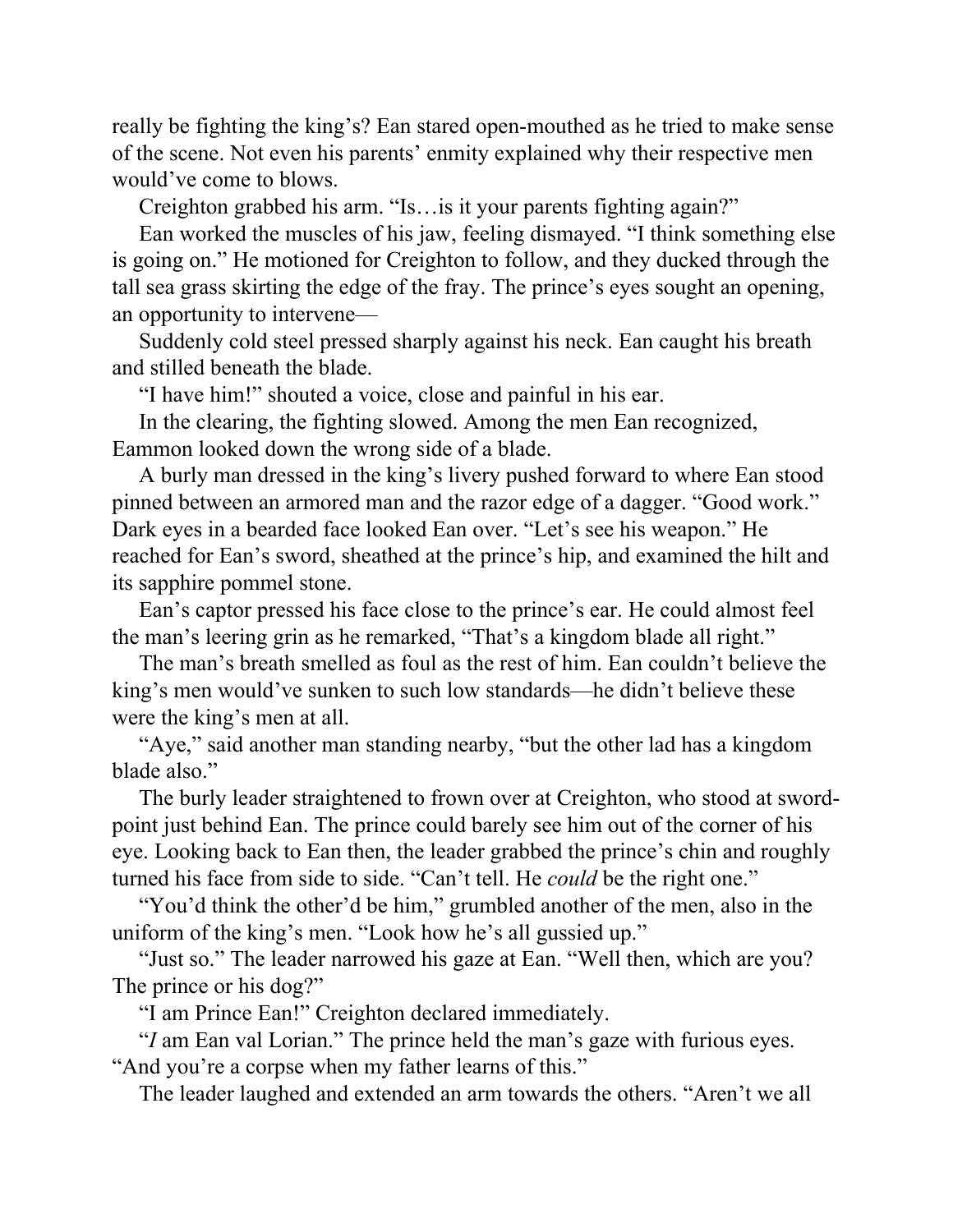soiling ourselves now?"

The men's remarks in reply brought angry color to Ean's cheeks.

"You may have fooled us," Eammon's voice interrupted the laughter, "but the King's Own Guard is coming even as we speak. Be certain they'll know you for the knaves you are."

The leader continued his inspection of Ean's face. Returning his gaze, Ean wondered if being gone from the kingdom so long that no one recognized him would prove a blessing or a curse. "I just can't be certain which one you are," the leader remarked. "Best to kill them both."

"Prob'ly so," said the voice with the sour breath at Ean's ear. The prince felt the blade cutting into his flesh, and instinct extended a desperate hand. He slammed his heel onto the bridge of his captor's foot and spun *into* his embrace. The dagger sliced along the side of his neck with an instant of icy fire, but then Ean had his hands on the weapon and was forcing the blade away and his captor backwards, deep into the uneven grass. Fighting broke out behind him.

Ean and his captor wrestled nose to nose for control over a slender slice of steel. The cliff drew precariously close as they struggled for dominion, teeth clenched and muscles locked. Suddenly the soldier stumbled. Ean felt his weight shift and pushed harder into this momentum. The cliff's edge reared up—

Ean wrenched free. The man shouted a furious curse as he fell.

Breathing fast, Ean braced a hand on one knee and another over his bleeding neck. His heart was racing, while his stomach felt sick. He knew he had to go back and help the others, but death suddenly felt far too real and close.

He wiped a slick and bloody palm on his cloak, claimed his sword and returned to help his mother's guard. A stranger dressed in his father's livery reared up out of the melee to challenge him. Ean ducked his swing and thrust his blade through the man's gut. The traitor slid off the blade as he fell to his knees, and Ean backed away covered in his blood, both repulsed and stunned in the same terrible moment.

Suddenly strong arms wrapped around him and squeezed with a pressure so great that Ean couldn't keep hold of his weapon. He struggled, but the man's arms felt an iron vice. He dragged the prince into the long grass once more and threw him down. Ean rolled, but the man pounced on top of him. In seconds he'd pinned the prince's shoulders beneath his knees and the rest of his body into the sand. It felt like a bear was sitting atop him.

The man stuffed a foul rag into Ean's mouth and then drew a dagger from inside his coat. "Now then. We'll do this the right way." He showed the blade to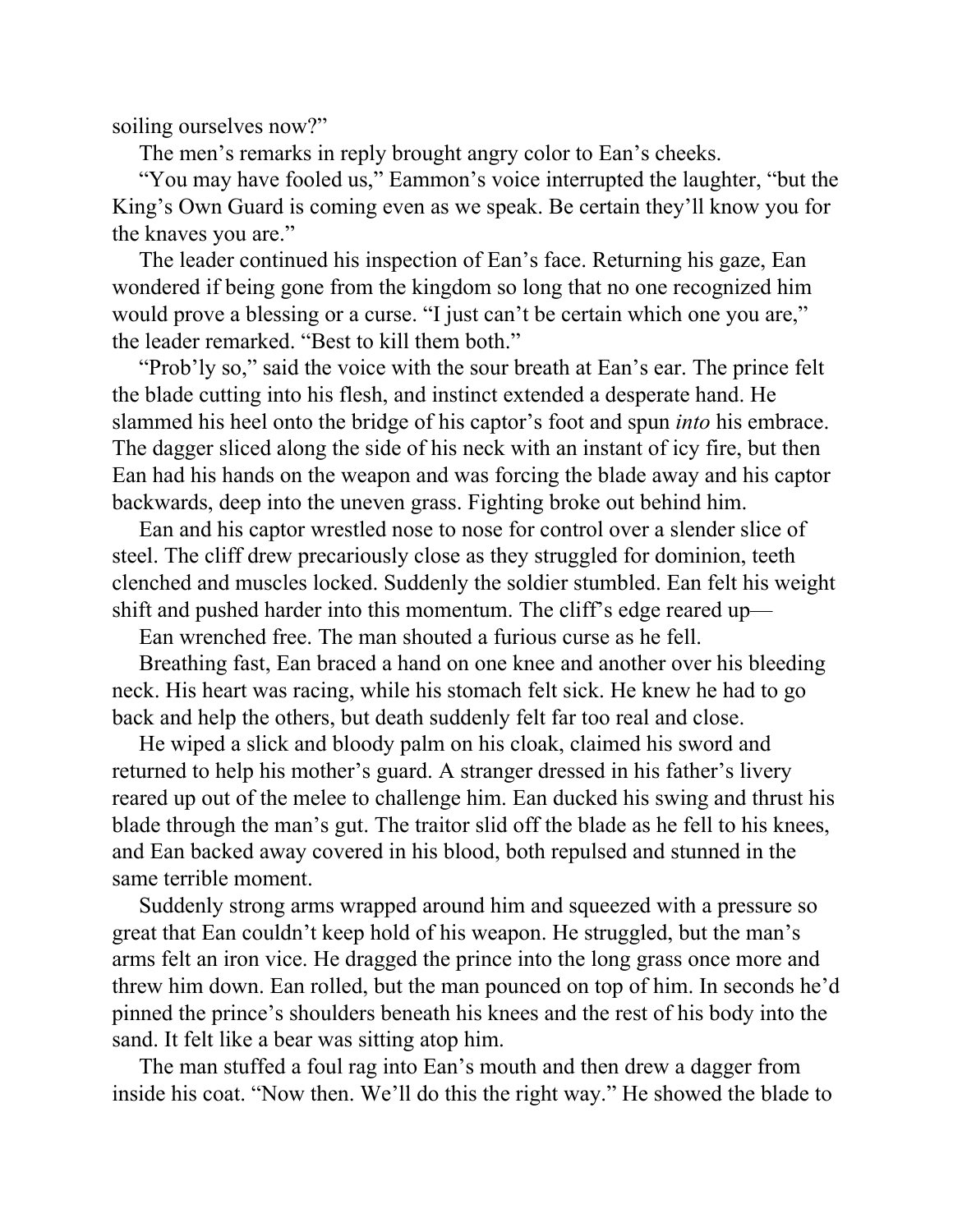Ean, though it seemed barely more reflective in the clouded night than the man's dark eyes. Moonlight or no, there was no denying the hungry anticipation in his gaze.

He licked his tongue along the blade and grinned wickedly at Ean. "This is Jeshuelle. She's named after my favorite slut—a fighter, she was. Nearly bit my ear off while I was claimin' her. I dug out her heart and filled the dead hole with my seed." He scraped the point of his blade across Ean's chest, making an X over his heart. He gave the prince a grim smile. "That's the only way to be sure, you know—take out their hearts. Healers can't raise the dead." He chuckled at his own joke and raised his dagger—

A sudden keening stopped him—froze him, actually, while a wild look of recognition slid like a film across his dark gaze.

Ean cringed, ears protesting that terrible cry. It grew in volume, a horrid, uncanny wail that resembled nothing in nature.

#### *What in Tiern'aval is that sound?*

"*Shite*," hissed the assassin. Abruptly he rolled off the prince and scuttled away on hands and knees, low through the long grass.

Puzzled and dismayed, Ean spat out the rancid cloth and pushed shakily to his feet. His chest ached from bearing the assassin's weight, and his neck was bleeding a fiery wetness into his collar. He pushed one hand over the gash again, unsteadily retrieved his sword from the grass, and stumbled back towards the clearing—

To meet an inexplicable scene. Soldiers from both sides stood immobile as if actors frozen in some grotesque mimicry of battle. None moved, no one spoke.

Had Ean been wiser, had he not just been nearly garroted, suffocated and stabbed, he might've thought to follow the assassin, who seemed to be the only one with any understanding of the threat that approached. Instead, Ean stood rooted, grimly enthralled by that dreadful, ear-splitting cry.

A cloud moved off the moon...and they came.

In the silver light, a cloaked man was approaching through the meadow. Even as Ean watched—and had he not been watching from the very start, he never would've believed his eyes—deep shadows began rising up from the low blanket of night; solidifying, congealing darkness unto themselves until they coalesced into creatures of legend and myth.

#### It cannot be!

Ean denied the vision his eyes were so clearly witnessing. Half as tall as horses, entirely black with eyes like silver fire, they lifted their paws out of the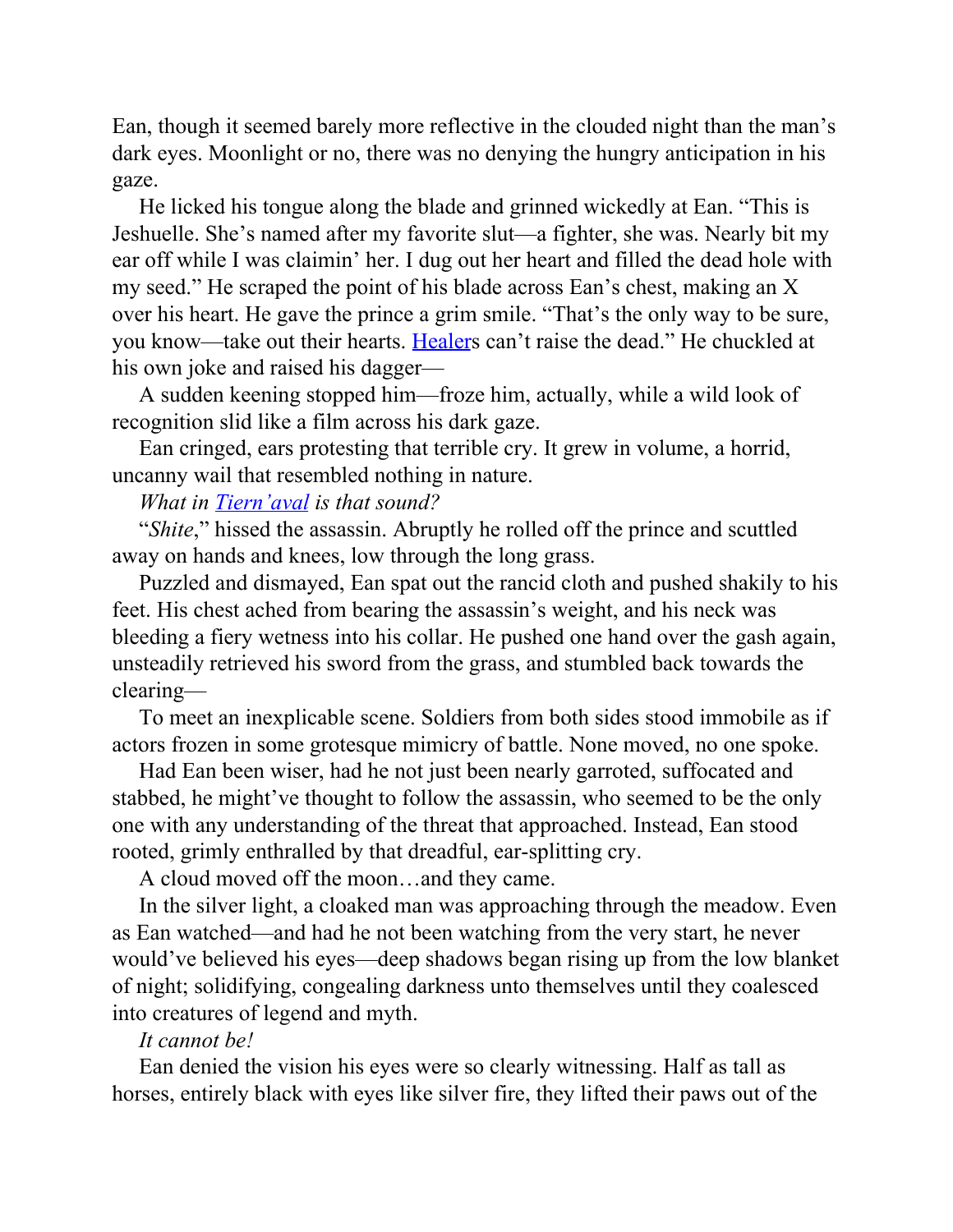night-shadows that birthed them and gathered around their cloaked master, red tongues lolling.

*Darkhounds.*

Had it been daylight, still they would've cast no shadow, for darkhounds *were* shadows—made real

And then the hooded stranger reached the clearing, and Ean became intimate with a new kind of fear.

He'd wondered why no one yelled in challenge—that is, until he tried to speak out himself and found he couldn't.

The cloaked stranger waved a finger at Eammon and the other of the Queen's soldiers. "You men. Bind each other."

Several hounds trotted forward on soundless paws carrying ropes in their mouths.

The stranger turned his hidden gaze directly to Ean as if he knew him on sight. Pushing back the cowl of his hood, he locked gazes across the distance with the prince, and Ean knew he was dreaming.

"Look at me but once, Prince of Dannym," said the man with the face like mirrored silver, "and I have the power to bind you to my will."

*Shade and darkness!* The curse took on a sickening new meaning.

While Ean strained desperately to find some understanding, Eammon and the others took the ropes from the darkhounds' mouths and began binding each other. They moved stiffly, and their eyes were wild.

Ean tried to shout, but his voice merely pushed against the confines of his throat. He tried to lift his hand; the effort left his heart pounding and the sound of blood throbbing in his ears. Only his eyes remained free, so he searched the moonlit night for Creighton. But either his blood-brother had fallen, or he stood out of Ean's periphery.

The thunder of running horses disturbed the binding darkness, and Ean's hopes soared—could it be the foretold King's Own Guard who approached? Moments later, two-dozen rough-looking men reined to a halt in a scramble of hooves and steaming mounts.

The Shade spun his head to fix them with a stare. "You're late."

"We had to elude the king's guard." The man in the lead shifted agitatedly in his saddle and aimed a narrow-eyed look over his shoulder. "They'll be here soon."

"Get the prince on his horse and be off then." The Shade looked once more to Ean. "Go with them, prince of Dannym."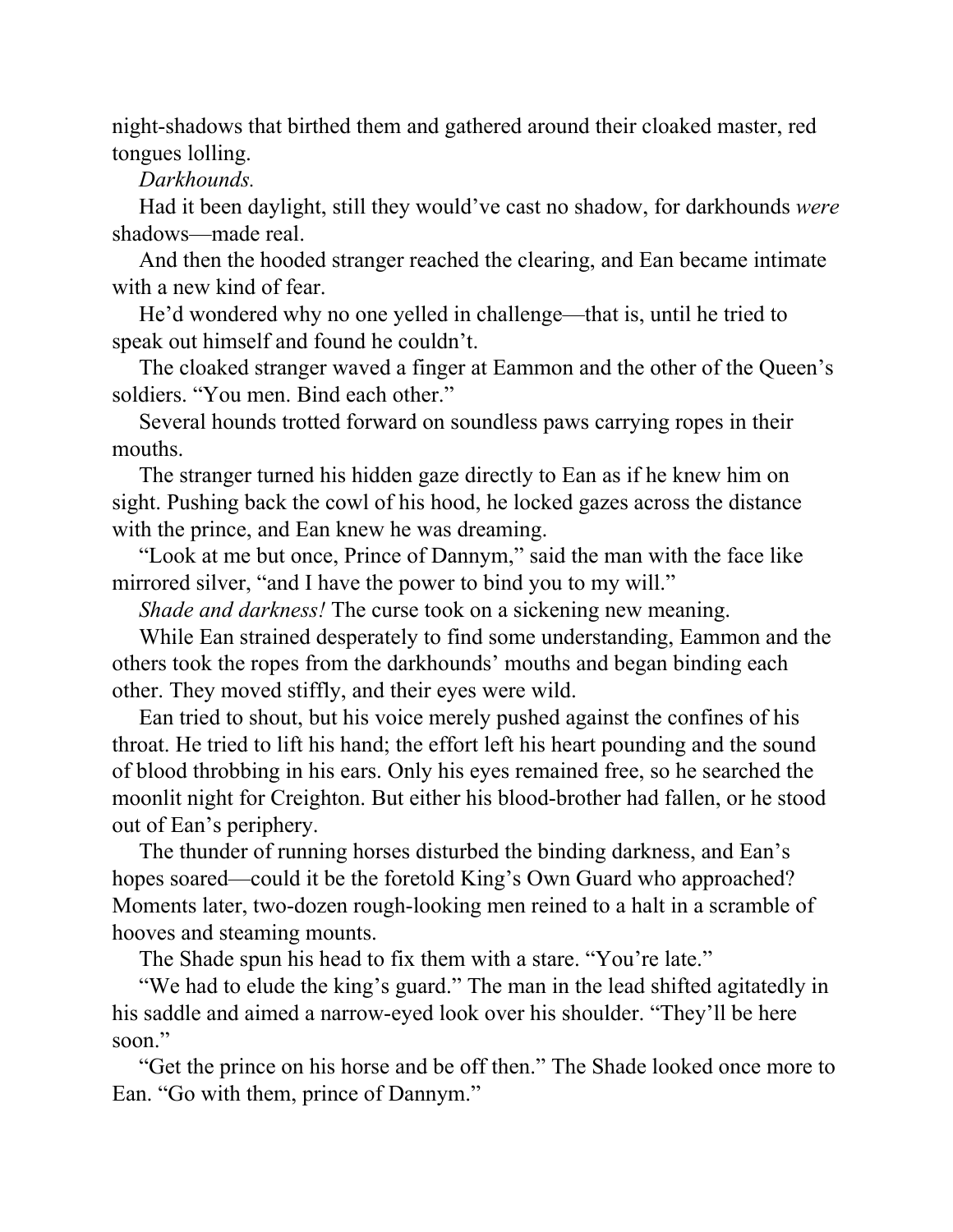Ean found his sword back in its sheath and his legs suddenly moving quite against his volition. More frightening still, he couldn't even pretend to fight the Shade's command; his legs simply no longer belonged to him.

As Ean neared the horses, a man came forward with a moon-pale stallion in tow—*his* stallion, Caldar. The prince's fine destrier had made the crossing with the queen two moons ago, but Caldar seemed so out of place in this strange night that Ean almost didn't recognize him. Yet before he knew it, he had one foot in his stirrup and the other slung across Caldar's back.

Only as he settled into the saddle did he realize that he could now move his upper body freely. Ean looked up, to the constellation of Cephrael's Hand gleaming above him. He held onto some desperate hope that this must be an elaborate deception, that a court wielder had been employed to create the illusion of these creatures of myth...or that they were all victims of some magical hypnosis, made to believe the same appalling vision.

The queen's men had just finished binding each other when the hounds began their unnatural keening again. This time an unmistakable hunger resonated in the whine.

The Shade's dark gaze flitted across the men who'd been posing as the king's guards—statues now, made of flesh and bone. Their faces were frozen in varied rictuses of disbelief, fury or fear.

The Shade looked back to his hounds. "Spare none."

The darkhounds attacked, and men gave their lives to sate the predatory hunger of insubstantial shadows. Ean couldn't decide which was worse—that the men were being eaten alive, or that this gory death was given them amid a silence broken only by the snarling of feeding hounds. Even seeing his mother's men safely ignored did nothing to lessen the horror.

The prince swallowed and looked away.

"Creighton Khelspath!" The Shade's clear voice rose above the hounds' ravening din. "Attend me!"

A pang of fear gripped Ean, and he searched for his blood-brother, for he still hadn't seen him. Finally, a form rose up from the long grass bordering the scene. *Creighton.* Ean's blood-brother wore a horrified expression, as if death had already claimed him, and he walked with a staggering gait, clearly in pain.

Ean wanted desperately to call out, but the Shade's working denied him his voice. So he watched helplessly as his blood-brother crossed the distance, miraculously passing safely through the feasting darkhounds.

Fury clenched in Ean's chest. He reached for his sword with sudden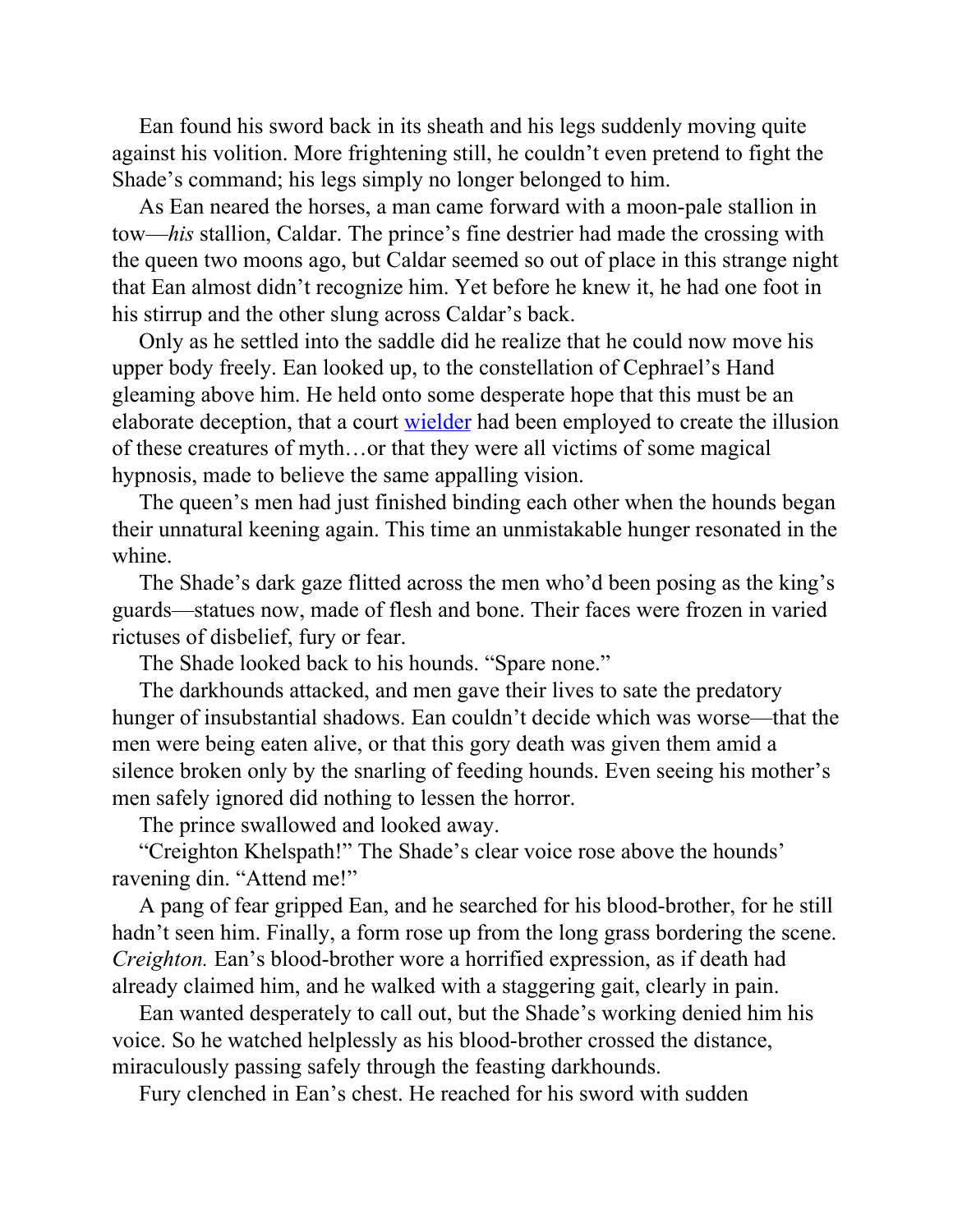desperation—could he not do *anything* to stop this?—but his fingers couldn't close upon the leathered hilt. The sword hung encouragingly at his side, yet it might've been aboard the *Sea Eagle* for all it would aid him.

Creighton halted in front of the Shade. His expression was devoid of emotion, as if he knew already he'd been defeated.

The Shade stared at him for a long time. Then he shook his head and slowly drew a sword from beneath his dark cloak. "Kneel," he commanded, motioning with it.

Creighton dropped to his knees.

The Shade walked behind Creighton and lifted his sword, the steel of which gleamed with a silver-violet sheen. He placed the tip against the back of Creighton's neck, and Ean thought he might lose his mind.

*No! No! Noooooooo!*

The Shade seemed to clench his jaw. "It was not meant to be this way with you." Then he spoke a long chain of words in a language Ean couldn't understand. Throughout,

Creighton never looked up, never turned to look at Ean, yet Ean imagined he heard his voice as clear as day in his mind.

Tell Kat that I love her, Ean. Tell her I will always love her. Tell her I'm sor

The voice ended with the Shade's two-handed thrust.

And Ean found he could scream after all.

"*Reyd.*" The leader of the riders called the Shade's attention towards the road. A distant thunder of running horses warned that the king's soldiers were coming at last. And too late.

The Shade still held Creighton impaled horribly upon his sword, his body slumped like a broken marionette. Ean couldn't bear to look. "Yes, *go*. Go!"

The horsemen peeled away, and Caldar followed without Ean's prodding which was just as well, for the prince was tumbling amid crushing waves of despair.

#### *Three brothers!*

*—*

It was all Ean could think of as the world spun and his gut twisted and his chest heaved with desperate grief. *Three brothers lost*.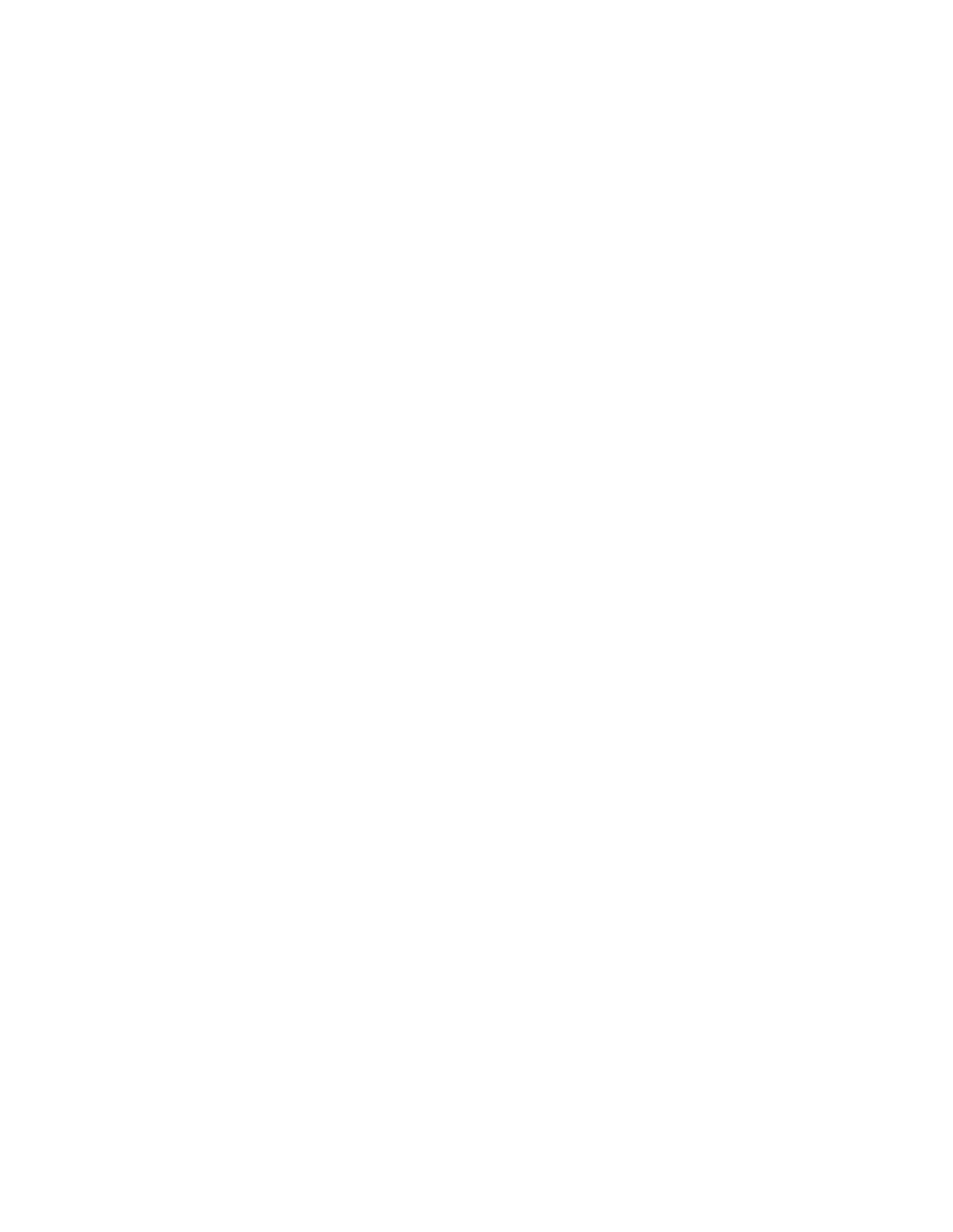#### Two

#### *'The eves do not see what the mind does not want.'*

– A Kandori proverb

**To Ean** in retrospect, that night's wild ride seemed no more real than had the assassin sitting atop his chest, or the arrival of the Shade, or the keening of the darkhounds; all that felt real was an immense, crushing sense of loss.

He stared through burning grey eyes and murmured the Rite for the Departed as his horse cantered, the wind stung his face and his heart bled. "*There is no afterlife. There is only the Returning...*" The rumble of running horses stole his words, but he suspected the gods heard just the same—if they were listening at all. Certainly he felt Cephrael's eye upon him more keenly than ever; superstitions claimed the *angiel* gazed down from those fateful stars known as the hand of fate—a misnomer, for if anything, the constellation was Cephrael's oculus into the realm of Man.

Ean forced a tight swallow and continued the rite over the pounding of Caldar's hooves. "*Of gods in the known, there remain only Cephrael and Epiphany, themselves immortal, who were made in the Genesis to watch over this* world. All who pass, pass into Annwn, the Now, for the Now is eternal. *Cephrael willing, we shall meet them again in the Returning and know them by Epiphany's grace.*"

He felt no better for having said the rites for Creighton. Too many times he'd repeated the familiar words…too many brothers lost to treachery and tragedy.

They stopped at dawn to eat and rest the horses. With his broiling anger proof against the chill autumn air, Ean watched the Shade as he moved among his band of renegades, a tall figure dressed all in black, with dark hair smoothed back from a widow's peak and a shining chrome countenance. So reflective was the Shade's mask of silver skin that at times he seemed unnervingly faceless, for his features perfectly reflected the flora around him.

The renegade leader allowed the prince some few moments off his horse to rest and relieve himself. Afterwards, Ean slouched against a tree, casting hateful glares at the Shade. He admitted a perverse fascination with the creature and told himself he needed to know his enemy if he hoped to overcome him, but in truth,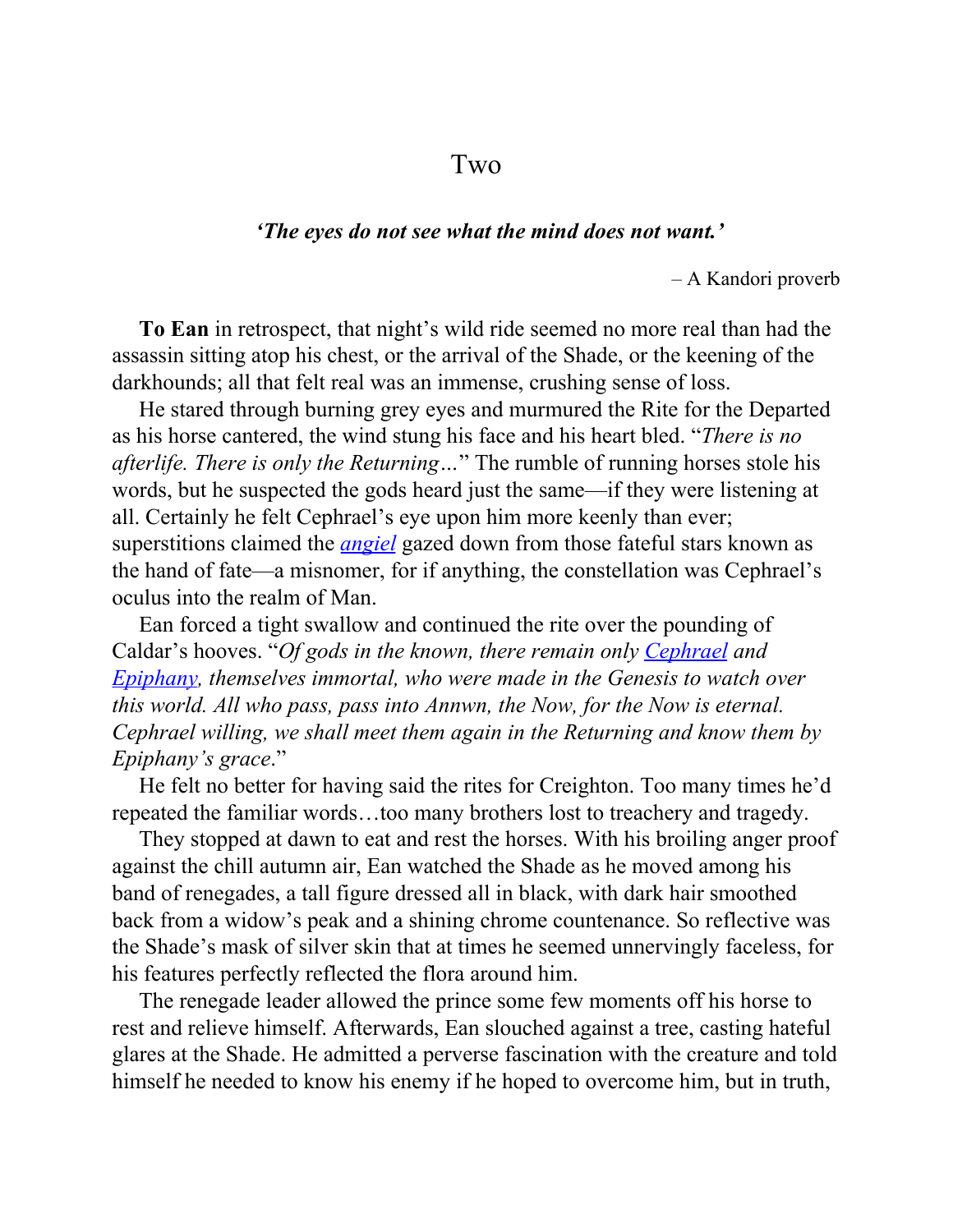the Shade drew his curiosity like lightning to the craggy heights.

*Dear Epiphany*…what has happened that Shades return to our realm?

Everything the prince knew of Shades came from stories of the Adept Wars, three centuries ago, during which time the mad wielder Malachai ap'Kalien had nearly exterminated the Adept race. While those tales spoke enough of Shades to present them as fearful enemies, the same tales claimed that Shades and their new master, Björn van Gelderan, had been banished from the realm at the end of the wars. If that was true, then how was this one standing before him?

More puzzling still: what interest could a Shade have with him?

When first facing the puzzling scene of soldier fighting soldier, Ean had assumed that one of Dannym's powerful families stood behind the treachery, but a Shade could have no interest in gaining a mortal throne.

Ean grunted and shook his head.

The more he thought through the facts, the more disjointed the picture became. First the fighting soldiers: clearly someone had infiltrated the palace guard. This much made sense, for it fit with his first hypothesis of a powerful noble family making a play for the Eagle Throne by eliminating the last heir of the val Lorian line, namely, himself.

Second, his capture by the madman with the dagger named Jeshuelle. The assassin had been dressed as a soldier, but he'd seemed far too enthusiastic about killing Ean and had asked no one's leave to do it. Ean suspected the assassin had come with his own agenda, sent by a different master. That made two factions out for his life.

Third, the Shade who'd spared Queen Errodan's men but commanded his hounds to devour the traitors...

There was just no explaining that.

Ean shuddered. He tried to push the images from his mind, but the more he tried not to think about it, the more vividly he saw Creighton, impaled by the Shade's sword. Fighting a sudden sense of protest and fury so fervent they threatened to choke him, Ean closed his eyes, leaned his head back against the tree and breathed deeply to calm his anger.

It seemed only moments later that someone kicked at his boot. The prince opened his eyes to find the Shade staring down at him.

"Time to ride."

An immediate and visceral hatred pulsed from Ean's chest through his entire form. Had the Shade not had him pinned to the tree with his power, Ean would surely have attacked him. He spat at the creature's face instead.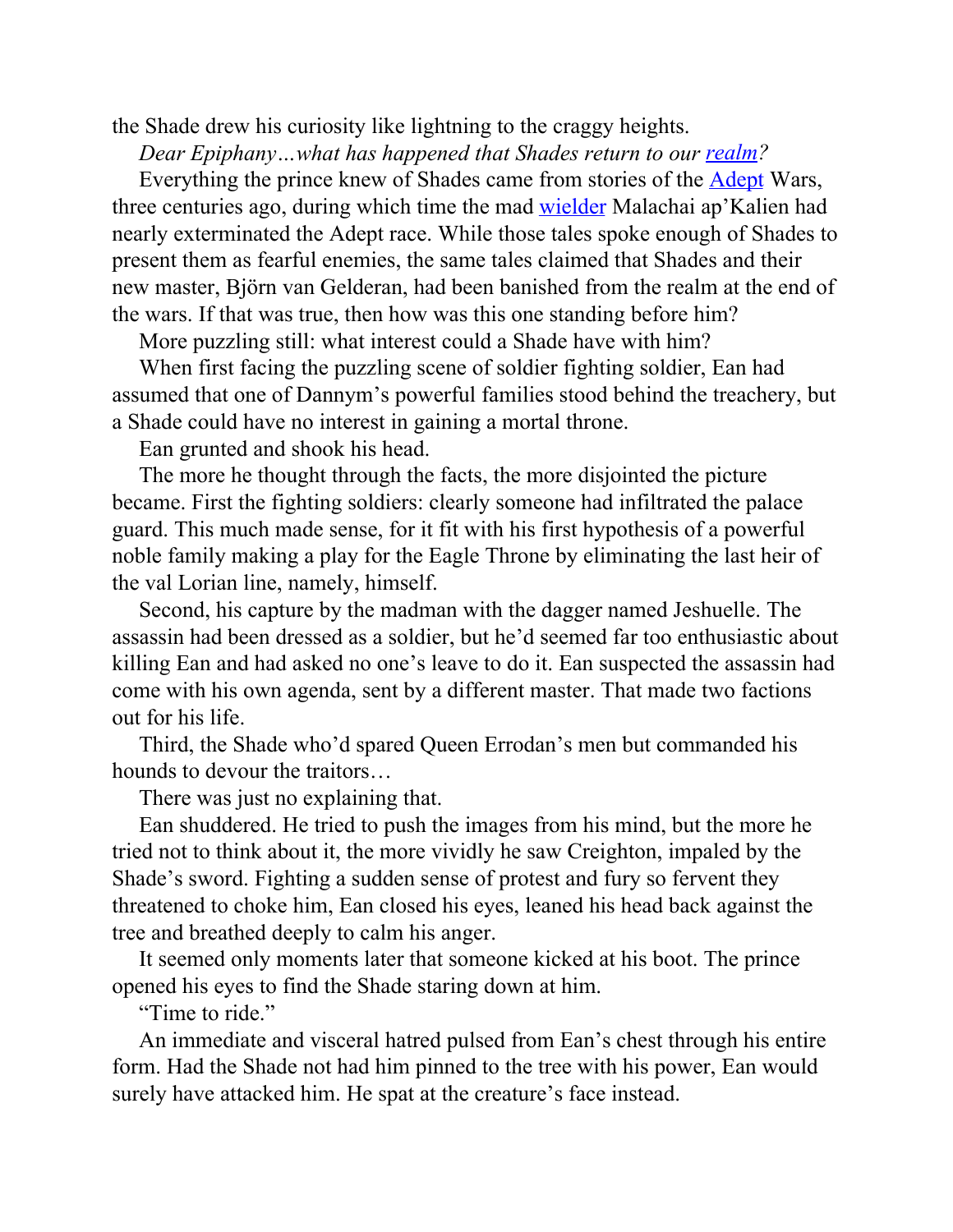The phlegm froze in midair. It hung there yellowly, mocking him. Then it evaporated into a puff of mist.

The Shade's polished silver features reflected the clouds and the grass, but his obsidian gaze revealed only unearthly indifference. "It's a foolish man who makes a liege lord of pride." He took Ean by the arm and pulled him to his feet, so they stood nose to nose. Clouds shifted, and Ean saw his own face in the Shade's mirroring features.

The man pressed black-gloved fingers to Ean's chest, which was rising and falling in rapid time with his fury. "I give you this caution once, as a courtesy: do not think to challenge me. You live or die by my grace now, prince of Dannym." Then he turned on his heel and moved among the ranks of his men with his cloak billowing out behind him. "Move out!"

They traveled all day in the blustery wind, moving rapidly southeast. They were well into the foothills, and the sun had fallen behind a mountainous skyline, when they finally broke ranks to set up camp.

The Shade gave Ean full use of his own body for the first time, whereupon one of the men thrust a shovel into the prince's hands. Ean spent the last of the daylight digging a pit deeper than he was tall. He handed up the shovel, expecting them to pull him out, only to learn that he'd been digging his own bed for the night.

Ean shouted after the retreating guards, "You can't keep me like this!"

Their laughter burned like salt in his wounded pride. He kicked the earthen wall and spun angrily around, wishing he'd done a lesser job of the task, or that he'd even half wondered *why* they'd wanted the damnable hole, so that he might've made provisions for his own escape. He shouted obscenities until his throat was raw, even knowing they only laughed at him.

Eventually the night air cooled the greater part of his anger, and Ean threw himself down to brood. This mistake showed him a truth his grandfather, the Queen's Admiral, had been saying to him for years: anger, fear, grief—these emotions dulled the senses. They could turn a thinking man into a frenzied man, and ultimately, into a dead man. Fear was the worst of all, for with it came hesitation and with that, inaction, failure and death. Too clearly, Ean saw that Creighton's vile murder had immobilized him as effectively as the Shade's mysterious power.

*I've been so stupid!*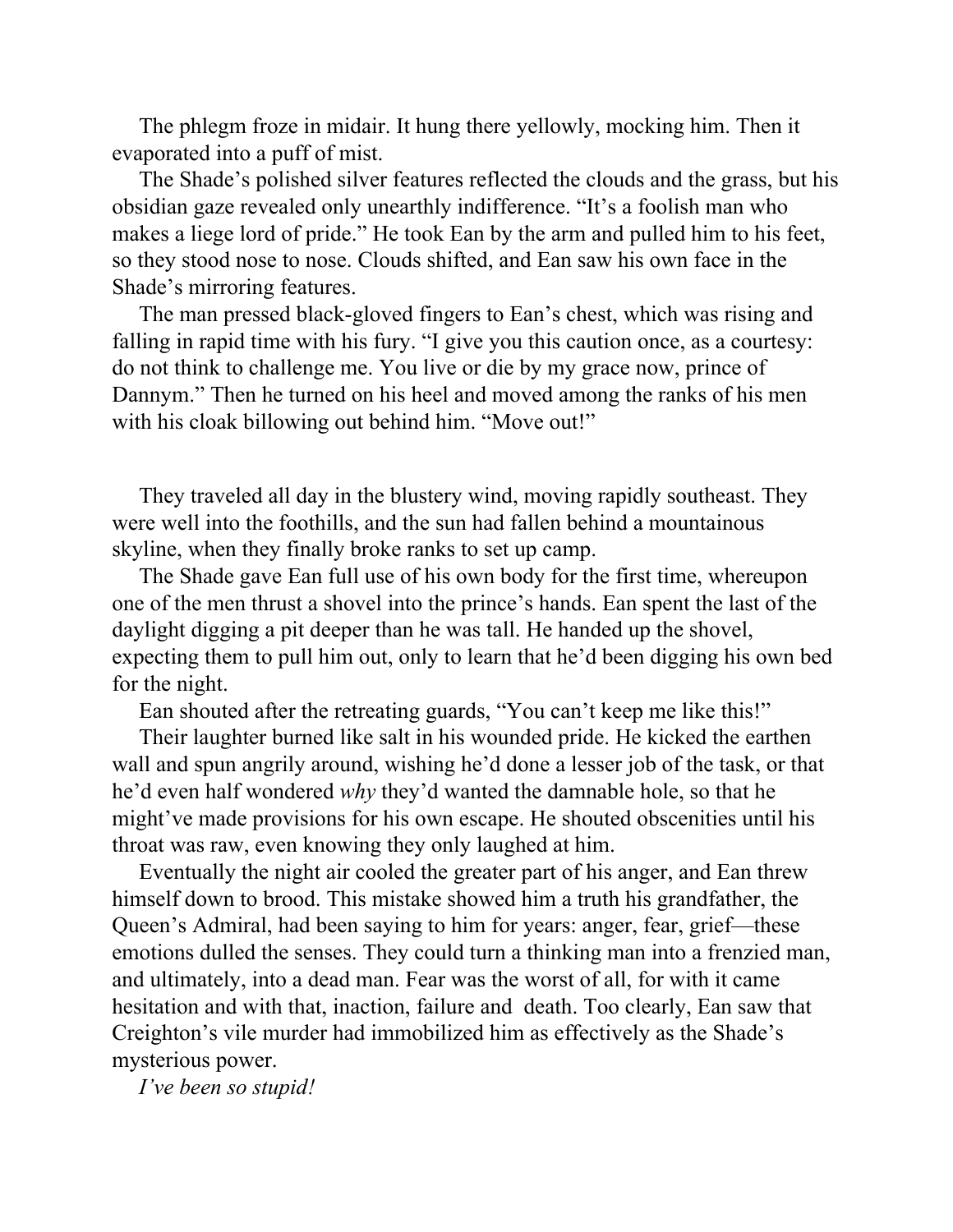Ean sank elbows on bent knees and pushed his head into his hands. Had he been thinking clearly—had he been *thinking* at all, instead of merely alternating vengeful thoughts with the host of lesser emotions that had been keeping him company—he might've thought to try to leave some mark of his passing.

The prince leaned his back against the earthen wall and looked to the heavens...and there, as if mocking him through a break in the overcast, glowed the seven stars of a hateful constellation.

#### *Cephrael's Hand*.

"Are you *following* me?" Ean shouted. *Have you some plan for me?* But if the *angiel* Cephrael was listening, he deigned no reply.

It happened several hours before daybreak. Ean was dozing beneath a cold drizzle when something startled him awake—

The form landed atop him with a rough expulsion of breath. Before Ean knew what was happening, the assassin was pressing his knees into Ean's shoulders and had pinned the prince immobile with his muscular legs.

#### *Not again!*

Ean kicked and bucked, but he was no more successful at dislodging the man's heavy form this time than he had been at the cliff.

Darkness shadowed the assassin's face, but Ean recognized his voice as he pulled out a blade and murmured, "This is Jeshuelle..."

#### *Thirteen bloody hells!*

Ean opened his mouth to yell just in time for the assassin to stuff another foul-smelling cloth into his mouth and cover it with his free hand. "Now, now, princey..." He clicked his tongue and leaned closer. All Ean could see of him was that same hungry look in his dark eyes. "No one's nearby to hear you scream. I took care of that."

Ean fought with whatever parts of his body he could. This lunatic meant to kill him, but he'd be damned if he'd give him an easy go of it.

Smiling sublimely, the assassin raised Jeshuelle and brought the blade forcefully down. Fire exploded in Ean's chest. He screamed into the gag and bucked and strained beneath the assassin's clenching legs.

The man pulled Jeshuelle free—yet another agony—and frowned at the blade. "Shite. Must've hit a rib." He raised the dagger again.

Ean thought desperately, *NO!* 

The assassin struck—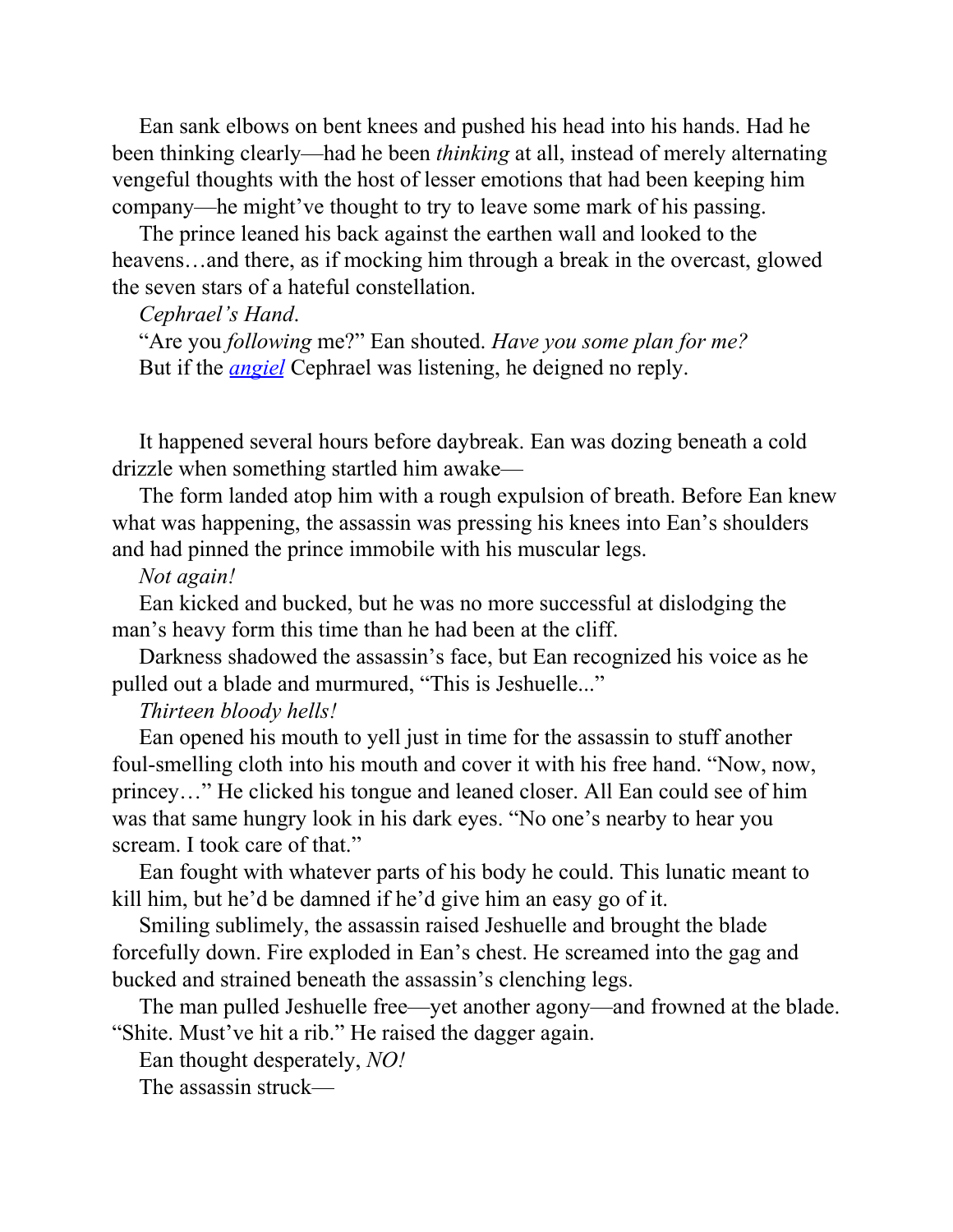His knife…*stuck*…

Ean stared. The assassin stared. They both seemed equally startled. Jeshuelle hovered in the air three inches above Ean's bleeding wound.

The assassin cursed in a foreign tongue and took two hands to the hilt. He bared his teeth and tried to force the blade downward while Ean struggled beneath him, weakening with every painful breath. But no matter how hard the assassin pushed, no matter how he hacked and sawed at the air and cursed, he couldn't make Jeshuelle move any closer to Ean's chest.

"You there!" The wavering glow of torchlight grew in strength from above. Ean went weak with relief. "What's going on?"

"*Shite.*" The assassin scrambled off Ean.

The prince turned his head and spat out the foul gag. "*Help me!* I'm—" but faintness stole his breath, and the world spun. He heard the sounds of others climbing down into the pit, of male voices raised in anger and a brief clash of blades, but the best he could do was lie there trying to hold the earth still.

A form appeared over him. "Bloody hells." The guard looked to someone standing above. "Fetch Reyd!"

"No," a second voice answered with authority. "The other one, who arrived tonight."

Strong hands lifted Ean then, and soon he felt a breeze and mist on his face, but these were bare awarenesses. A maelstrom was trying to suck him down, down...past the flames of a torch sensed through closed eyes.

Dizziness kept him company while events spun around him; the throbbing ache in his upper chest somehow mingled with the beating of his heart; the fiery threads of pain and the warm flow of life seemed somehow intertwined. Ean opened his eyes once to a sea of swimming faces, and then he knew only darkness.

Sometime later, the prince swam back towards wakefulness, ascending through twilit waves of disorientation until he hovered just below the surface of consciousness. He tread water there, unable to quite open his eyes to the light; but listening, hearing the conversation taking place over his sleeping form.

"...then it's done," said a man. It might've been the Shade.

"So it would seem," replied another voice, this one deeply male, if melodious and fluid, with a timber akin to a purr but echoic of a growl. "He is now present on the currents of *elae*, as any Adept would be."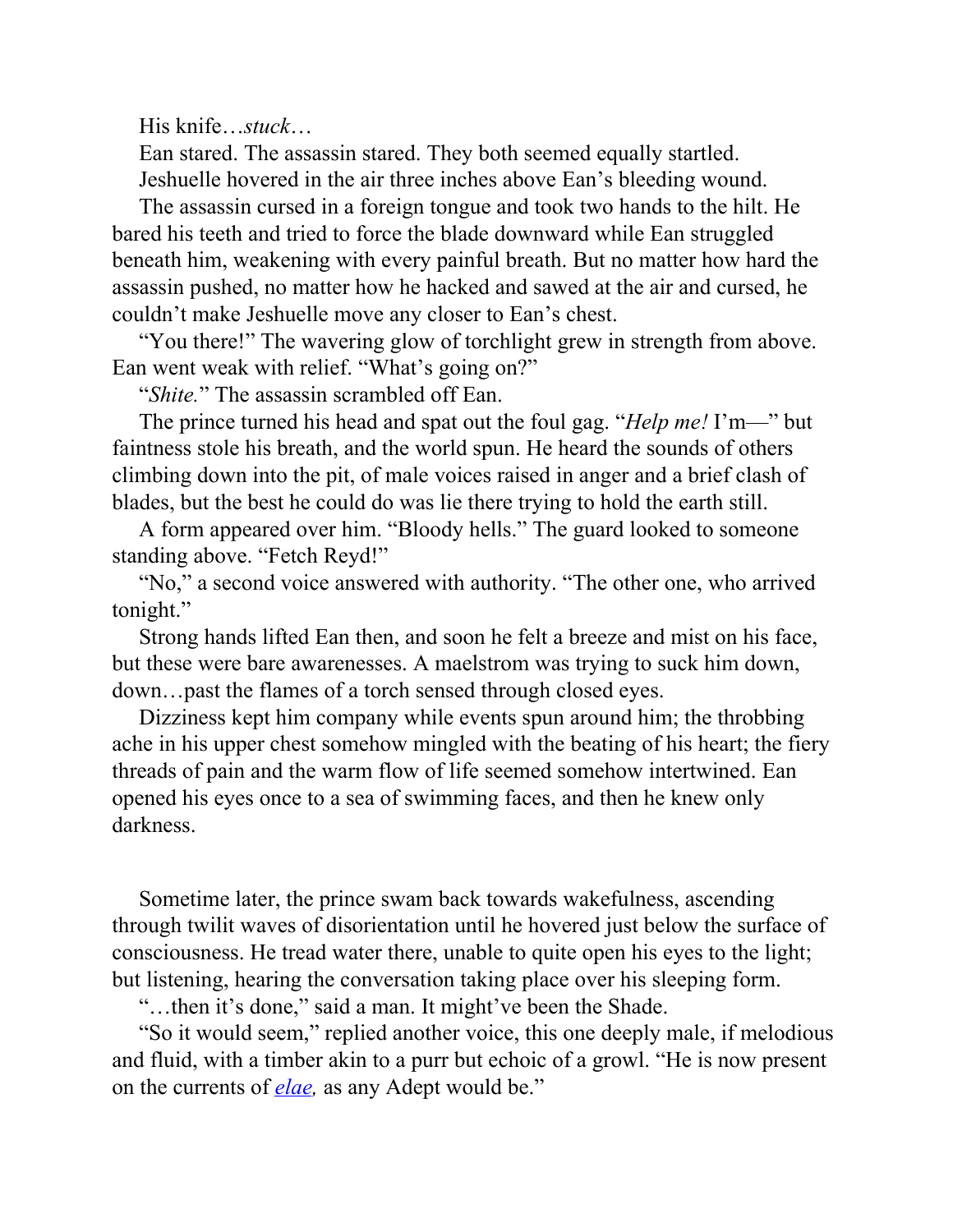"And so the danger to him grows," said the first, almost regretfully.

"An inevitable consequence. But tell me of the assassin."

"Caught and beheaded."

"Unfortunate. I would've questioned him."

"Had there been any hope of learning who sent him, I would've done so, but he was a Geishaiwyn Wildling."

"Geishaiwyn," repeated that deep voice, sounding somewhat mollified in the stating. "That would explain how he knew to flee you the first time."

"Yes, but another will come. They always contract in pairs."

"And so die by the dozens. Geishaiwyn bleed like any other." Motion followed, as a man's steps across the carpet of earth. Then: "What of your crew? The Wildling compromised your security. I hope—"

"None were spared," the Shade answered. "The time for mercy has long passed."

"Death is a mercy if your master fails," replied the second man in a voice like the deep night.

Silence followed, lingered. Ean began to wonder if the conversation was over and thought of sinking back into the beckoning depths. The dark waters were inviting of oblivion, and he was beginning to feel the pain again while hovering this close to wakefulness. Then he heard them speaking once more and told the deep waters, *Not yet...* 

"Who will teach him now?" asked the first.

"He must teach himself. There is no one left to do it."

The Shade grunted. "There is *you*. There is Markal—"

"Markal's time is not yet come."

A stubborn silence fell, as if in protest. Finally: "Then you are right. There is no one."

The sounds of motion followed, and what might've been the sweeping aside of a flap of heavy canvas, as if a man now stood in the portal.

"When will—?" began the first.

"In three days." The tent flap fell closed with a rustle of canvas.

This time the silence was enduring. Ean willingly sank back down into oblivion's embrace.

"Wakey, wakey."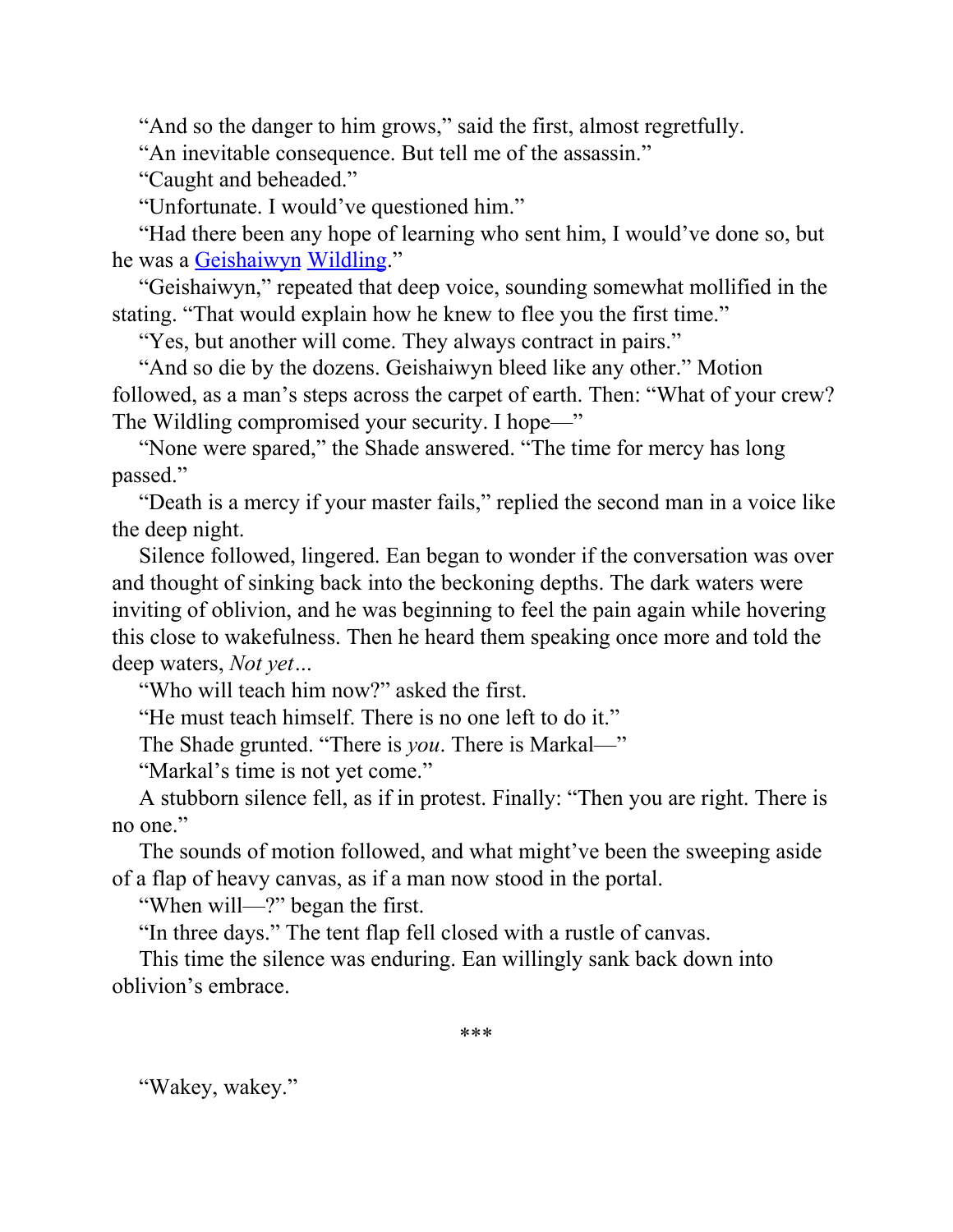Someone shook Ean roughly by the shoulder. The prince blinked open his eyes to see a stranger's peering down at him. Ean recognized neither the man nor the tent, and he looked around, feeling disoriented.

"Shade says you're well and healed, princey. Time to up an' at it. Help break camp."

Ean shook off the fog of his recovering sleep and slowly pushed up on his pallet. Stiffness in his shoulder reminded him of the events that had brought him there. When he pulled off the wrappings to see the wound, he caught his breath.

#### *It can't be!*

Hardly a scar remained where the blade had speared him, only a line of new pink flesh. He knew Adept Healers had the talent to speed a body's ability to repair itself, but either he'd been asleep for a number of days, or a very powerful Healer had worked her craft upon him.

"Hurry yerself, now." The man tossed Ean a tunic and ducked out of the tent.

Ean donned the shirt slowly, his mind awhirl. Knowing the Shade had taken steps to heal him meant the man wanted him alive. It appeared they were letting him move freely about now, and if they really didn't mean to kill him, perhaps he still stood a chance of escape.

Throughout the morning as he helped break camp, Ean looked for any opportunity that might afford a chance of escape. They let him ready his own horse for travel, and he noticed his sword strapped among his saddlebags. The beginnings of a plan came into easy focus.

When no one was watching, Ean slid the weapon from his saddle and hid it instead behind a fallen tree demarking the edge of the campsite. Not much later, he saw the opening he'd been hoping for. Most of the men were busy on the far side of the camp. Only two remained nearby, and they were just beginning to disassemble the Shade's tent. The man himself came out and headed towards where Ean was sitting on the fallen tree.

The prince let his arm stray behind him and took hold of his sword. Feeling the leather-wrapped hilt and its familiar heft gave Ean a renewed sense of purpose. This creature had murdered his best friend. He *deserved* to die.

Perhaps Ean would've lived with regret over his dishonorable intent—indeed, later he would only wonder if the Shade hadn't done him a service—but in that moment, retribution narrowed his gaze to a single focus.

Ean let the Shade pass by, and then with his eyes fastened on the man's back, he rose and followed. Closing the distance silently, Ean brought up his sword before him, aiming for the man's spine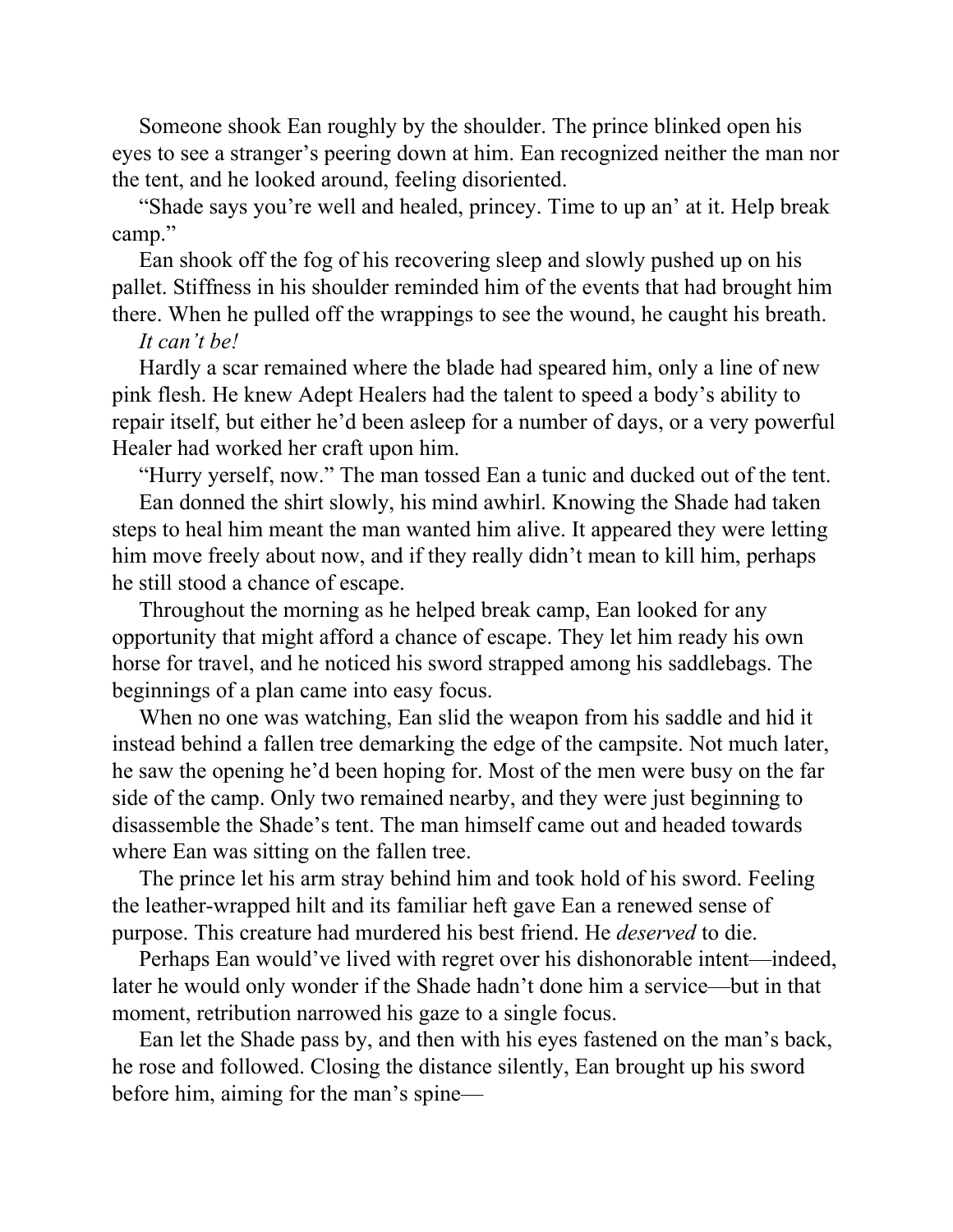Suddenly the Shade stood facing him only inches away.

Ean reared back in alarm.

The Shade grabbed Ean's sword by the blade and vanked Ean's body close to his own. "*Foolish*," he hissed, nose to nose with the startled prince.

Ean felt a chill spreading through his fingers, and he looked to his sword to find a silver-violet flame licking its surface. He dropped the blade with a violent oath, instinctively recoiling from the ill-conceived power.

The Shade flipped the weapon and snatched the hilt out of the air. In the same instant, he lunged at the prince.

Ean shouted and leapt back. In a terrifying moment wherein time seemed to slow, the blade came spearing towards his chest—

And exploded in a cloud of ash.

Choking dust flooded into Ean's nostrils and burned his throat. He coughed and gagged and doubled over to push hands on his knees, sucking in painful, chalky breaths—all to the sound of the Shade's cold laughter.

Straightening slowly, the prince palmed soot from his eyes and spat ash from his mouth. "May Belloth claim you thirteen hells," he rasped. He finally understood how desperate his situation was—and he hated the creature all the more for it.

But his words oddly brought the Shade to ire. He snatched an unresisting Ean by his tunic and pulled him close again. "What know you of hell, prince of Dannym?" His breath was cold and strangely odorless, like a dry arctic wind. Obsidian eyes bored into val Lorian grey, and Ean felt fear—the *Shade's* fear seeping into him through their contact. The hair started rising on the back of his neck.

"*I* know Hell, for I have died there. *Hell* is a blessing compared to what awaits us all if he fails. Remember you that."

He shoved Ean away to emphasize this last, and then, inexplicably, punched him.

The prince spun with the impact and hit the earth in a hard expulsion of breath. Silver stars marked his blackening vision, while the warm taste of blood filled his mouth—a fitting complement to the bitter ash that still clung there.

As if in answer to the angry query in Ean's glare, the Shade said coldly, "For respecting so little, those who saved you." He pitched Ean's useless sword hilt at his feet, turned his back on the prince, and left him there.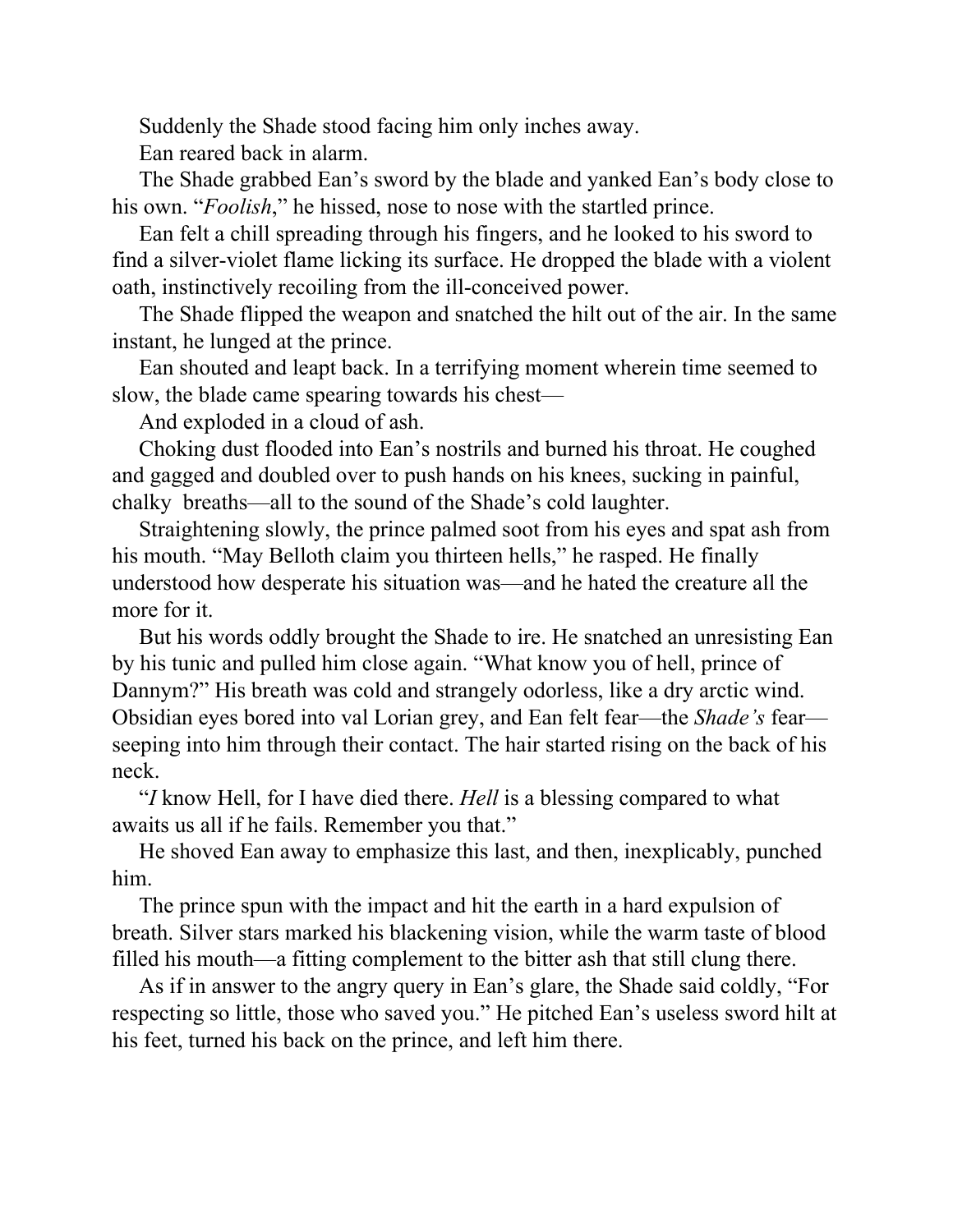#### Three

#### *'Failure is the province of the craven and the dead.'*

 $-$  The Vestal Björn van Gelderan to one of his generals during the Sunset Battle of Gimlalai, circa 597aV

**Trell's horse** snorted and shifted beneath him as a gust of hot wind surged up from the desert valley, flattening the sparse grass that grew like wisps of hair between jagged, sun-scorched rocks. The wind brought with it the smell of heat, baked earth and sand, and a gnawing apprehension as unwelcome as it was strange.

Trell turned in the saddle and focused grey eyes on the ridge at his back. The view reminded him of another ridge, this one lording over the rushing, charcoal waters of the River Cry; a lonesome ridge in the Kutsamak Range, where he and Graeme, his second-in-command, had held off the entire Veneisean army with little more than fifty men. That had been two moons ago. Now Graeme was dead, the Akkadian forces occupied Raku Oasis, and Trell was a celebrated hero.

Gentling his stallion with a stroke on the neck, Trell looked back to the view of the desert valley and the creatures flying above its vast sea of dunes—sleek, golden creatures with hides like molten bronze. He squinted at them beneath the duck-billed brim of a dun cap, which was making a valiant attempt to shade his eyes from the sun. But this was the M'Nador desert; the sands were as bright as the day, the blue sky was as parched as the land, and an ever-present glare made a man's eyes tired before their time.

*If* only you were here to see this, Graeme...

Trell squinted at the gilded beasts soaring high above the sand. They flew with sublime grace; their enormous shadows floated across the dunes in otherworldly silence. He stood in awe at the breadth of their wingspan, at the golden-fire hue of their hides and the way their scales glinted in the long rays of the afternoon, sparkling so brightly as to leave spots before his eyes.

*And are Nadori soldiers standing upon the walls of Taj al'Jahanna, on the far side of the Sand Sea, watching you also? Surely my enemies could be no less entranced than I.*

Knowing the Nadoriin, however, they would be working feverishly to find a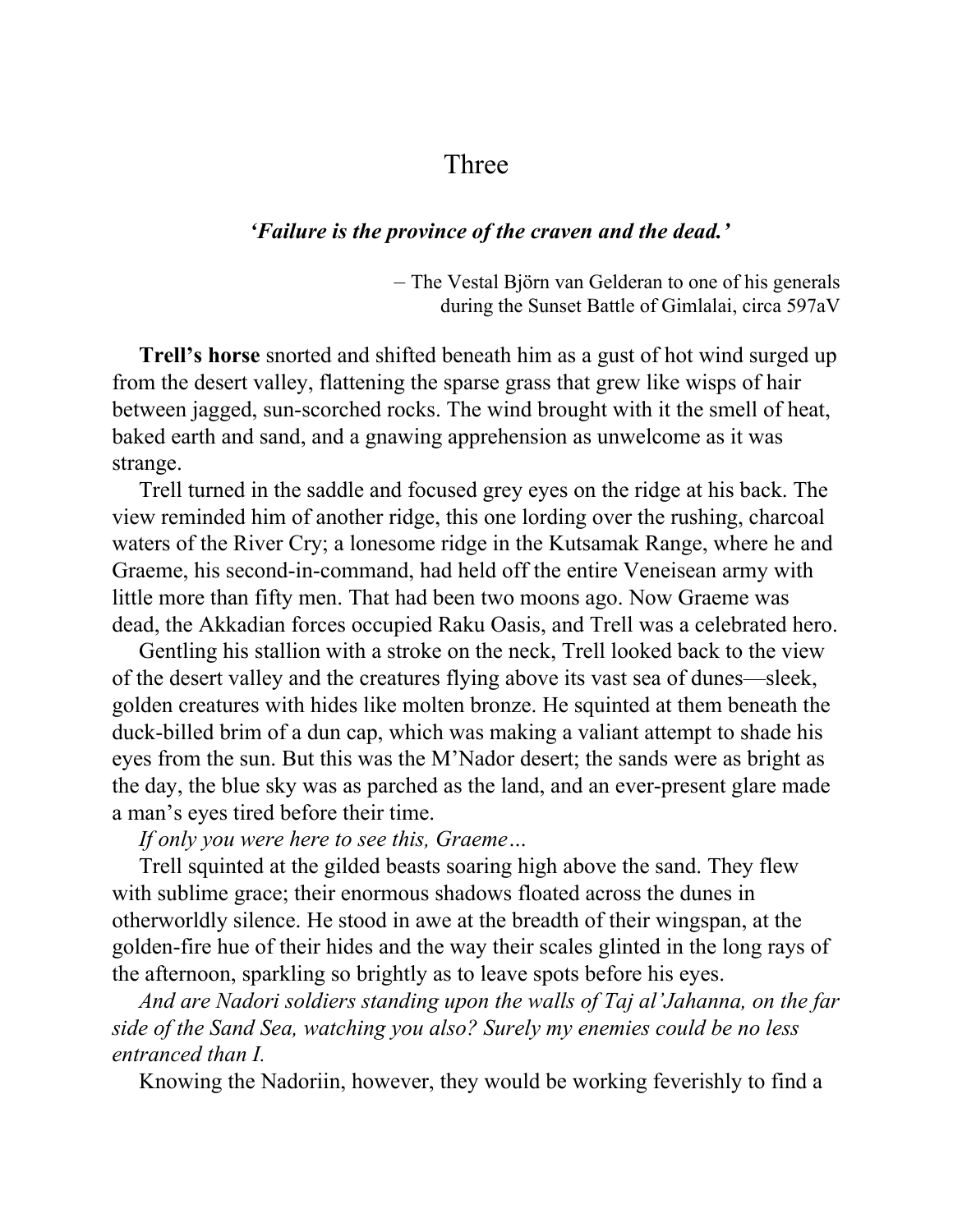means of destroying the creatures, rather than appreciating them for their mystique and beauty.

*Sundragons.*

They'd been summoned back from the icy corners of the realm by the Emir's Mage, summoned to do his bidding and eager to please—if the stories were true —in exchange for their reprieve.

"Ghastly things aren't they?" a familiar voice commented from behind.

Trell glanced over his shoulder to find his friend Ware reining in his mount. A tall Agasi, Ware lost no height sitting the saddle of his lean desert horse. He was darkly bearded and shaggy-haired, but his blue eyes displayed an intelligence Trell had found common in men of the Empire; the Agasi were an educated people, be they prince, blacksmith or sell-sword.

Looking past Ware, Trell noted that the rest of his men, a dozen Converted in all, had descended the ridge and were dismounting now. Soon it would be time.

"They're beautiful." Trell turned back to the distant dragons wearing a look of appreciation on his sharp-featured face. "I wish Graeme could've seen them."

Ware grunted skeptically. "I don't know." He flicked at a horsefly with his reins. "They're fierce creatures. Sheik Am'aal was nearly bitten by one of the things when he got too close to its tail. The creature snapped its head around with the speed of a striking viper, and if it weren't for the Sheik's agility at ducking—no doubt from all those arrows he's made a habit of avoiding—he'd have made the beast a tasty snack."

"Reasons not to get too curious, I suppose." Trell had never cared for Sheik Am'aal. The man was a consummate philanderer; all those arrows he'd avoided tended to be from well and rightly-offended husbands. "A fierce beauty then," he conceded, "but beauty nonetheless."

Ware broke into a crooked grin, curiosity mixed with amusement. "What are you doing among us lowbreeds, Trell of the Tides? You ought to be composing poetry in a white tower somewhere, you and your 'beauty' this and 'glorious' that and general high-minded musings—oh, don't think I'm criticizing you." He grinned at Trell's faintly indignant look. "Not a one of us would challenge your tactical brains, but you seem to me a learned man, a man of philosophy, not one of blunt violence and greed like so many of these Converted," and he jerked his head towards the company of expatriate mercenaries behind him.

Hearing this, said men offered a host of scatological culinary recommendations, to which Ware returned his ideas of what they could do with their suggestions. It was a friendly exchange.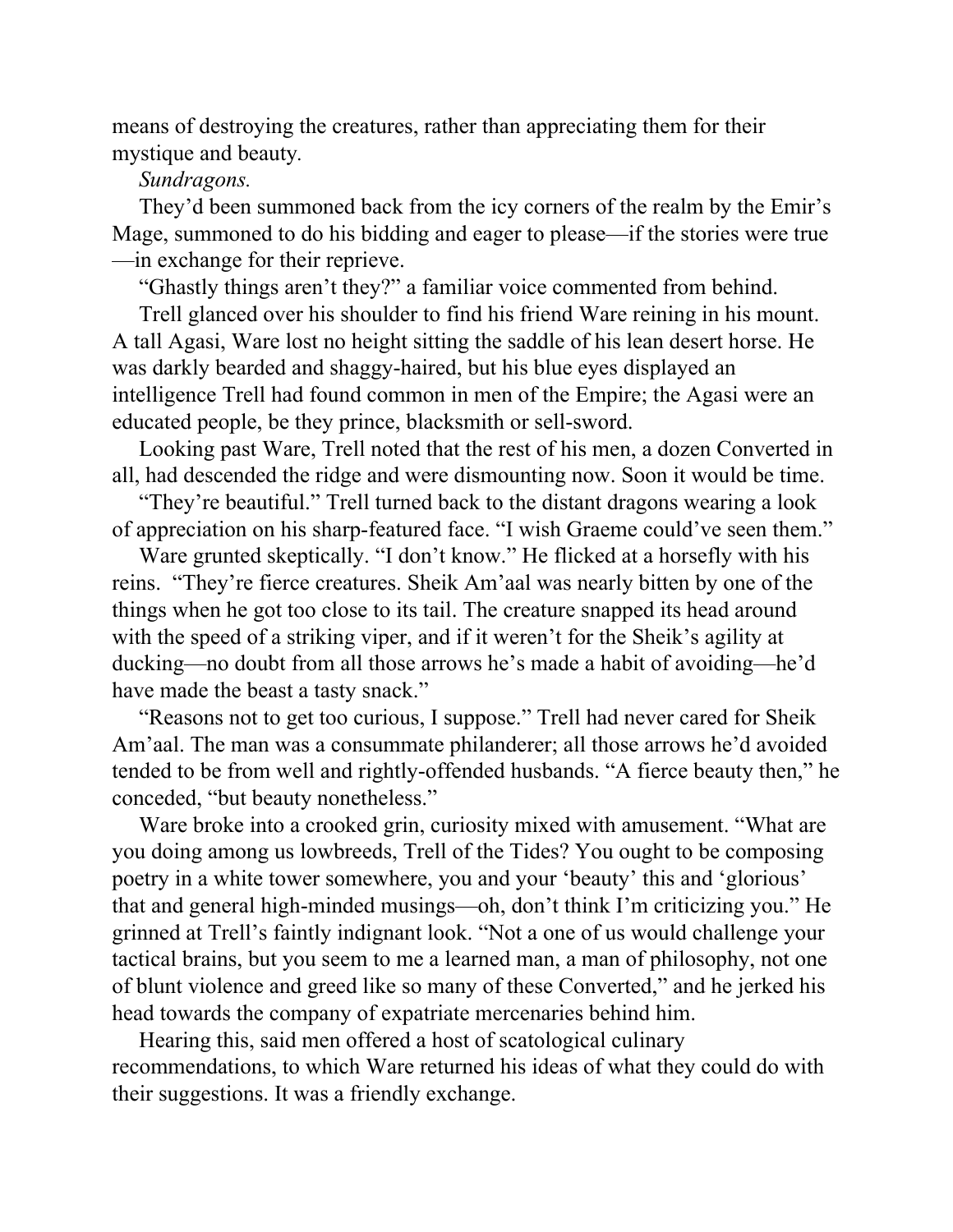Trell allowed himself a slight smile. *I do, do I?* 

All of his men knew that he remembered nothing of his past prior to awaking in the Emir's palace five years ago, and friends and acquaintances alike were often sharing their opinions of his origins, sometimes in jest, sometimes in sincerity. Trell didn't mind, either way. On a rare occasion, someone made a comment that almost triggered a memory, and he lived for those almost moments—yearned for them, in fact.

Ware was watching him with a keen look in his blue eyes, as if Trell was far more intriguing than Sundragons. "You could've been a nobleman's son sent from Tregarion or Calgaryn to study abroad, but tragedy struck and you wound up in the Akkad."

Trell smiled ruefully. "Northern cities, those two. But am I from one of those kingdoms?" He turned to Ware with a shadow of the torment he often felt hinting in his grey eyes. "The Emir likes to say I floated in from the Fire Sea, a gift from the Wind God." He gave Ware a dubious look. "Even if it's true, the Fire Sea borders many kingdoms. I've the same dark hair and coloring as that Barian Stormborn of the Forsaken Lands, and the height and features of those merchants you and I dealt with in Kroth. Some say I even have the look of your own blood: Agasi—descended of the elvenkind."

"Just so," Ware admitted with his eyes pinned on his younger friend. "You could be any of these, Trell of the Tides."

The Emir's men had called him Man of the Tides when he'd first arrived in Duan'Bai, insensible with fever and at death's door. When he woke from the fever that had nearly claimed his life, he remembered only his given name. They'd added Trell to the moniker then to humor him.

"But I think you're right—about the northern kingdoms, that is." Trell let out a slow exhale. "I do as the Emir asks of me, but while I've never lost sleep over battling Nadori infidels, some part of me cringes at fighting the men of Dannym or Veneisea...as if I know I'm slaughtering my own blood."

As he spoke, Trell's hand found its way to the sword at his hip, a sleek blade with a silver hilt and sapphire pommel stone—a brilliant gem whose clarity and vibrant color made even the Bemothi traders envious. The sword was his only possession, his only connection to the life he'd once led, and though it served as merely another mystery, Trell considered himself blessed to have it.

High above the Sand Sea, the six dragons had completed their midair rendezvous—or whatever the purpose of their gathering—and were breaking away into pairs again. They flew north, west, south, but not east, for there the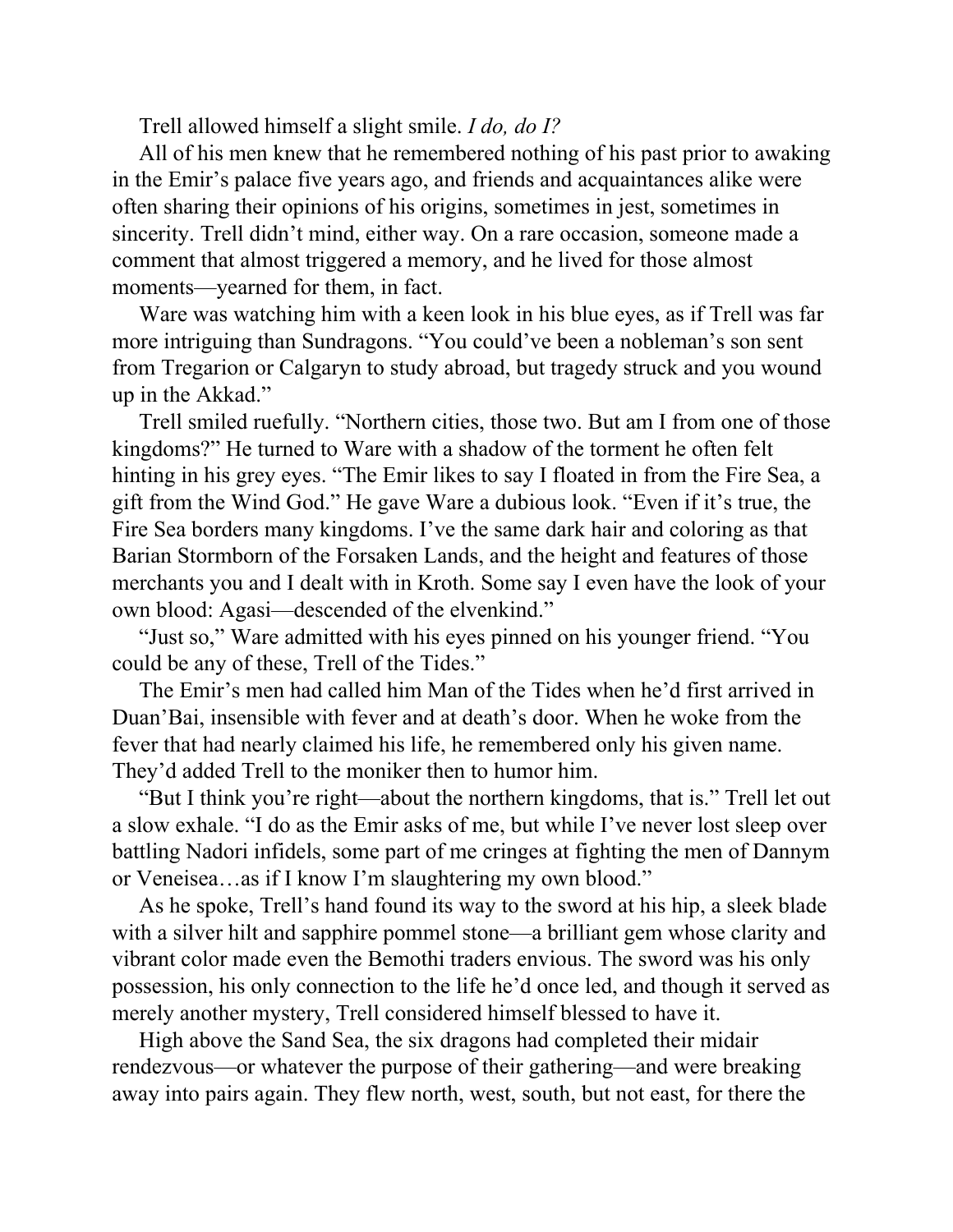Nadori army waited on the far side of the vast sea of dunes.

The war had gotten bloodier in the past fortnight, though the enemy dared not try to retake Raku again—not after the slaughter on the Khalim Plains. Trell had ridden through that wasteland of death, and he shuddered at the memory. Now the Emir's forces were deployed along the Sand Sea escarpment, and so long as the Veneisean army remained trapped across the River Cry—which duty had been assigned to Trell's company of Converted until their unexpected reprieve two days past—then the Emir's troops had only to concern themselves with their eastern flank.

"Do you think we'll win?" he asked Ware with his gaze still fastened on the dispersing dragons.

The Agasi shrugged and wiped an arm across his sweaty brow. "Who can say? I'm not even certain what you'd call a victory. The Akkad and M'Nador share more than a coveted border. Half the natives are fighting their cousins or nephews or uncles. How do the Basi put it? 'As long as the land has been blistered, the Kutsamak has played host to war.' Tis more apt to call these the haunted mountains—Raine's truth, we're like to be standing on the dust of the dead even now."

A whistle of alert from one of the men called Trell's attention back to the ridge, where a turbaned Basi was scampering down the steep incline. Trell recognized the holy man Istalar, who would be their guide through the shrine. "The time comes," someone commented, referencing Istalar's return from watching the position of the sun.

Trell and Ware exchanged a look. Then as one, they dismounted. Trell grabbed his satchel with his few possessions, slung the strap diagonally across his chest, and turned towards the jutting cliffs in front of them. He frowned, feeling unsettled.

More disturbing than the scent of magic that permeated the air these days raising the hackles of any self-respecting soldier—was the feel of the place they were about to go. Trell had sworn no oaths to the Emir's desert gods—he wasn't Converted—but he was the first to admit that something sentient resided in the shrines of the Kutsamak.

The holy man came to a dusty halt in front of them. An elder member of the Emir's own tribe, he wore a silver and black-striped turban, one fold of which was pulled across his nose and mouth. This he removed to speak, revealing a heavy grey beard. "It is time, *A'dal*," he reported to Trell, using the desert word for leader. "We are allowed to enter now to receive a blessing on your quest."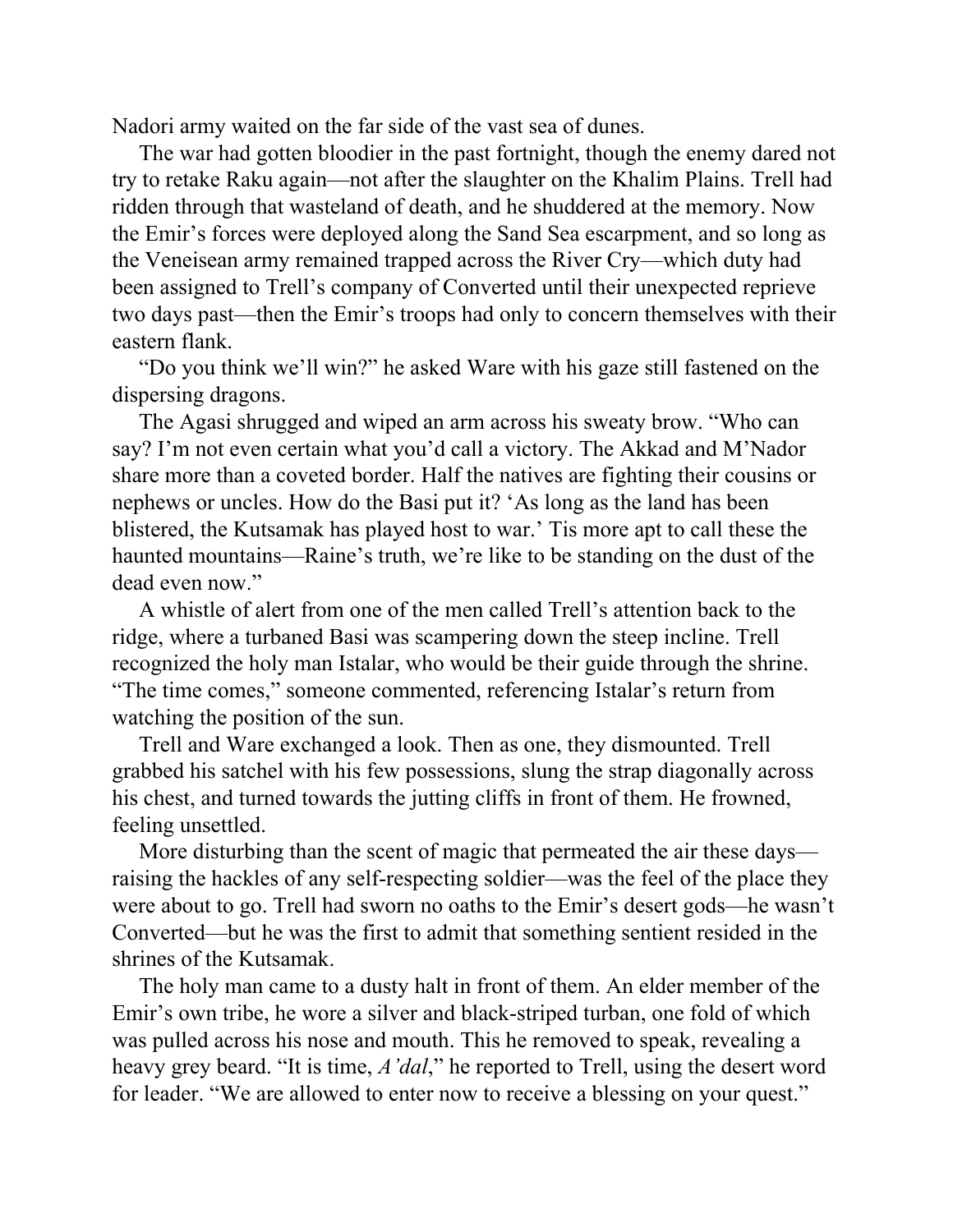Trell nodded wordlessly.

The holy man led away, skirting the ridge towards the sheer cliff at its end. Trell glanced to left and right and then followed, but he couldn't help feeling exposed on the open mountainside, even dressed in his earth-hued tunic and britches that blended so well with the sand…even with the Mage's dragons patrolling the sky.

A shadow befell them as they walked, and Trell looked up as a pair of Sundragons flew between them and the sun.

"Never thought I'd be grateful for those beasts," Ware muttered.

Trell matched his gaze, peering in his intense way. "I still wish Graeme could've seen them."

"Graeme was a good lad, true enough, and I know the two of you were close, but he wouldn't have appreciated these creatures as you do, Trell." The dragons moved on and the sun returned, and Ware settled Trell a discerning look. "Graeme was not your equal, my friend. Few men are."

Trell barked a laugh. "Save your honeyed words for the ladies."

Ware made to respond but seemed to change his mind and peered at him curiously instead. "What's going on in that head of yours today? You're even more aloof than usual."

Trell shot him a sideways look. "I am never aloof."

Ware held his gaze. "You know what I mean."

Trell turned profile again and frowned, because he did know what the other man meant. Ware wasn't the only one who often criticized Trell for spending more time in his head than was prudent; even in battle he maintained a sort of pensive composure, an attribute all of his men had commented upon.

*Dare I tell him? Raine's truth, I'm desperate to talk to someone.* 

But could a man like Ware understand the constant torment of not knowing one's own memory? Could he understand the fear Trell harbored over his unknown past, or the feelings of frustration and duty that drove him to embark on his current course? To his own shame, Trell didn't trust that Ware could. Instead of answering, he said, "I heard you might be going on a mission for the Emir's Mage."

"Aye, that's so." Ware's gaze spoke plainly of his curiosity—it would take a dimwit indeed not to wonder what sort of fell assignment Trell had been given that it required a god's blessing before starting upon it. "I think everyone's grateful to be away from the Cry." Ware turned in profile to frown at Istalar's back. "Some of these younger fools can't believe anyone could tire of battle and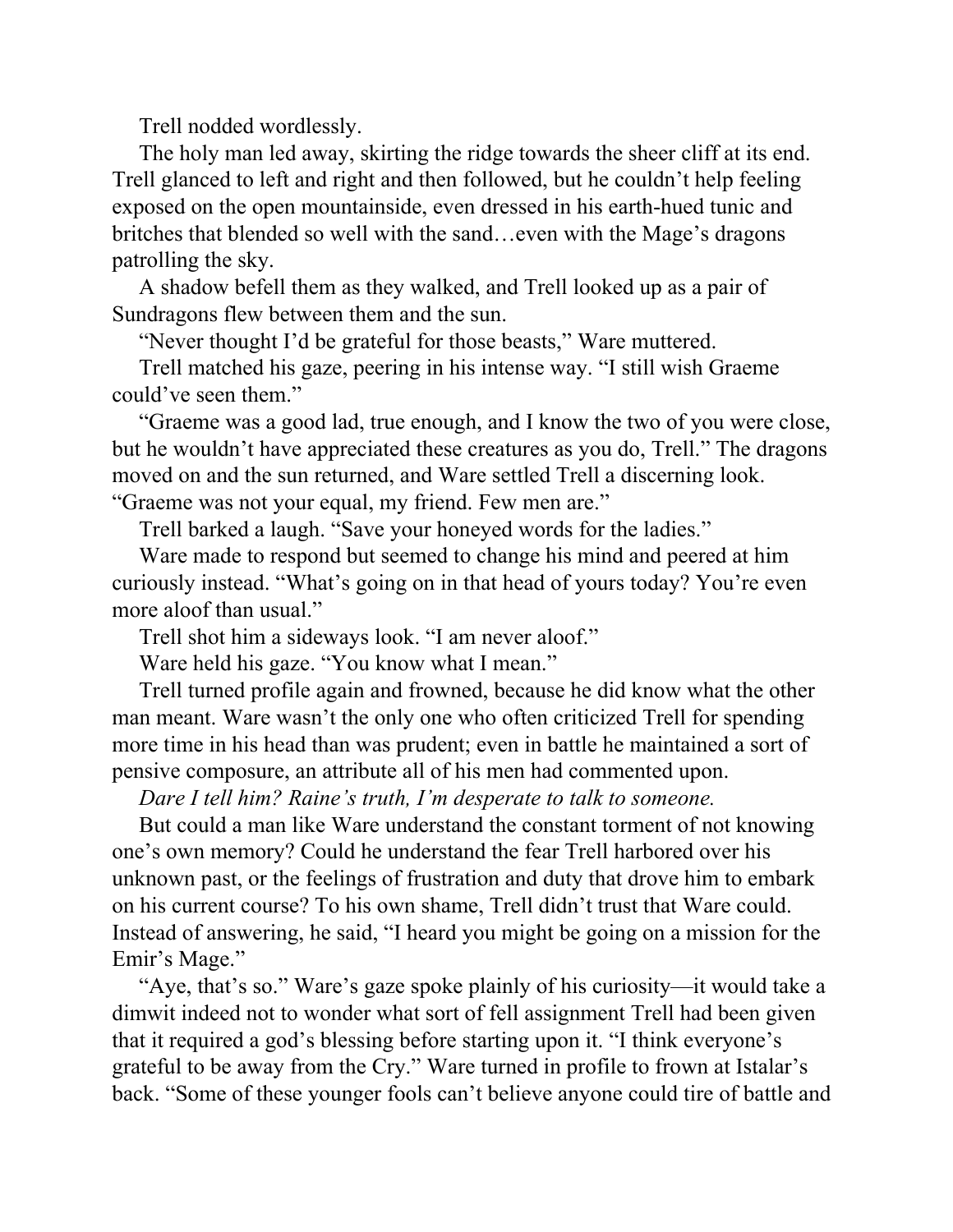glory, but since the Khalim Plains..." He glanced out across the Sand Sea and his gaze darkened, perhaps with the memory of what had transpired that night on the plains, among the maze of dunes.

"Well...I've seen enough of death for a while, and the Mage is rumored to have many errands he needs run—chancy quests, they say, ripe with danger." He brightened and winked at Trell. "Sounds just like my kind of entertainment."

"No doubt." Yet Trell's smile didn't quite reach his eyes.

"I dunno..." Ware was acting as if he felt compelled to explain himself. "After what the Emir's Mage did for our forces on the Khalim Plains, well... men are lining up to serve him. I guess I'm one of them."

Trell arched brows. But just as quickly his gaze narrowed again. "Lining up? I hadn't heard that."

Ware scratched at his beard and regarded Trell shrewdly. "They say when the Mage speaks, even the Emir listens."

Trell pulled off his cap and pushed a hand through his dark hair, dislodging wavy locks that seemed perpetually tousled despite having been beneath a hat all day.

*The Emir's Mage*...

The man had arrived at the front six moons ago, seeming little more than the Emir's shadow at the time; a quiet stranger with a genteel manner and a compelling gaze. Six moons...and now the Emir fell silent at the Mage's command?

The man's position upon the Emir's trusted council unsettled Trell. Since the Mage's arrival, Trell had found the Emir too often cloistered behind locked doors—and himself excluded from his usual confidence.

Clenching his cap in his fist, Trell turned to look full at Ware. "Have you ever met the Mage?"

"Not yet. You?"

Trell frowned. "Briefly, once."

"And you're suspicious," Ware declared. Then he goaded, "You're sure he means to take over the world and is using the Emir to achieve his own nefarious ends."

Trell opened his mouth to protest, but when he caught the teasing glint in Ware's eyes, he assumed a resigned look instead. "You know I'm suspicious of everyone."

"That's just about the only thing you have in common with the rest of these degenerates, Trell of the Tides." Ware clapped him on the shoulder. "No one has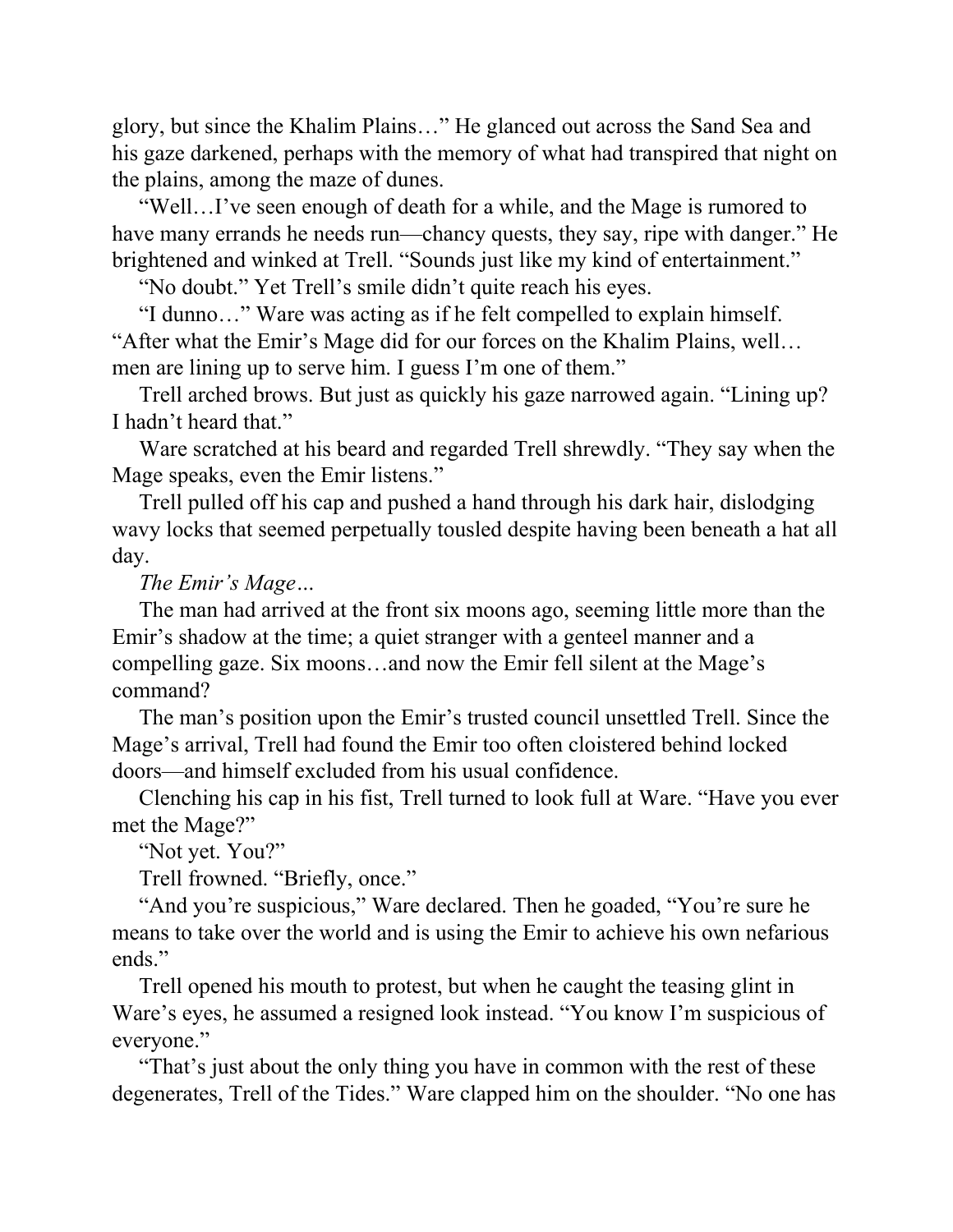to teach a soldier to be suspicious of magic, or of those who work it."

They were coming to the end of the trail, where a bare rock face edged a deep ravine. Even as Trell was assessing the high mountain cliff, a raucous cry split the air, and then a second followed in answer. A searing wind buffeted the line of men as the same pair of Sundragons that had passed earlier swooped down from the sky. They flew low and then alighted atop the cliff. The beasts folded their massive wings, wrapped serpentine tails around the rocks, and peered down at the men with predatory stares.

"Look, Trell" Ware's tone held dry humor as he squinted at the creatures. "Even the Sundragons have come to honor you. You truly are the hero."

Trell gave him a withering look.

But it did appear as though the dragons had come to say their farewells.

*Farewell*. It seemed a wondrous word. Trell was still trying to absorb the truth himself: that he was leaving the Emir's service after so many years; leaving at the Emir's own insistence and with his blessing; leaving to live a future that might help him uncover his past. And leaving in the *middle* of a war...that was the most unbelievable part of all.

Trell hadn't been able to bring himself to tell his men, though he knew they would support him, even congratulate him; he felt a traitor for abandoning them. That he did so at the Emir's command lessened none of his guilt—war was war, and the Akkad needed every capable hand.

*But the Emir has the Mage to help him now*...Trell thought more bitterly than he would've liked, his own memory of that night on the Khalim Plains springing to mind. What need has the *Emir* of a nameless man with a few good tactics when the Mage can turn entire armies to dust?

Yet for all his resentment at being excluded of late, Trell wanted to believe what the Emir had explained to him—he wanted to trust that the war was nearing an end.

They were walking beneath the dragons' shadows, with the beasts veritably towering over them, golden eyes staring down with fierce intensity, when the holy man Istalar passed a rocky outcropping, turned, and abruptly disappeared into the mountainside.

Only when one stood directly before the cave could the entrance be seen—a jagged grey-black parting just wide enough for a man to pass through. Trell followed next, then Ware and the rest, save two who held the watch outside.

Violet glass globes set in carved niches illuminated the cave with reddishplum light. How the candles stayed perpetually lit quite eluded Trell's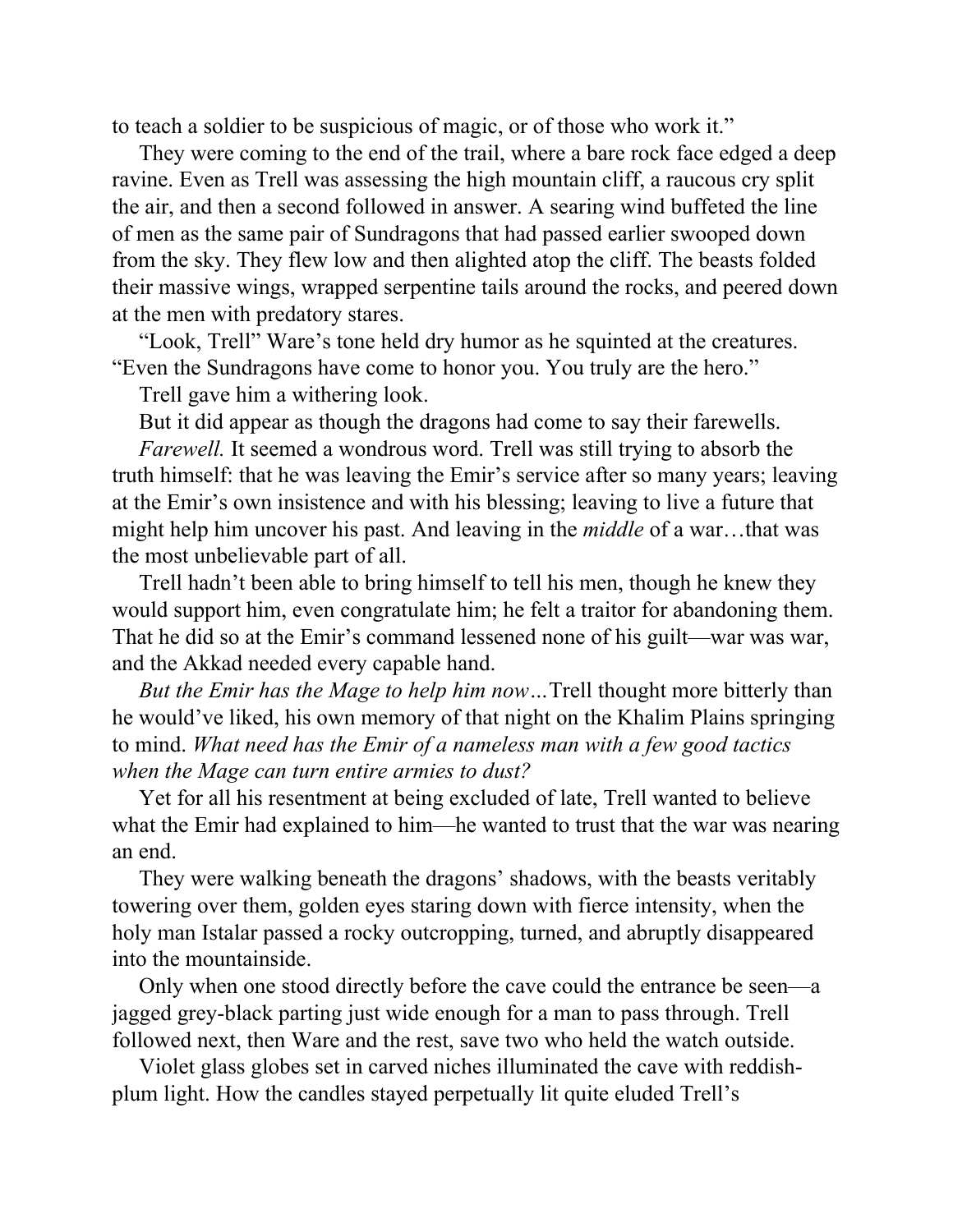understanding, but this was a truth in all the sacred shrines. As he stood for a moment letting his eyes adjust to the dim light, it occurred to him that this might be the last time he entered one of the sacred places, and the idea held both relief and unexpected sadness for him.

Globe after globe marked the way deep into the mountainside, and Istalar led with quiet resolve. Already Trell noticed a difference in the air. The feeling was akin to walking into a den where a beast lay in wait. Something *dwelled* there, some…*entity*.

Trell didn't know what gods he believed in, but he didn't doubt the existence of a force larger than himself, and it was just such a force that inhabited those hallowed hills. Indeed, it was this very force to which the Emir had sent Trell in order to gain divine favor on his journey.

Trell's eyes were well adjusted by the time the narrow, descending passage opened onto a cavern. Trell stopped short.

A roaring waterfall fell from the shadowed ceiling, casting a spray in a shimmering veil of color and light. An iridescent spirit seemed to dance within the watery shaft, shifting its hues with every movement. The effect was beautiful and yet so obviously arcane that Trell shook off the ghost of a shudder.

Already down the set of stone steps carved into the curving wall, Istalar walked to the pool's edge and knelt down. Trell waited apart from the rest of his men while Istalar made an offering prayer. Mist collected on Trell's clothes, his hat, his cheeks. He pulled out a kerchief and wiped his eyes and scanned the faces of the others. They weren't so bothered as he—mostly they looked bored —but they wouldn't be making an offering to the god of this place, as he would, and they weren't hoping to receive a divine blessing.

As he watched Istalar kneeling at the water's edge, Trell felt a surge of apprehension and wondered what sort of response he was likely to get from the god of the shrine—him, who wasn't even Converted. He would've been all too happy to go on his way without visiting the shrine at all, but the Emir Zafir bin Safwan al'Abdul-Basir was a religious man, and while he might have a foreign Mage working for him, he certainly didn't want his kingdom's gods working against him. Ritual offerings were necessary any time one wanted a blessing, and the Emir wanted a blessing for Trell, his near-adopted son.

Istalar finished his prayer and beckoned to Trell.

Feeling as nervous as he had that day five years ago when he'd first been presented to the Emir, Trell walked to the water's edge and knelt on the wet stone beside Istalar.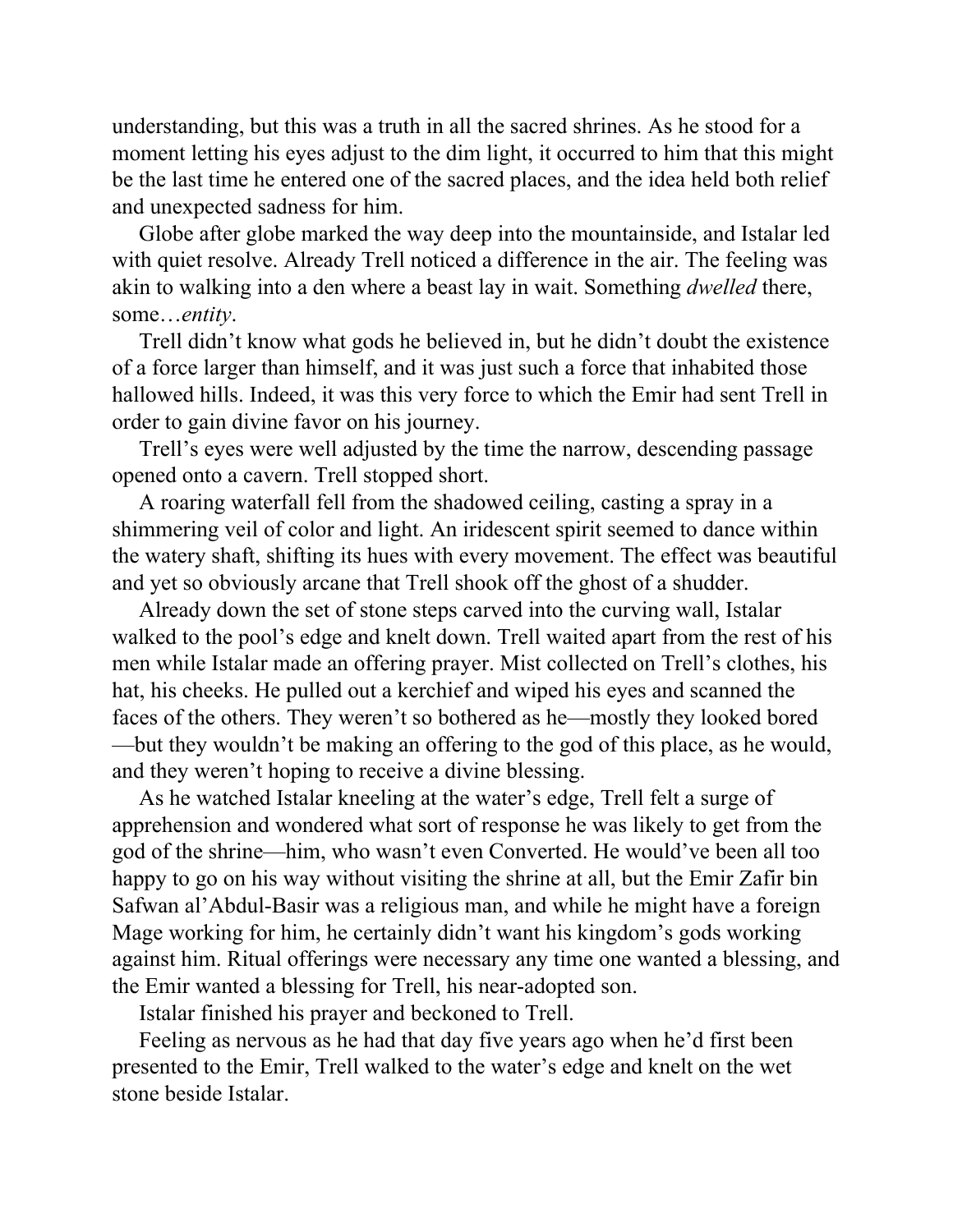"Now," whispered the holy man, "you must make your offering and your prayer." Trell must've looked miserable, for Istalar gave him an encouraging smile. "Fear thee not, Trell of the Tides; the god of this shrine is benevolent towards you."

Trell turned to him, wanting more than anything to know how he could be so certain. "Istalar...I don't know the right words to say."

The holy man's steady gaze seemed the embodiment of faith. "The gods know our *hearts*, Trell of the Tides. Words mean nothing to them. It is our souls they speak with. Open your heart in prayer. They will answer you." With that, he rose and took seventeen backwards steps away from the water—one in honor of each of the desert Gods—before straightening.

Trell pressed his lips together and looked back to the luminous pool. He reached into his satchel and retrieved a dagger. It had once belonged to Graeme and was therefore special to him. His only other possession of value was his sword, and it was too precious to part with, even for a god's blessing. He hoped the dagger would suffice.

Catching his bottom lip between his teeth and feeling ridiculous, Trell let the dagger slide from his fingers into the water. The light swallowed it.

*Now what?* He had no idea how to pray.

'*Open your heart'* Istalar had said.

Trell drew in a deep breath and closed his eyes.

His heart held painful things: feelings of loss and the frustration of years of not even knowing his own heritage. His heart held mixed emotions: it seemed a lifetime's dream to finally have hope of learning the truth of his past, and yet that same dream stirred such fear in him. What if he discovered that he wasn't the man he thought he was? What if in his prior life he'd been a bastard, a thief a coward?

His heart held grief...and guilt.

Trell was trying to think of what else his heart held when he heard someone whisper. He wiped the accumulated mist from his eyes and turned a glance over his shoulder, but his men stood far away, involved in their own affairs.

Feeling faintly unsettled, Trell turned back to the water and closed his eyes. At once he heard again that whisper. He strained to understand its words, yet the harder he tried to listen, the more the words eluded him.

Frustrated, he dutifully returned to pondering the torments of his heart instead, though it pained him to dwell on them. Only then, as he surrendered to the powerful pain of his deepest feelings, did the ethereal voice speak and his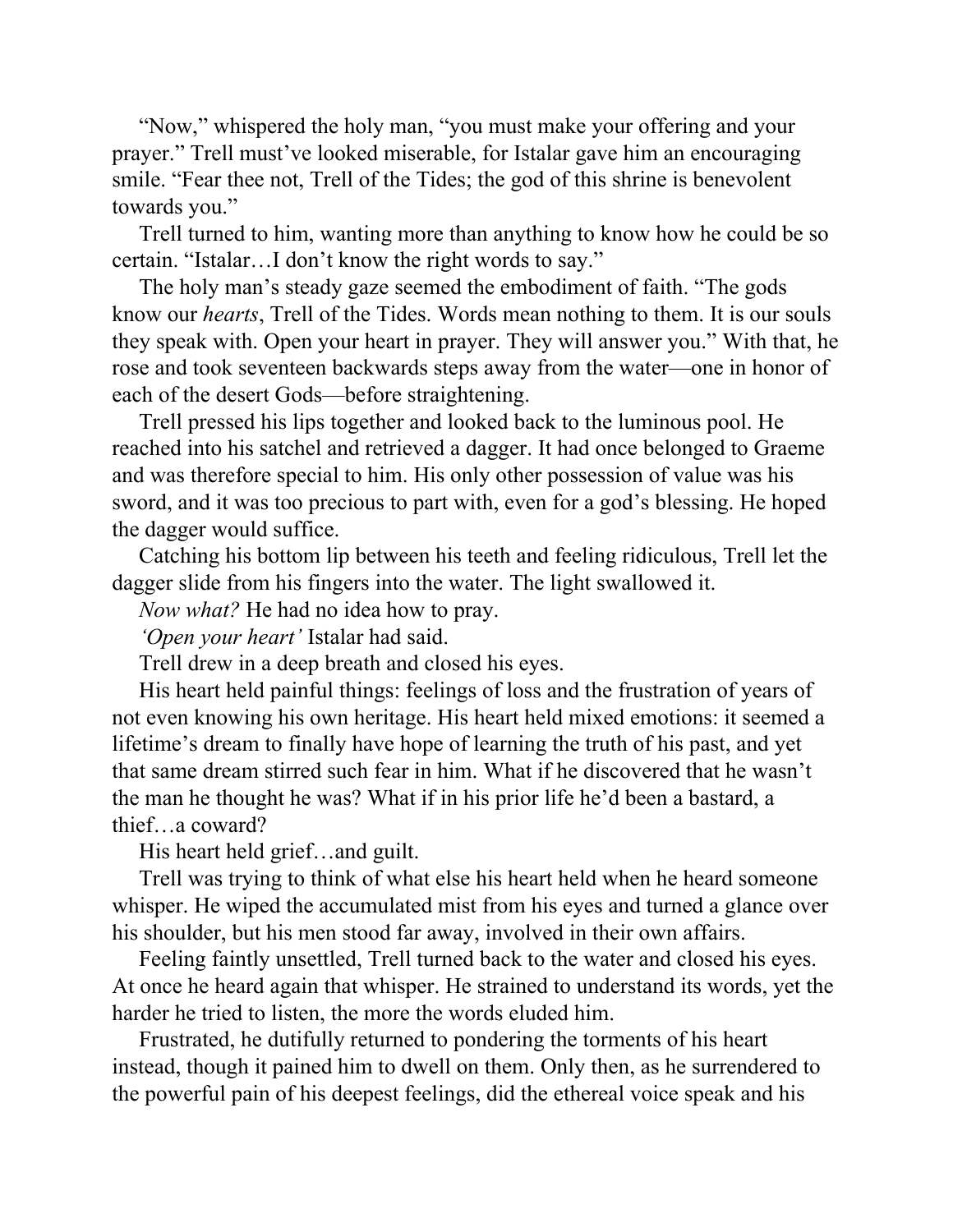heart receive its message. Thusly do the gods impart their blessings: spirit to spirit, like the faintest breath of wind...

*Follow the water, Trell of the Tides.* 

Trell sprouted gooseflesh from head to toe.

An acute ache sprouted in his chest, and his throat constricted—it felt as if his whole body was suddenly trying to keep his soul from escaping—and he *knew* with certainty that not only had a goddess spoken to him, but that his soul had resonated with Her blessing.

*Follow the water, Trell of the Tides.* 

For the space of that moment, Trell heard no sound except Her voice, which was no sound at all, yet it encapsulated the resonance of spirit speaking to spirit.

Then the roaring waterfall was accosting his ears again; likewise the low hum of male voices engaged in their usual vulgar commentary.

Overcome by the experience, Trell rose and backed away from the water in the same manner as Istalar.

The holy man was waiting for him seventeen steps away. Trell straightened and turned to face him. He felt both fulfilled and strangely hollow, as if his soul still yearned after a touch—a presence—that had vanished beyond reach.

Istalar smiled crookedly through broken teeth, yet his was a genuine smile. Trell had always liked him. "What did Naiadithine tell you?"

Trell hadn't known this was Her shrine, but he should've guessed from the outset. Naiadithine, Lady of the Rivers, had claimed Graeme for her own when he fell into the River Cry, never to resurface. It only followed that the Emir would send Trell to the water goddess for a blessing on his quest.

"I think...I think she told me..." he pulled off his cap again and pushed a wet hand through his hair. "She told me to...follow the water."

Istalar nodded sagely. "Follow the water, Trell of the Tides," the holy man echoed.

Trell gave him an uneasy look. Another chill scurried down his spine. "Yes," he whispered, feeling far too close to arcane dealings for any sort of comfort. "That exactly."

Istalar took Trell by the arm and pulled him further away from the water and the men. "The Emir looks upon you as a son," he said in a low voice, "and he would be bereaved should harm befall you. Before you journey into the west, there is something he wants you to understand."

Trell didn't like the sound of that. "Which is?"

"You leave a place of safety for one of danger."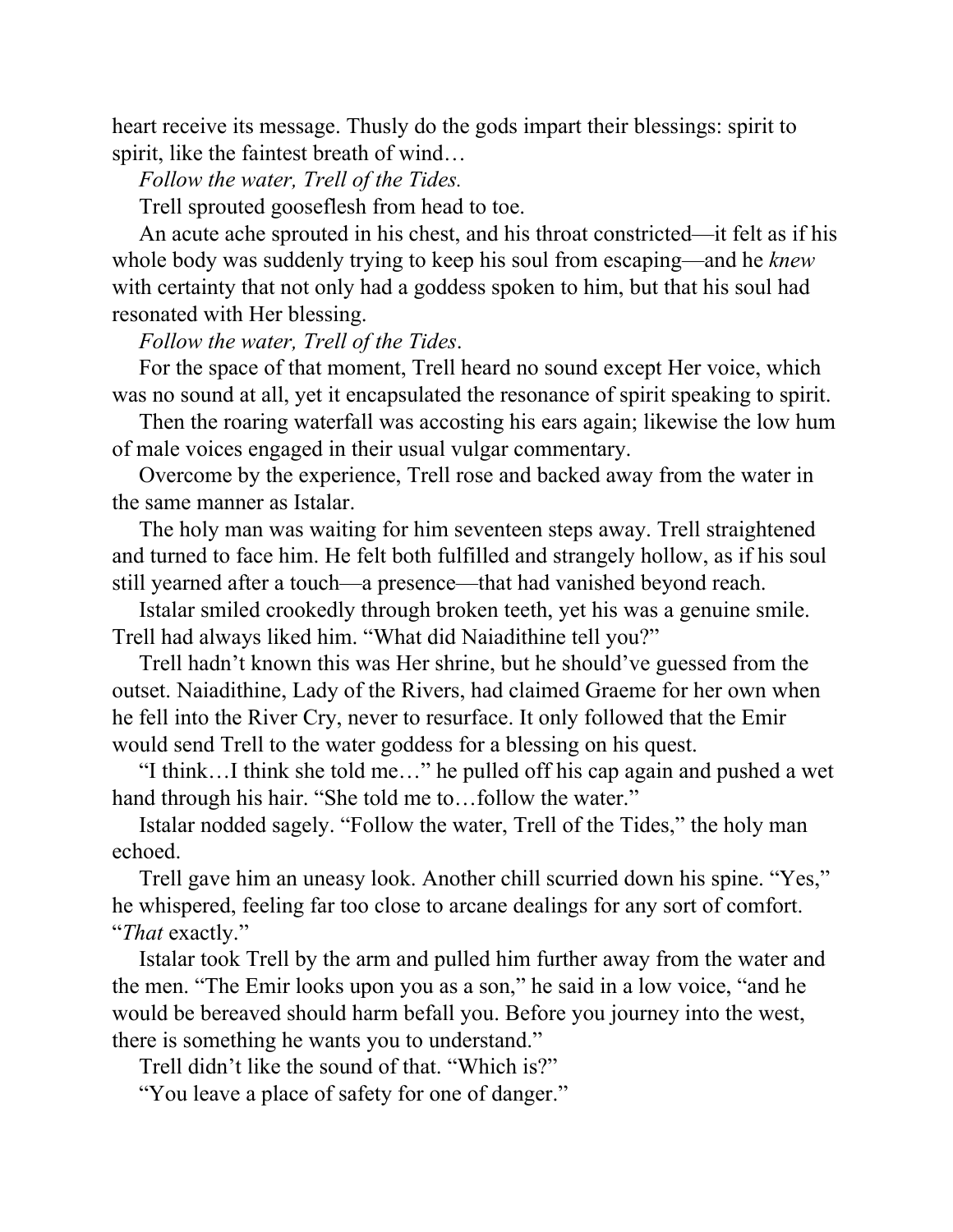Trell arched a brow. "A war is a place of safety?"

"No, Trell of the Tides, the Mage's shadow is a place of safety, and you're soon to leave it. You must learn to use your three eyes."

"Three eyes?" Trell repeated.

"The eye of your mind—your intelligence; the eye of your heart—your conscience; and the eye of your soul—your instinct. These are your three eyes. You must use them all, and *trust* them all. This *above* all."

Trell nodded. "Very well. My three eyes. Is that all I must know?"

"No." Istalar pulled on his greying beard, smearing the mist that had accumulated in glittering droplets. His brown eyes looked troubled. "You must know that the realm is not at rest. Far beyond this war that plagues our people, darkness lurks where light once resided, and there are unexplained—"

A terrible rumbling erupted, drowning out his next words.

Trell exchanged an uneasy look with the holy man, and then the earth shook with a jarring force that sent water careening out of the pool. Trell and Istalar both reached for each other.

"*Daw*, what was that?" Trell cast a fast glance around.

Shouts echoed from the higher cave just as another spasm shuddered through the cavern. Trell stumbled into the wall and exhaled a curse.

"We're under attack!" A man shouted from the top of the staircase—Trell couldn't see who it was, though it sounded like one of the men he'd left guarding the cave entrance. The sentry's voice was still echoing a thousand-fold *ack-ackack's* when a grinding thunder assaulted their ears, and a veritable wall of stones tumbled down, forcing those on the cavern floor to dodge and roll.

"Radov's wielders are attacking the Sundragons!" the sentry shouted. "The cavern is *collapsi*—"

Just then, the floor seemed to tip up and crash down into place again with an angry, jarring shudder. Trell's feet were simply no longer beneath him. The next thing he knew, his skull met the unyielding rock and searing pain blinded him. He was only vaguely aware of the cry that left his lips, or of the chill water that soaked his garments in bursts as waves careened out of the pool.

Some small part of his mind recognized moans and shouted prayers amid the crashing of stone. Then he felt himself being roughly shaken, and he strained to focus.

Istalar was crouched beside him. The holy man's face was smeared with blood that streamed from a nasty gash above one eye. He was speaking, but Trell couldn't hear him.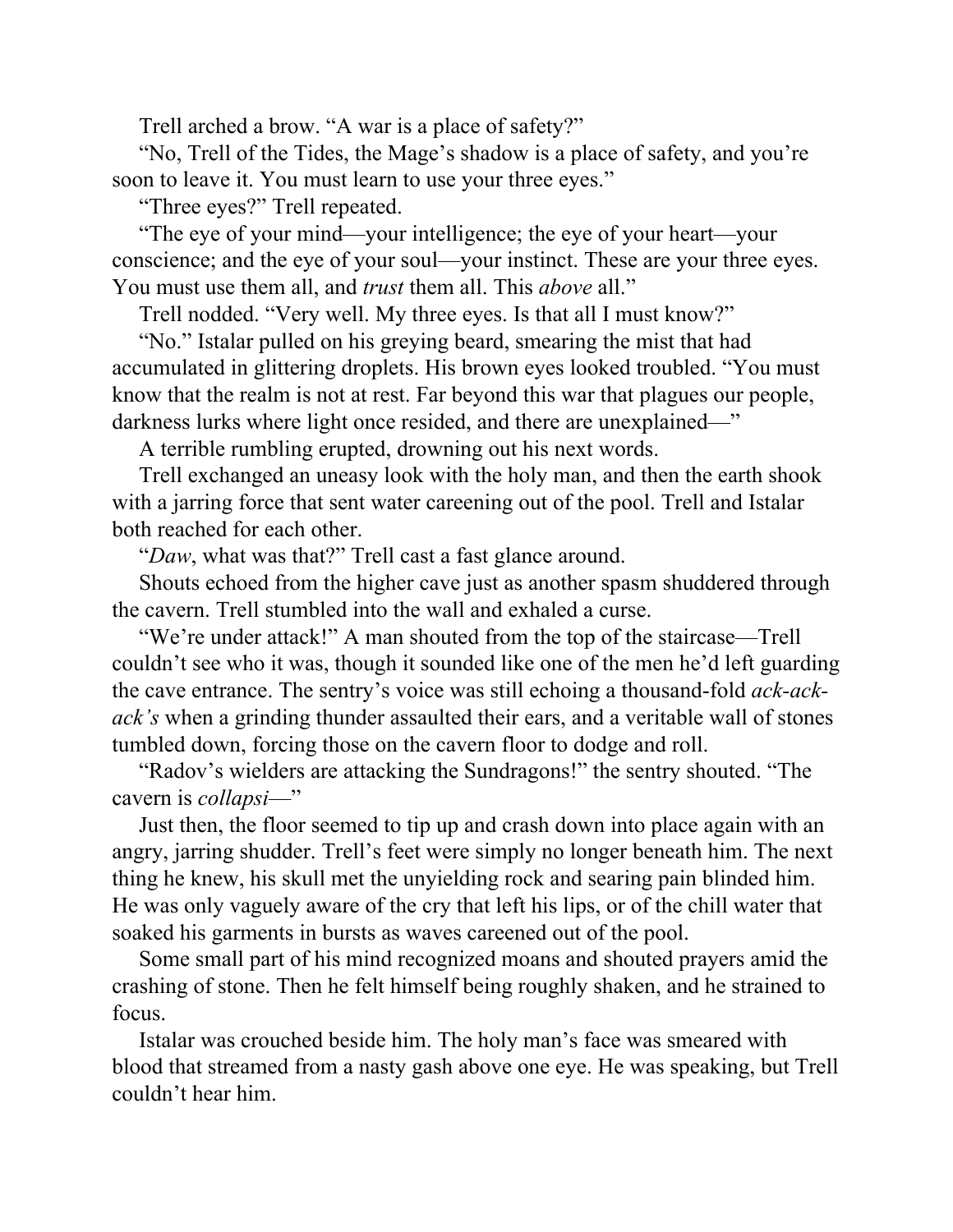"What?" Trell tried to listen through the ringing in his ears. "*What?*"

The rumble in the cavern was deafening, but somehow Istalar pitched his voice above its din. "You must hurry!"

Trell tried to sit up, but no sooner had he done so than vertigo overcame him.

Istalar helped him to stand, but Trell had hardly gained his feet before his knees buckled. The holy man caught him around his chest and pushed him up against the wall. "Go!" he urged. "Run *now*. Before it's too late for you!"

What was the man saying? Trell couldn't tell who was talking, couldn't remember talking…was anyone talking? *Gods and devils* his head was a pulsating agony! Red fog clouded his vision...

Men were scrambling to escape. Water from the pool sloshed around Trell's ankles and then rushed along into the darkness. There were bodies unmoving on the cavern floor, dark forms half-covered in luminous water. Did the god live in the water? Was the water the god? Why couldn't he think clearly? And what was the holy man doing?

Istalar had undone his turban and was wrapping the cloth around Trell's head. Trell pushed feebly at the holy man's hand. "No...not...Converted."

Istalar tied off Trell's makeshift bandage and ripped away the remaining cloth. Then he took Trell by both shoulders and captured his dizzied eyes with his own. "Follow the water, Trell of the Tides!"

Trell wiped his eyes again. "Follow the water..."

The holy man pointed towards the deeper cavern. "Follow the water!"

Trell blinked and gazed in the direction Istalar was pointing. Then he lifted a hand the other way. "No, *there*—"

"There is no escape that way!" Istalar half-pushed, half-dragged Trell towards the deeper caves. "The entrance is gone!"

Trell looked over his shoulder and saw that indeed, the steps had collapsed. They were trapped.

*This can't be right!* 

Istalar maneuvered him out of the main cavern into one of the caves, which glowed with the sacred water running through it, its low, uneven ceiling just barely out of Trell's reach.

The mountain growled again, petulant and fierce. Tiny stones pelted Trell's head and shoulders. Istalar looked up with a sharp intake of breath, and then he pushed Trell forcefully and yelled something he couldn't make out because of the roaring in the cavern—or perhaps it was the roaring in his ears.

Trell splashed face-down in the water, just barely escaping the tumble of rock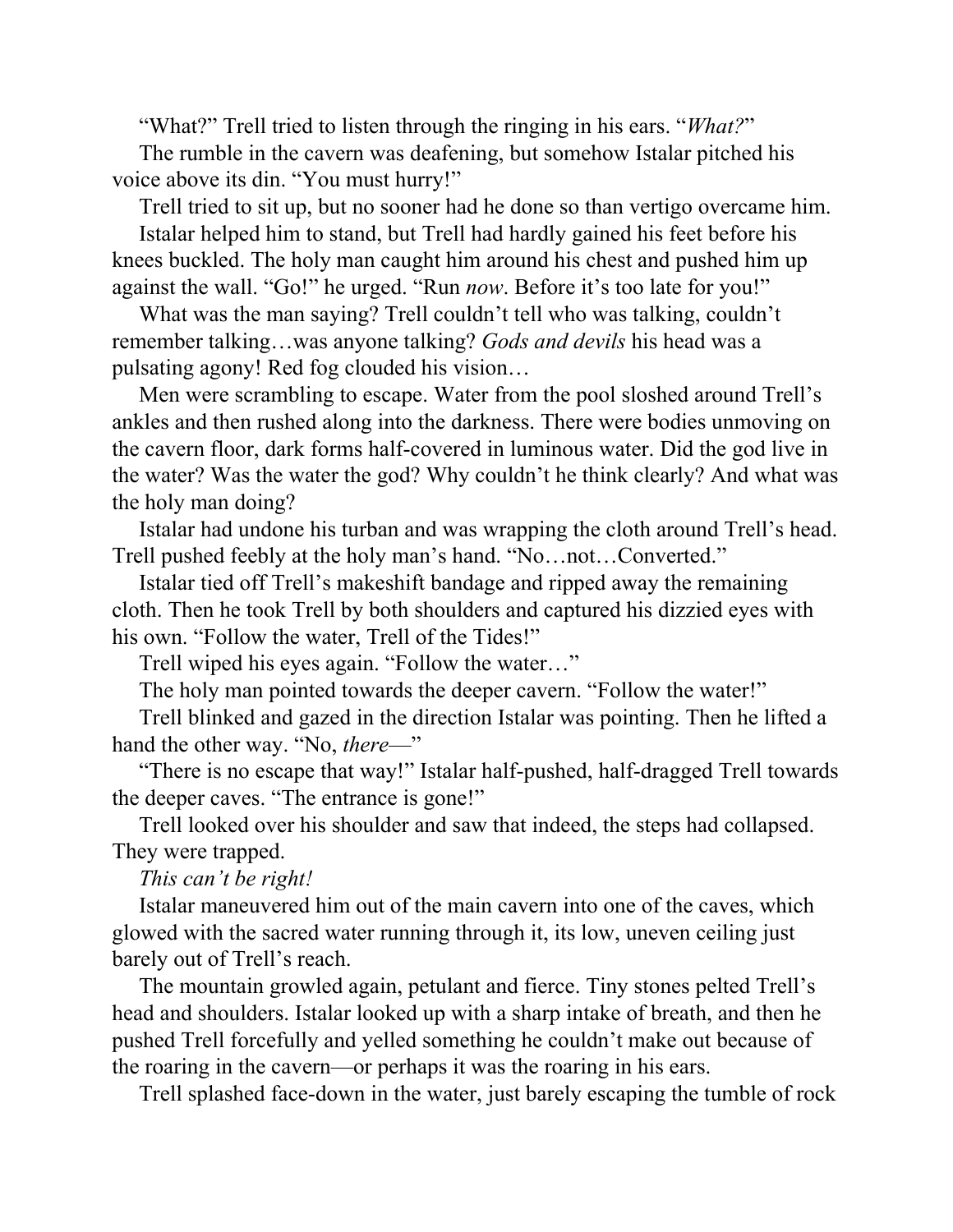that sealed off any retreat.

He got slowly to his feet, dripping and shaking. He stood for a moment staring at the fall of rock while battling a choking pressure in his chest. He said a soldier's prayer for Istalar—the only one he knew—and then felt a surge of clarity and realized he was wasting precious time. The rock had sealed off his escape, but not the water's.

*Follow the water, Trell of the Tides.* 

Trell looked down at the water swirling around his ankles, luminous and pale. The icy current tugged at his heels.

*Come*...*follow*...*it* seemed to say.

Trell went.

He chased the current, his head pounding painfully with every splash, while the water's light cast reflective shadows on the near walls. As he raced along, wet and shivering, Trell knew he owed Istalar—and Graeme, and the Emir above all—at least a brave attempt to live, to escape if he possibly could. And all the while, the divine water communed with his spirit.

*Follow the water, Trell of the Tides...* 

He lost track of time as he paced the water's flow through the chill caverns. His feet grew numb, and his sweat turned to shivering. By the time he found himself wading into a stream that eventually pooled around his waist, his teeth were a chattering echo. The current grew strong, and the water-light revealed the ceiling hovering close; there was no escape above and none behind.

All this water, but it doesn't rise to claim me. And the current is getting *stronger…*

There had to be an outlet.

Trell labored out of his boots. He checked to ensure his sword was secure, took three quick, deep breaths, and dove beneath the pool.

Icy fingers stabbed him, but he held his breath and let the current carry him, only trusting that Naiadithine wouldn't betray him in his leap of faith. The current pulled him quickly into a narrow opening barely wide enough to swim through.

*Daw!* It was agony to hold his breath for so long. He forced his arms and legs to drag him forward, but if the passage narrowed any more, he'd be trapped there, deep inside the mountain's guts.

*Breathe!* his body shouted.

*Breathe!* his lungs protested, burning in his chest.

Trell felt the fingers of panic gripping him.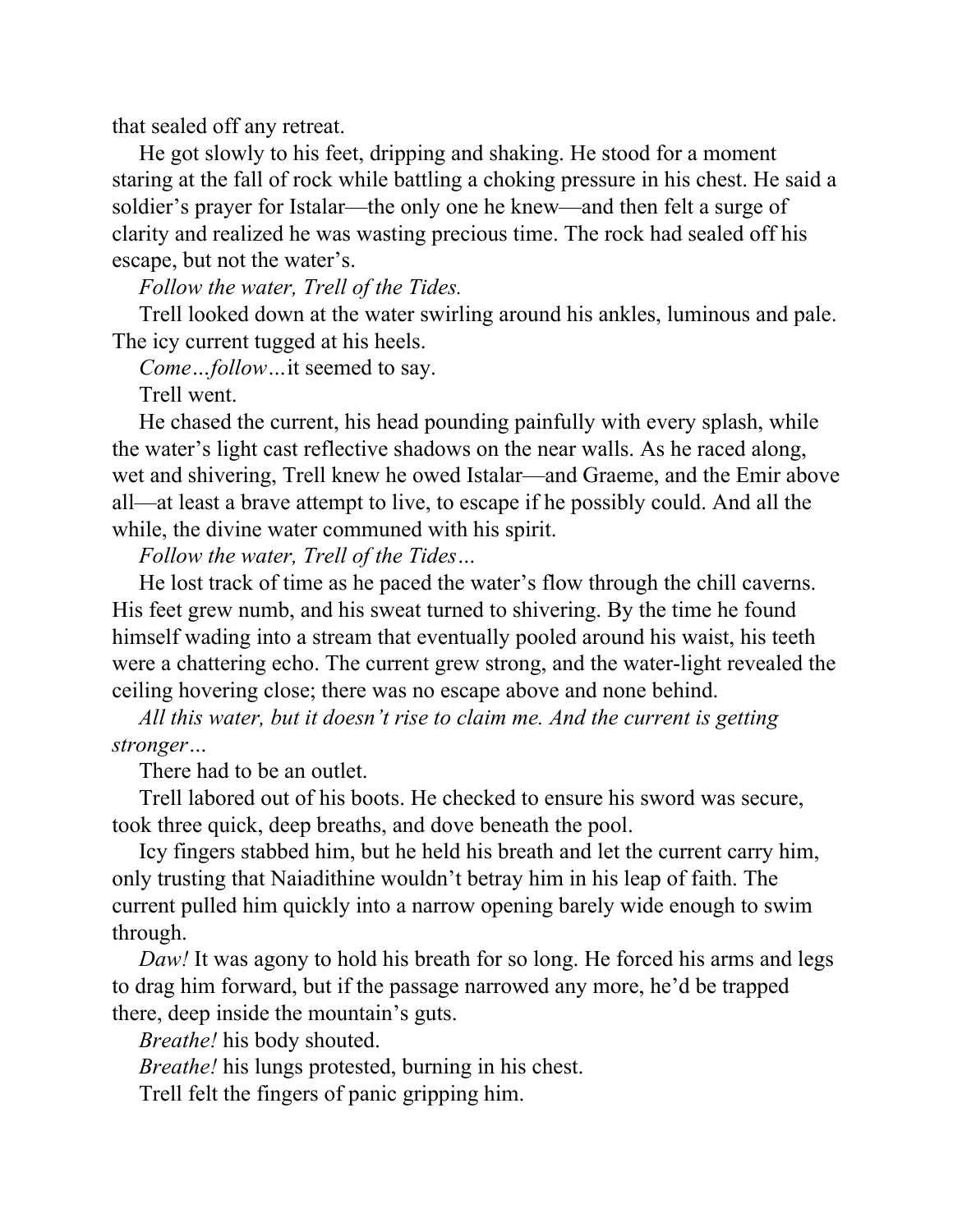Then, in a moment of surprising clarity, he realized he'd experienced this before, this dreadful desperation that threatened to overpower all mental control. Somewhere, at some point in time... he'd almost drowned.

It felt like a divine gift, for this was his *own* memory. Trell found a renewed determination to keep swimming, and seconds later, he surged into the open with a choking gasp that echoed off a low ceiling.

The current carried him swiftly along. Slowly, the blackness cleared from his vision and the fire left his lungs, and he realized he was in an underground river.

His muscles were cramping, his teeth chattering, his head throbbing, and his body felt numb and heavy; yet for the first time in nearly half a decade, Trell was grateful to be alive. He grinned stupidly as the river carried him, oblivious for the moment of any pain or danger—for *he had remembered!* Not a dreamed memory, but his own true recollection of life before the Emir's palace.

A roaring began that quickly grew in volume, and suddenly Trell was plummeting downward in darkness, falling…falling…

He felt himself rushing through air and sucked in a deep breath. Then followed a harsh plunge into depths unknown, being caught by the current again and pulled along, flailing helplessly until he struck against something and held on.

The greedy current tried to pull him further downstream, but he hooked his arm around the line—was it a line? He felt along it with numb fingers. *No. A chain*. Trell wrapped both arms around the chain and swam up along its length. He fought the blackness piercing his thoughts and kicked as hard as he could.

Finally the current died and the water grew warmer. He let go of the chain and swam with hands of ice and lungs of fire until he burst free into darkness. He drew in his breath with a shuddering gasp that echoed back at him from close walls. Above, he caught the barest glimpse of starry sky.

#### *I'm in a well.*

There was the chain attached to its post. No doubt he'd unwound it all trying to pull himself up. He reached for it again, hoping to use it for a rope, but his body was trembling so violently that he couldn't even make his fingers close around the metal. The well's rim was too high above, and the walls were too slick to climb.

With the fall of adrenaline, fatigue and hours in the cold set in to claim their due. Trell yelled for help, but he heard only the echo of a stranger's voice, meek and trembling like an ewe's pitiful bleat. He called out several more times nonetheless, and then splashed his arms in the water until they were too heavy to